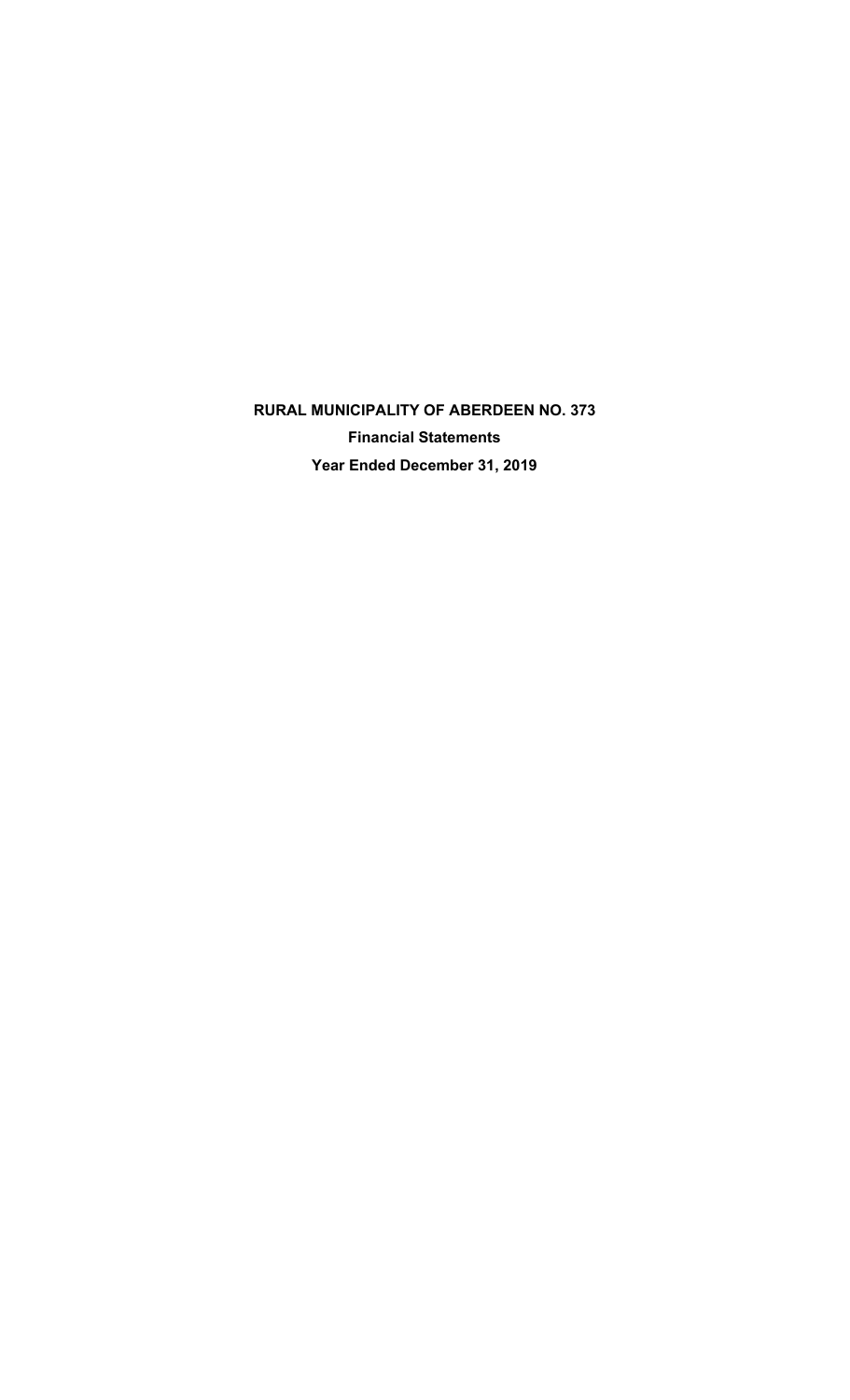|                                                                           | Page     |
|---------------------------------------------------------------------------|----------|
| MANAGEMENT'S RESPONSIBILITY                                               | 1        |
| <b>INDEPENDENT AUDITORS' REPORT</b>                                       | $2 - 3$  |
| <b>FINANCIAL STATEMENTS</b>                                               |          |
| <b>Statement of Financial Position</b>                                    | 4        |
| <b>Statement of Operations and Accumulated Surplus</b>                    | 5        |
| Statement of Change in Net Financial Assets                               | 6        |
| <b>Statement of Cash Flow</b>                                             | $7 - 8$  |
| Note to Financial Statements                                              | $9 - 18$ |
| Taxes and Other Unconditional Revenue (Schedule 1)                        | 19       |
| Schedule of Operating and Capital Revenue by Function (Schedule 2 - 1)    | 20       |
| Schedule of Operating and Capital Revenue by Function (Schedule 2 - 2)    | 21       |
| Schedule of Operating and Capital Revenue by Function (Schedule 2 - 3)    | 22       |
| Schedule of Operating and Capital Revenue by Function (Schedule 2 - 4)    | 23       |
| Total Expenses by Function (Schedule 3 - 1)                               | 24       |
| Total Expenses by Function (Schedule 3 - 2)                               | 25       |
| Total Expenses by Function (Schedule 3 - 3)                               | 26       |
| Schedule of Segment Disclosure by Function (Schedule 4)                   | 27       |
| Schedule of Segment Disclosure by Function (Schedule 5)                   | 28       |
| Consolidated Schedule of Tangible Capital Assets by Object (Schedule 6)   | 29       |
| Consolidated Schedule of Tangible Capital Assets by Function (Schedule 7) | 30       |
| Consolidated Schedule of Accumulated Surplus (Schedule 8)                 | 31       |
| Schedule of Mill Rates and Assessments (Schedule 9)                       | 32       |
| Schedule of Council Remuneration (Schedule 10)                            | 33       |
| Consolidated Schedule of Restructuring (Schedule 11)                      | 34       |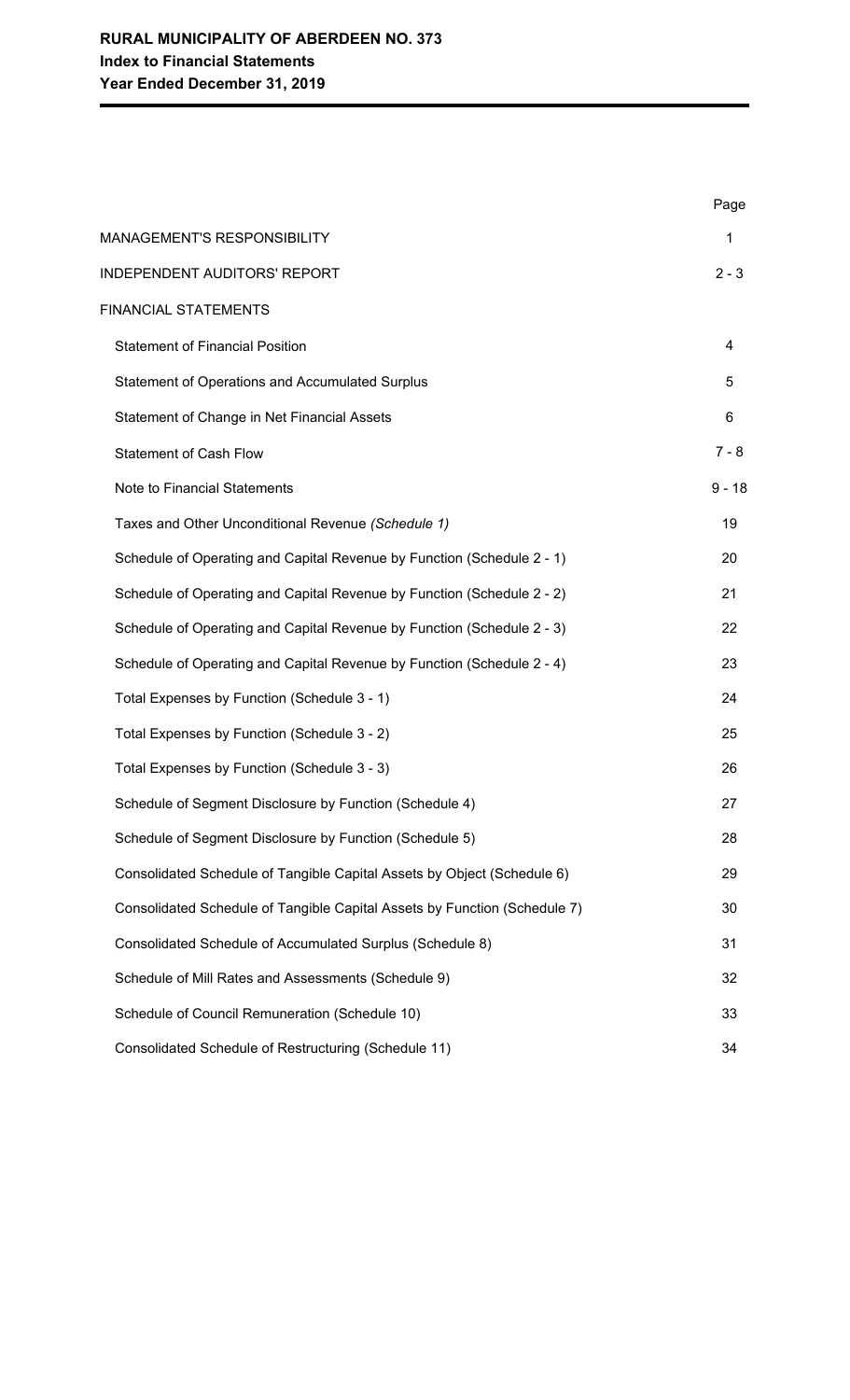#### **Management's Responsibility**

The municipality's management is responsible for the preparation and presentation of the accompanying consolidated financial statements in accordance with Canadian public sector accounting standards (PSAS). The preparation of the statements necessarily includes selecting appropriate accounting principles and methods, and making decisions affecting the measurement of transactions in which objective judgments and estimates by management are required.

In discharging its responsibilities for the integrity and fair presentation of the consolidated financial statements, management designs and maintains the necessary accounting, budget and other related internal controls to provide reasonable assurance that transactions are appropriately authorized and accurately recorded, that assets are properly accounted for and safeguarded, and that financial records are properly maintained to provide reliable information for the preparation of the consolidated financial statements.

The Council is composed of elected officials who are not employees of the municipality. The Council is responsible for overseeing management in the performance of its financial reporting responsibilities. The Council fulfils these responsibilities by reviewing the financial information prepared by management and discussing relevant matters with external auditors. The Council is also responsible for recommending the appointment of the municipality's external auditors.

Grant Thornton LLP, an independent firm of Chartered Professional Accountants, is appointed by the Council to audit the consolidated financial statements and report directly to them; their report follows. The external auditors have full and free access to, and meet periodically and separately with, both the Council and management to discuss their audit findings.

Mr. Gordon Baird, Administrator

Aberdeen, SK Date:  $A_{\nu q}$ , 13, 2020

Mr Martin Bettker, Reeve

 $\mathbf{1}$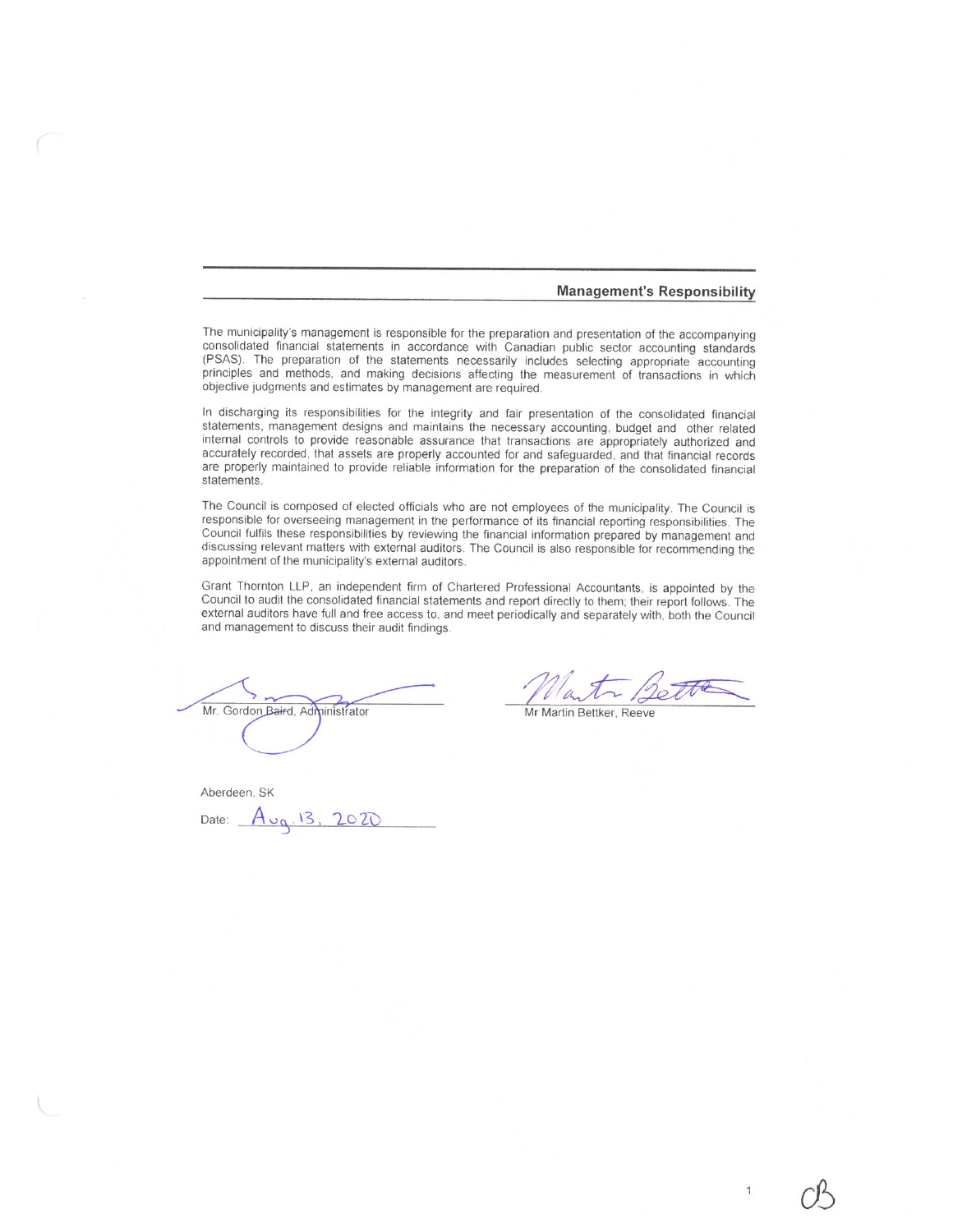

**Grant Thornton LLP** Unit #4 130 Robin Crescent Saskatoon, SK S7L 6M7 T +1 306 934 3944 F +1 306 934 3409

## **INDEPENDENT AUDITOR'S REPORT**

To the Council of the Rural Municipality of Aberdeen No. 373

### *Qualified Opinion*

We have audited the consolidated financial statements of the Rural Municipality of Aberdeen No. 373 (the Municipality), which comprise the statement of financial position as at December 31, 2019, and the statements of operations and accumulated surplus and cash flow for the year then ended, and notes to the consolidated financial statements, including a summary of significant accounting policies.

In our opinion, except for the possible effects of the matter described in the *Basis for Qualified Opinion* section of our report, the accompanying financial statements present fairly, in all material respects, the financial position of the Municipality as at December 31, 2019, and the results of its operations and its cash flow for the year then ended in accordance with Canadian public sector accounting standards.

### *Basis for Qualified Opinion*

As discussed in Note 23 to the financial statements, the municipality has an interest in the Highway 41 Water Utility which is a government partnership. The municipality has not recorded in its financial statements its 33.33% interest in this partnership using the proportionate consolidation method, which constitutes a departure from Canadian Public Sector Accounting Standards. This is the result of a decision taken by council to not record its interest in this government partnership. If the interests in Highway 41 Water Utility were included in the municipality's financial statements the annual surplus of revenue over expenses would decrease by \$81,940 to \$450,229 (2018 - deficit would increase by \$51,893 to \$369,695, financial assets would increase by \$530,482 (2018 - \$540,390), liabilities would increase by \$20,021 (2018 - \$25,809), non-financial assets would increase by \$3,446,057 (2018 - \$3,524,279) and accumulated ending surplus would increase by \$3,956,519 (2018 - \$4,038,863).

We conducted our audit in accordance with Canadian generally accepted auditing standards. Our responsibilities under those standards are further described in the *Auditor's Responsibilities for the Audit of the Consolidated Financial Statements* section of our report. We are independent of the Municipality in accordance with the ethical requirements that are relevant to our audit of the consolidated financial statements in Canada, and we have fulfilled our other ethical responsibilities in accordance with those requirements. We believe that the audit evidence we have obtained is sufficient and appropriate to provide a basis for our qualified audit opinion.

### *Other Matters*

#### *Supplemental Information*

Our audit was conducted for the purposes of forming an opinion on the consolidated financial statements taken as a whole. Schedules 1, 2, 3, 7 and 10 are presented for purposes of additional information and are not a required part of the consolidated financial statements. Such information has been subjected to the auditing procedures applied, only to the extent necessary to express an opinion, in the audit of the consolidated financial statements taken as a whole.

#### *Predecessor Auditor*

The financial statements of the Rural Municipality of Aberdeen No. 373 for the year ended December 31, 2018, were audited by Cogent Chartered Professional Accountants LLP who expressed an unmodified opinion on those consolidated statements on April 9, 2019. The partners and staff of Cogent Chartered Professional Accountants LLP joined Grant Thornton LLP subsequent to that on November 1, 2019.

#### *Responsibilities of Management and Those Charged with Governance for the Consolidated Financial Statements*

Management is responsible for the preparation and fair presentation of the consolidated financial statements in accordance with Canadian public sector accounting standards, and for such internal control as management determines is necessary to enable the preparation of consolidated financial statements that are free from material misstatement, whether due to fraud or error.

In preparing the consolidated financial statements, management is responsible for assessing the Municipality's ability to continue as a going concern, disclosing, as applicable, matters relating to going concern and using the going concern basis of accounting unless management either intends to liquidate the Municipality or to cease operations, or has no realistic alternative but to do so.

Those charged with governance are responsible for overseeing the Municipality's financial reporting process.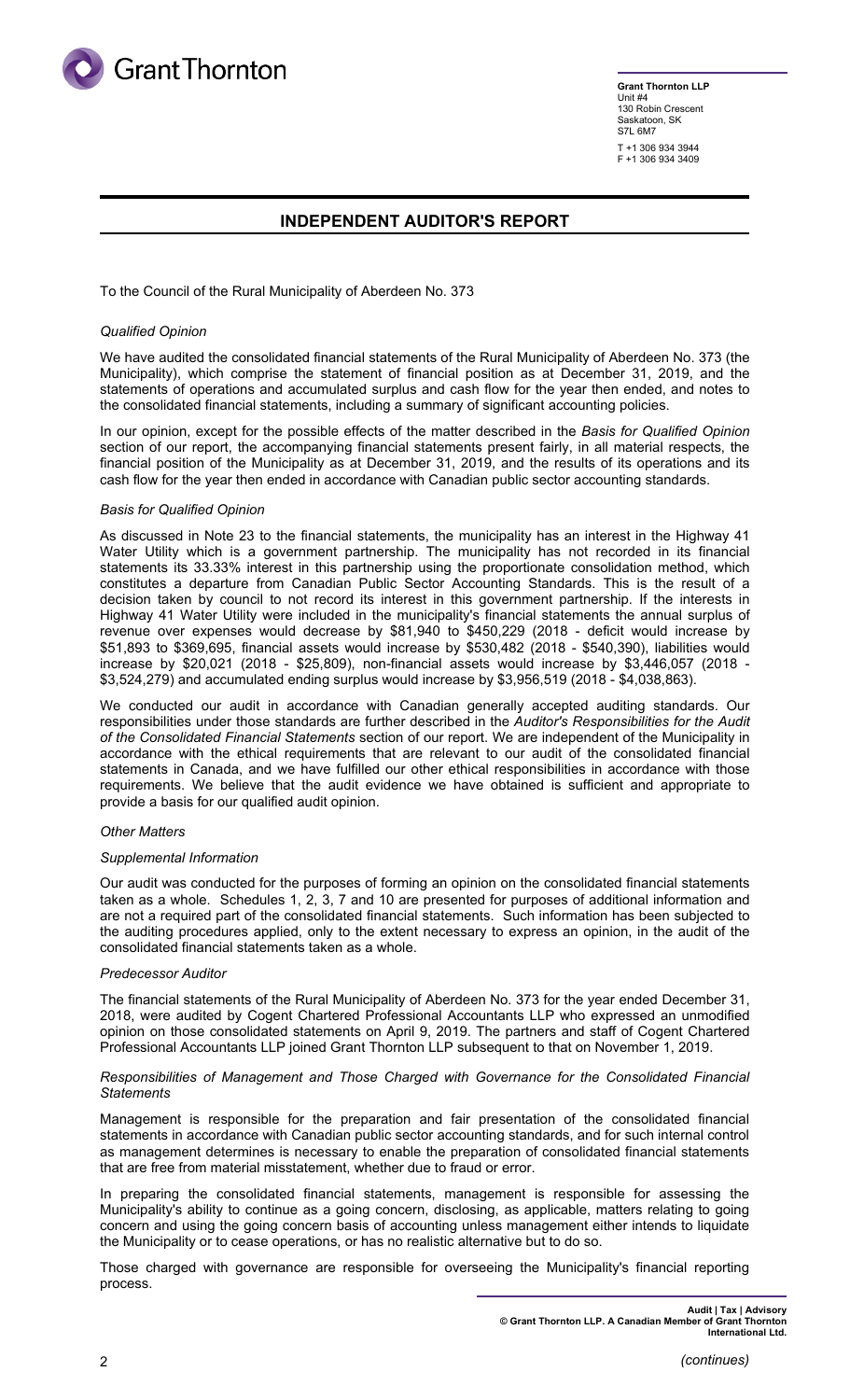Independent Auditor's Report to the Council of Rural Municipality of Aberdeen No. 373 *(continued)*

#### *Auditor's Responsibilities for the Audit of the Consolidated Financial Statements*

Our objectives are to obtain reasonable assurance about whether the consolidated financial statements as a whole are free from material misstatement, whether due to fraud or error, and to issue an auditor's report that includes our opinion. Reasonable assurance is a high level of assurance, but is not a guarantee that an audit conducted in accordance with Canadian generally accepted auditing standards will always detect a material misstatement when it exists. Misstatements can arise from fraud or error and are considered material if, individually or in the aggregate, they could reasonably be expected to influence the economic decisions of users taken on the basis of these consolidated financial statements. As part of an audit in accordance with Canadian generally accepted auditing standards, we exercise professional judgment and maintain professional skepticism throughout the audit. We also:

- Identify and assess the risks of material misstatement of the consolidated financial statements, whether due to fraud or error, design and perform audit procedures responsive to those risks, and obtain audit evidence that is sufficient and appropriate to provide a basis for our opinion. The risk of not detecting a material misstatement resulting from fraud is higher than for one resulting from error, as fraud may involve collusion, forgery, intentional omissions, misrepresentations, or the override of internal control.
- Obtain an understanding of internal control relevant to the audit in order to design audit procedures that are appropriate in the circumstances, but not for the purpose of expressing an opinion on the effectiveness of the Municipality's internal control.
- Evaluate the appropriateness of accounting policies used and the reasonableness of accounting estimates and related disclosures made by management.
- Conclude on the appropriateness of management's use of the going concern basis of accounting and, based on the audit evidence obtained, whether a material uncertainty exists related to events or conditions that may cast significant doubt on the Municipality's ability to continue as a going concern. If we conclude that a material uncertainty exists, we are required to draw attention in our auditor's report to the related disclosures in the consolidated financial statements or, if such disclosures are inadequate, to modify our opinion. Our conclusions are based on the audit evidence obtained up to the date of our auditor's report. However, future events or conditions may cause the Municipality to cease to continue as a going concern.
- Evaluate the overall presentation, structure and content of the consolidated financial statements, including the disclosures, and whether the consolidated financial statements represent the underlying transactions and events in a manner that achieves fair presentation.

We communicate with those charged with governance regarding, among other matters, the planned scope and timing of the audit and significant audit findings, including any significant deficiencies in internal control that we identify during our audit.

Saskatoon, Canada<br>August 20, 2020

Grant Thouston LLP

**Chartered Professional Accountants**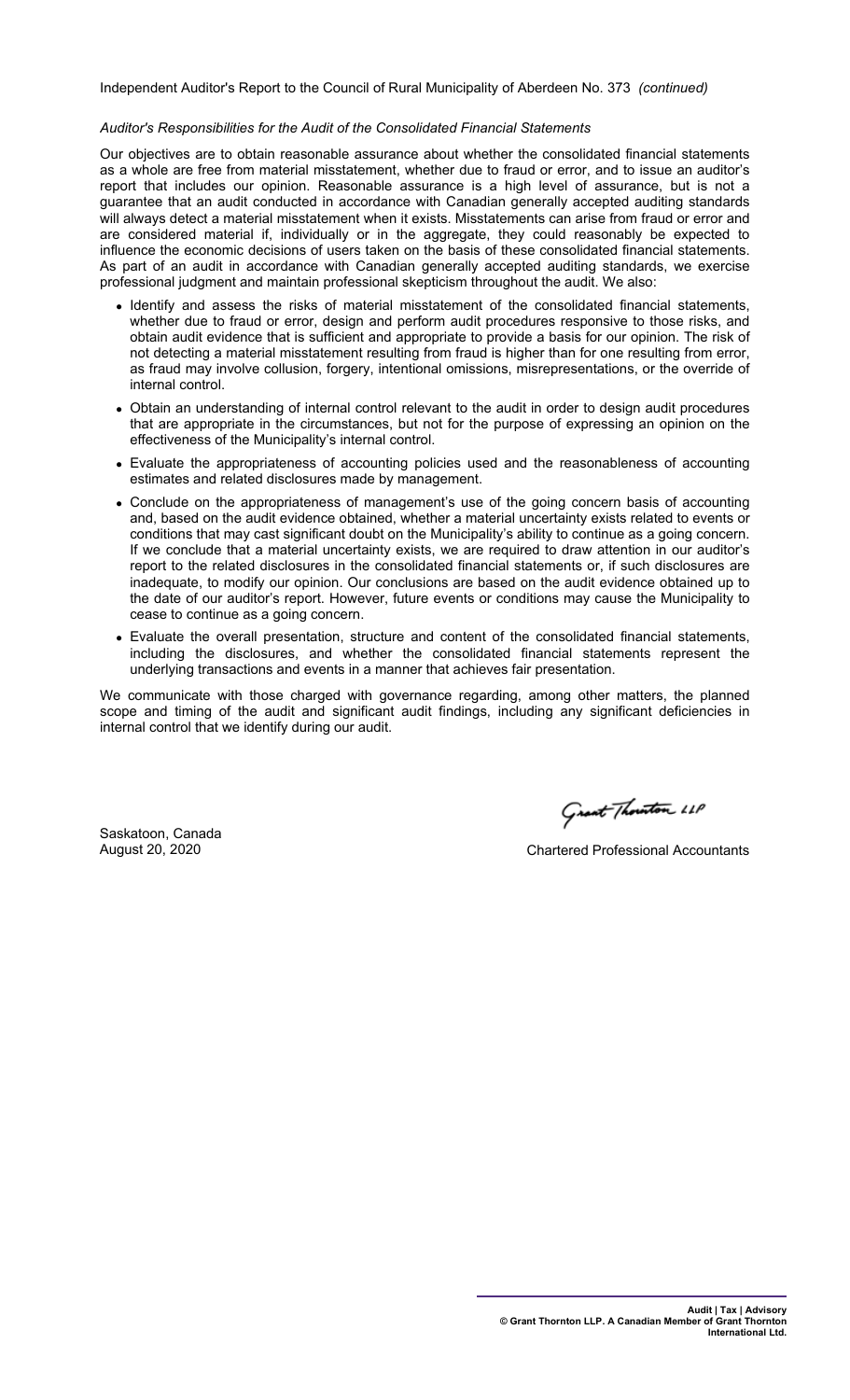## **Statement of Financial Position**

## **As at December 31, 2019**

**Statement 1**

|                                            | 2019            | 2018            |
|--------------------------------------------|-----------------|-----------------|
| <b>FINANCIAL ASSETS</b>                    |                 |                 |
| Cash and Temporary Investments (Note 2)    | \$<br>364,659   | \$<br>794,337   |
| Taxes Receivable - Municipal (Note 3)      | 208,666         | 229,228         |
| Other Accounts Receivable (Note 4)         | 260,666         | 94,239          |
| Land for Resale (Note 5)                   |                 |                 |
| Long-Term Investments (Note 6)             | 44,174          | 41,910          |
| Debt Charges Recoverable (Note 7)          |                 |                 |
| Other                                      |                 |                 |
| <b>Total financial assets</b>              | 878,165         | 1,159,714       |
| <b>LIABILITIES</b>                         |                 |                 |
| Bank indebtedness (Note 8)                 |                 |                 |
| <b>Accounts Payable</b>                    | 104,808         | 60,067          |
| <b>Accrued Liabilities Payable</b>         |                 |                 |
| Deposits                                   |                 | 43,040          |
| Deferred Revenue (Note 9)                  |                 |                 |
| Accrued Landfill Costs (Note 10)           |                 |                 |
| Liability for Contaminated Sites (Note 11) |                 |                 |
| <b>Other Liabilities</b>                   |                 |                 |
| Long-Term Debt (Note 12)                   |                 |                 |
| Lease Obligations (Note 13)                |                 |                 |
| <b>Total liabilities</b>                   | 104,808         | 103,107         |
| <b>NET FINANCIAL ASSETS</b>                | 773,357         | 1,056,607       |
| <b>NON-FINANCIAL ASSETS</b>                |                 |                 |
| Tangible Capital Assets(Schedule 6, 7)     | 5,652,790       | 4,832,371       |
| Prepayments and Deferred Charges           | 542             | 5,542           |
| <b>Stock and Supplies</b>                  |                 |                 |
| Other (Note 14)                            |                 |                 |
| <b>Total Non-Financial Assets</b>          | 5,653,332       | 4,837,913       |
| <b>ACCUMULATED SURPLUS (Schedule 8)</b>    | \$<br>6,426,689 | \$<br>5,894,520 |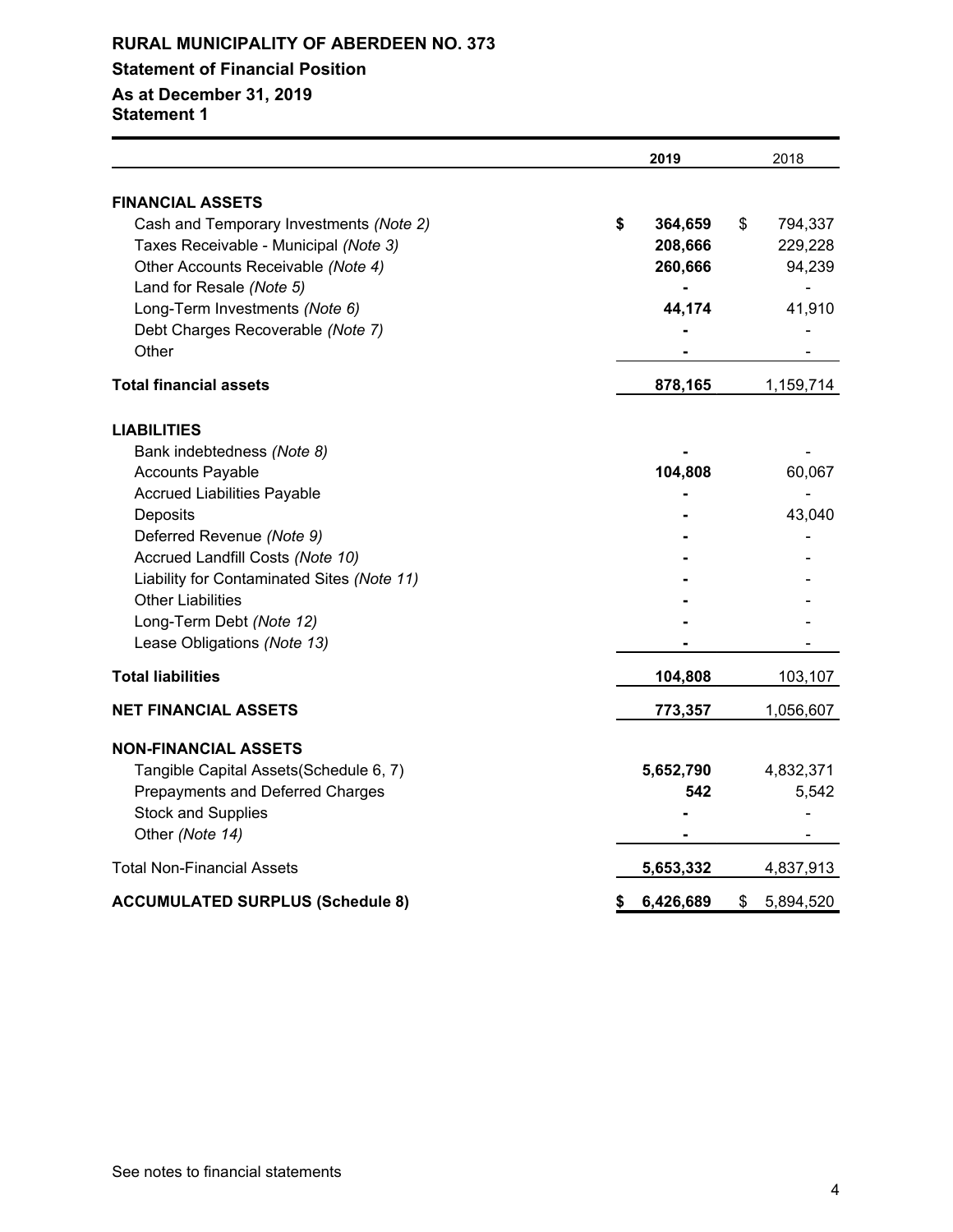## **Statement of Operations and Accumulated Surplus**

**As at December 31, 2019**

**Statement 2**

|                                                                                                     | <b>Budget</b><br>2019      | 2019                       | 2018                       |
|-----------------------------------------------------------------------------------------------------|----------------------------|----------------------------|----------------------------|
| <b>REVENUES OTHER THAN PROVINCIAL/ FEDERAL</b><br><b>CAPITAL GRANTS AND CONTRIBUTIONS</b>           |                            |                            |                            |
| <b>Taxes and Other Unconditional Revenue</b>                                                        |                            |                            |                            |
| (Schedule 1)<br>Fees and Charges (Schedule 4, 5)                                                    | \$<br>2,161,950<br>159,060 | 2,147,318<br>\$<br>197,667 | 2,075,626<br>\$<br>143,705 |
| Conditional Grants (Schedule 4, 5)                                                                  | 10,400                     | 4,097                      | 1,370                      |
| Tangible Capital Assets Sales - Gain (Loss)                                                         |                            |                            |                            |
| (Schedule 4, 5)                                                                                     |                            |                            |                            |
| Land Sales - Gain (Loss) (Schedule 4, 5)                                                            |                            |                            |                            |
| <b>Investment Income and Commissions</b>                                                            |                            |                            |                            |
| (Schedule 4, 5)                                                                                     | 6,100                      | 6,453                      | 6,184                      |
| Restructurings (Schedule 4, 5)                                                                      | -                          |                            |                            |
| Other Revenues (Schedule 4, 5)                                                                      |                            | 5,769                      |                            |
| <b>Total Revenues other than Provincial/Federal</b>                                                 |                            |                            |                            |
| <b>Capital Grants and Contributions</b>                                                             | 2,337,510                  | 2,361,304                  | 2,226,885                  |
| <b>EXPENSES</b>                                                                                     |                            |                            |                            |
| <b>General Government Services (Schedule 3)</b>                                                     | 506,210                    | 484,794                    | 406,674                    |
| Protective Services (Schedule 3)                                                                    | 135,230                    | 130,863                    | 135,801                    |
| Transportation Services (Schedule 3)                                                                | 1,294,510                  | 1,232,070                  | 1,838,354                  |
| <b>Environmental and Public Health Services</b>                                                     |                            |                            |                            |
| (Schedule 3)                                                                                        | 82,190                     | 49,399                     | 55,223                     |
| Planning and Development Services (Schedule                                                         |                            |                            |                            |
| 3)                                                                                                  | 29,140                     | 30,766                     | 30,722                     |
| Recreation and Cultural Services (Schedule 3)                                                       | 168,200                    | 142,794                    | 136,021                    |
| Utility Services (Schedule 3)<br>Restructurings (Schedule 3)                                        | 11,970                     | 8,315                      | 3,970                      |
|                                                                                                     |                            |                            |                            |
| <b>Total Expenses</b>                                                                               | 2,227,450                  | 2,079,001                  | 2,606,765                  |
| <b>Surplus (Deficit) of Revenues over Expenses</b><br>before Provincial/ Federal Capital Grants and |                            |                            |                            |
| <b>Contributions</b>                                                                                | 110,060                    | 282,303                    | (379, 880)                 |
| Provincial/Federal Capital Grants and<br>Contributions (Schedule 4, 5)                              | 71,720                     | 249,866                    | 62,078                     |
| <b>Surplus (Deficit) of Revenues over Expenses</b>                                                  | 181,780                    | 532,169                    | (317, 802)                 |
| Accumulated Surplus (Deficit), Beginning of Year                                                    | 5,894,520                  | 5,894,520                  | 6,212,322                  |
| <b>ACCUMULATED SURPLUS - END OF YEAR</b>                                                            | 6,076,300<br>\$            | 6,426,689                  | 5,894,520<br>\$            |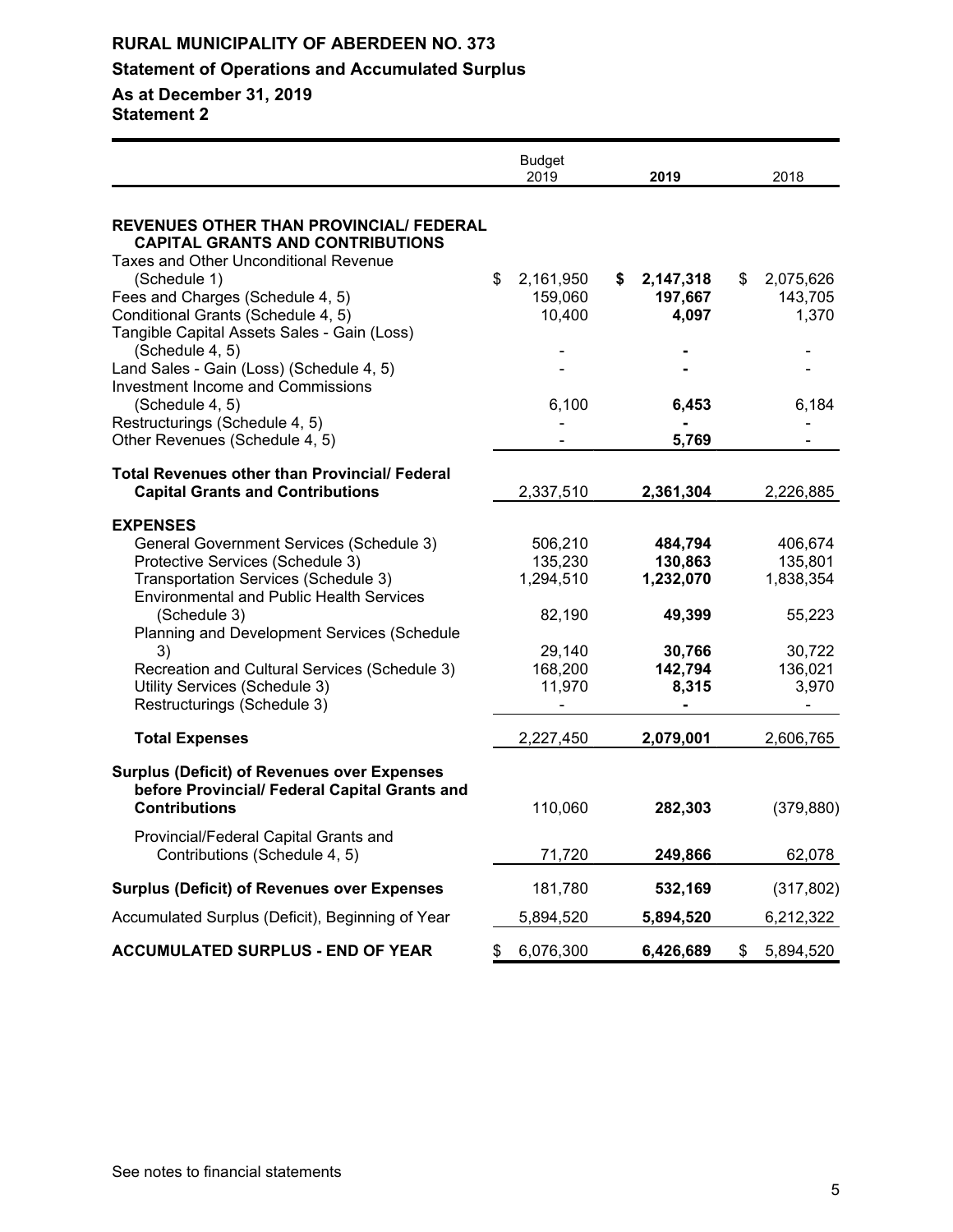## **Statement of Change in Net Financial Assets**

**As at December 31, 2019 Statement 3**

|                                                                                                                                                                                           | <b>Budget</b> |                          | 2019 |                          |    | 2018                  |
|-------------------------------------------------------------------------------------------------------------------------------------------------------------------------------------------|---------------|--------------------------|------|--------------------------|----|-----------------------|
| <b>Surplus (Deficit)</b>                                                                                                                                                                  | \$            | 181,780                  | \$   | 532,169                  | \$ | (317, 802)            |
| (Acquisition) of tangible capital assets<br>Amortization of tangible capital assets<br>Proceeds on disposal of tangible capital assets<br>Loss (gain) on the disposal of tangible capital |               | (1, 114, 430)<br>268,800 |      | (1, 166, 525)<br>346,106 |    | (502, 440)<br>322,868 |
| assets<br>Transfer of assets/liabilities in restructuring<br>transactions                                                                                                                 |               |                          |      |                          |    |                       |
| Surplus (Deficit) of capital expenses over<br>expenditures                                                                                                                                |               | (845, 630)               |      | (820, 419)               |    | (179, 572)            |
| (Acquisition) of supplies inventories<br>(Acquisition) of prepaid expense<br>Consumption of supplies inventory<br>Use of prepaid expense                                                  |               |                          |      | (542)<br>5,542           |    | (5, 542)<br>6,710     |
| Surplus (Deficit) of expenses of other<br>non-financial over expenditures                                                                                                                 |               | 5,000                    |      |                          |    | 1,168                 |
| Increase/Decrease in Net Financial Assets                                                                                                                                                 |               | (663, 850)               |      | (283, 250)               |    | (496,206)             |
| Net Financial Assets (Debt) - Beginning of Year                                                                                                                                           |               | 1,056,607                |      | 1,056,607                |    | 1,552,813             |
| Net Financial Assets (Debt) - End of Year                                                                                                                                                 | \$            | 392,757                  | \$   | 773,357                  | \$ | 1,056,607             |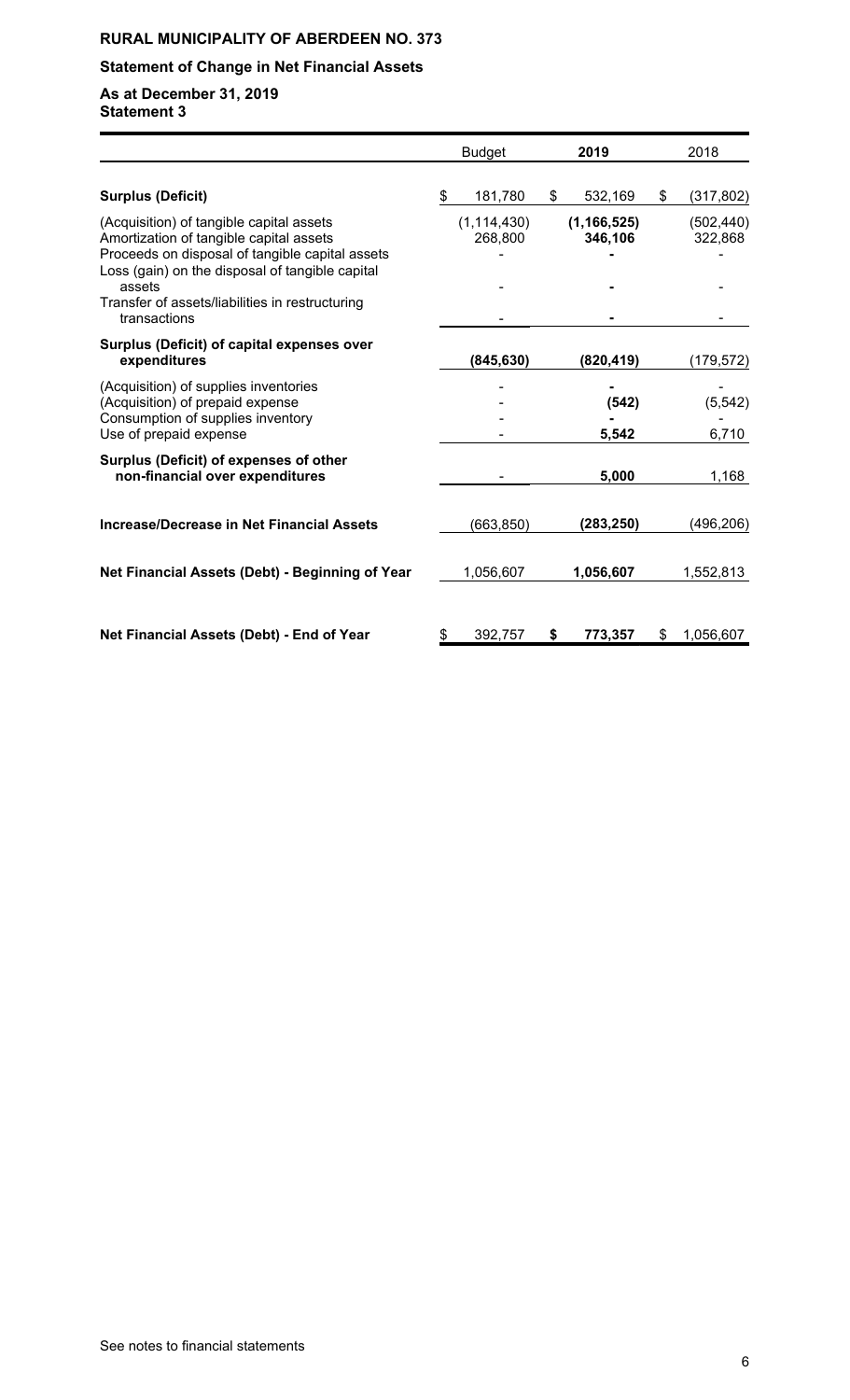## **RURAL MUNICIPALITY OF ABERDEEN NO. 373 Statement of Cash Flow As at December 31, 2019 Statement 4**

| Cash provided by (used for) the following activities                                                                                                                                                         |                      |                           |
|--------------------------------------------------------------------------------------------------------------------------------------------------------------------------------------------------------------|----------------------|---------------------------|
|                                                                                                                                                                                                              | 2019                 | 2018                      |
| <b>Operating:</b>                                                                                                                                                                                            |                      |                           |
| Surplus (Deficit)                                                                                                                                                                                            | \$<br>532,169        | \$<br>(317, 802)          |
| Amortization<br>Loss (gain) on disposal of tangible capital assets                                                                                                                                           | 346,106              | 322,868                   |
|                                                                                                                                                                                                              | 878,275              | 5,066                     |
| Change in assets/liabilities<br>Taxes Receivable - Municipal<br><b>Other Receivables</b><br>Land for Resale<br><b>Other Financial Assets</b><br><b>Accrued Liabilities Payable</b>                           | 20,562<br>(166, 427) | (8,029)<br>61,879         |
| <b>Accounts Payable</b><br>Deposits<br><b>Deferred Revenue</b>                                                                                                                                               | 44,741<br>(43, 040)  | 21,714<br>(38, 857)       |
| <b>Accrued Landfill Costs</b><br><b>Liability for Contaminated Sites</b><br><b>Other Liabilities</b><br><b>Stock and Supplies</b><br>Prepayments and Deferred Charges<br>Other (Subscriber Loans Receivable) | 5,000                | 1,167                     |
|                                                                                                                                                                                                              | (139, 164)           | 37,874                    |
| Cash provided by operating transactions                                                                                                                                                                      | 739,111              | 42,940                    |
| Capital:<br>Acquisition of capital assets<br>Proceeds from the disposal of capital assets<br>Other capital                                                                                                   | (1, 166, 525)        | (502, 440)                |
| Cash applied to capital transactions                                                                                                                                                                         | (1, 166, 525)        | (502, 440)                |
| Investing:                                                                                                                                                                                                   |                      |                           |
| Long-Term Investments<br>Other                                                                                                                                                                               | (2, 264)             | 1,379                     |
| Cash provided by (applied to) investing transactions                                                                                                                                                         | (2, 264)             | 1,379                     |
| Financing:<br>Debt charges recovered<br>Long-term debt issued<br>Long-term debt repaid<br>Other financing                                                                                                    |                      |                           |
| Cash provided by (applied to) financing transactions                                                                                                                                                         |                      |                           |
| Change in Cash and Temporary Investments during the year                                                                                                                                                     | (429, 678)           | (458, 121)<br>(continues) |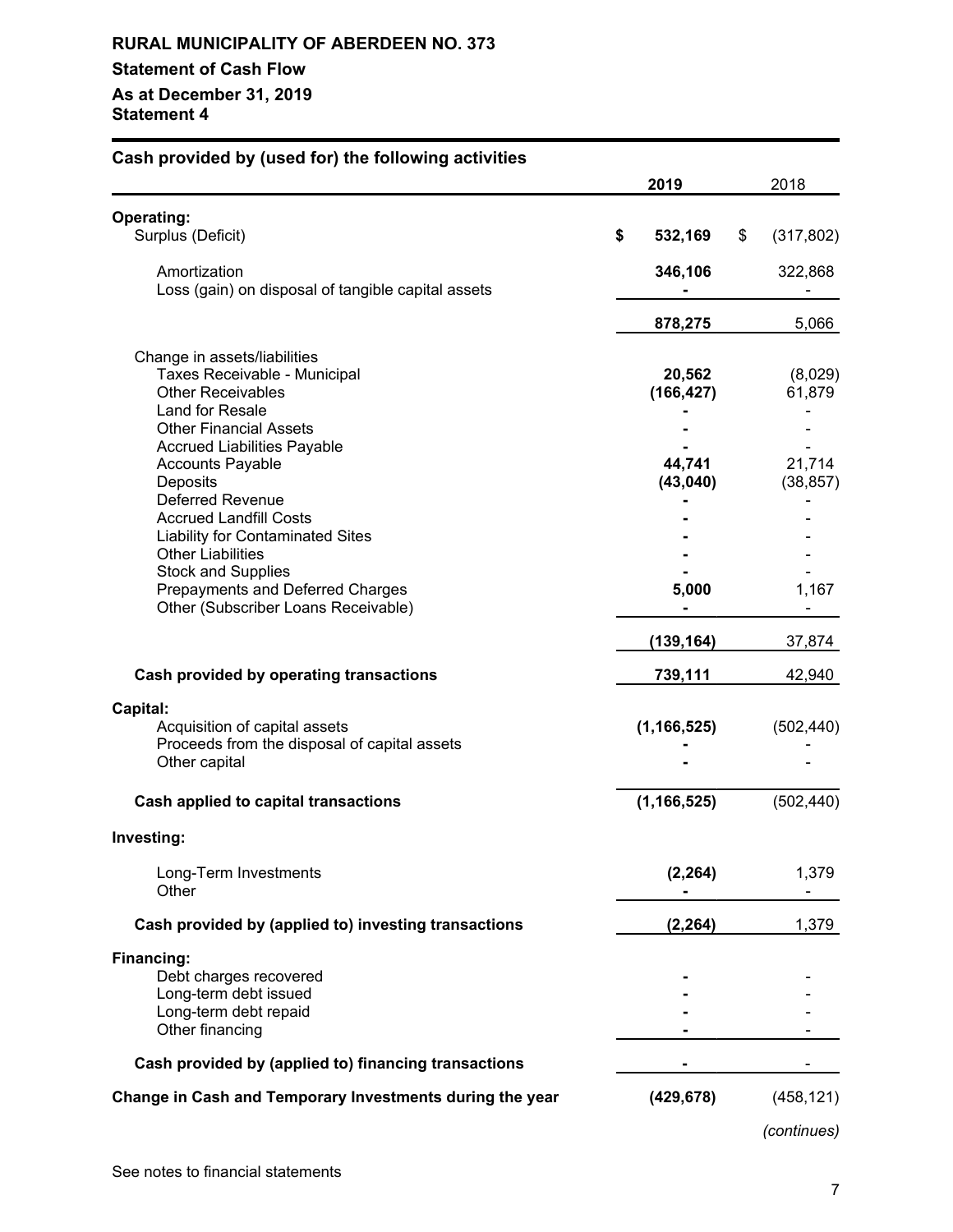## **Statement of Cash Flow** *(continued)*

**As at December 31, 2019**

|                                                       | 2019    | 2018      |
|-------------------------------------------------------|---------|-----------|
|                                                       |         |           |
| Cash and Temporary Investments - Beginning of Year    | 794.337 | 1,252,458 |
| Cash and Temporary Investments - End of Year (Note 2) | 364,659 | 794,337   |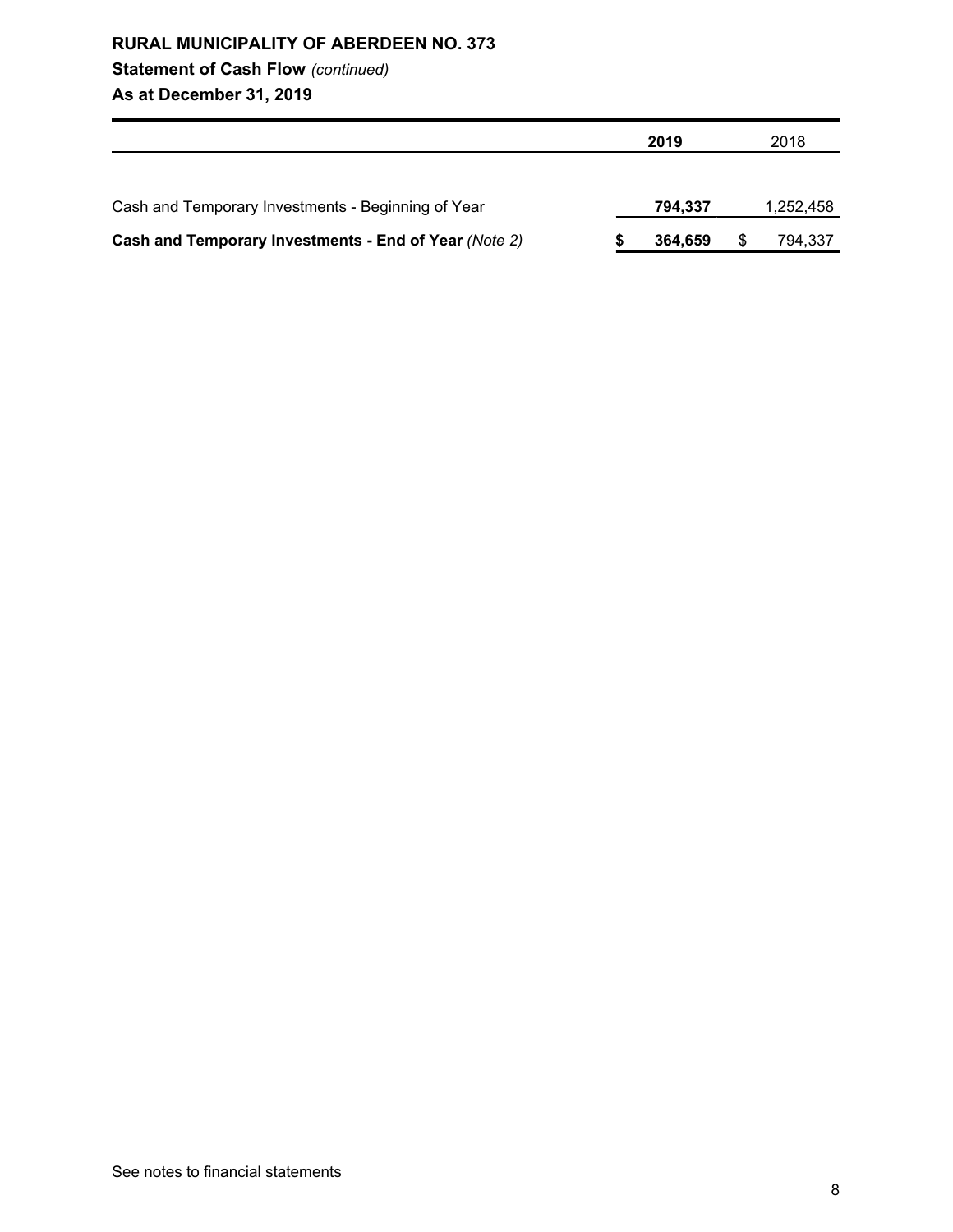### **Note to Financial Statements**

### **As at December 31, 2019**

#### 1. **Significant accounting policies**

The financial statements of the municipality have been prepared by management in accordance with Canadian public sector accounting standards (PSAS) as recommended by the Chartered Professional Accountants of Canada (CPA Canada). Significant aspects of the accounting policies adopted by the municipality are as follows:

**Basis of accounting:** The financial statements are prepared using the accrual basis of accounting. The accrual basis of accounting requires revenues to be recognized as they become available and measurable and expenses are recognized as they are incurred and measurable as a result of the receipt of goods and services and the creation of a legal obligation to pay.

### (a) **Reporting Entity:**

The financial statements consolidate the assets, liabilities and flow of resources of the municipality. The entity is comprised of all of the organizations that are owned or controlled by the municipality and are, therefore, accountable to the Council for the administration of their financial affairs and resources. There are no external entities consolidated into this municipality.

#### (b) **Collection of funds for other authorities:**

Collection of funds by the municipality for school boards, municipal hail and conservation and development authorities are collected and remitted in accordance with relevant legislation.

### (c) **Government Transfers:**

Government transfers are the transfer of assets from senior levels of government that are not the result of an exchange transaction, are not expected to be repaid in the future, or the result of a direct financial return. Government transfers are recognized as revenue in the period that the events giving rise to the transfer occur, providing:

- a) the transfers are authorized
- b) any eligibility criteria and stipulations have been met; and
- c) reasonable estimates of the amounts can be made.

Unearned government transfer amounts received will be recorded as deferred revenue until eligibility criteria or stipulations are met.

Earned government transfer amounts not received will be recorded as an amount receivable.

Government transfers to individuals and other entities are recognized as an expense when the transfers are authorized and all eligibility criteria have been met.

### (d) **Deferred Revenue - Fees and Charges:**

Certain user charges and fees are collected for which the related services have yet to be performed. Revenue is recognized in the period when the related expenses are incurred or services performed.

Resources restricted by agreement with an external party are recognized as revenue in the municipality's financial statements in the period in which the resources are used for the purpose or purposes specified. An externally restricted inflow received before this criterion has been met is recorded as a liability until the resources are used for the purpose or purposes specified.

#### (e) **Local Improvement Charges:**

Local improvement projects financed by frontage taxes recognize any prepayment charges as revenue in the period assessed.

### (f) **Net Financial Assets:**

Net Financial Assets at the end of an accounting period are the net amount of financial assets less liabilities outstanding. Financial assets represent items such as cash and those other assets on hand which could provide resources to discharge existing liabilities or finance future operations. These include realizable assets which are convertible to cash and not intended for consumption in the normal course of operations.

#### (g) **Non-financial assets:**

Tangible capital and other non-financial assets are accounted for as assets by the government because they can be used to provide government services in future periods. These assets do not normally provide resources to discharge the liabilities of the government unless they are sold.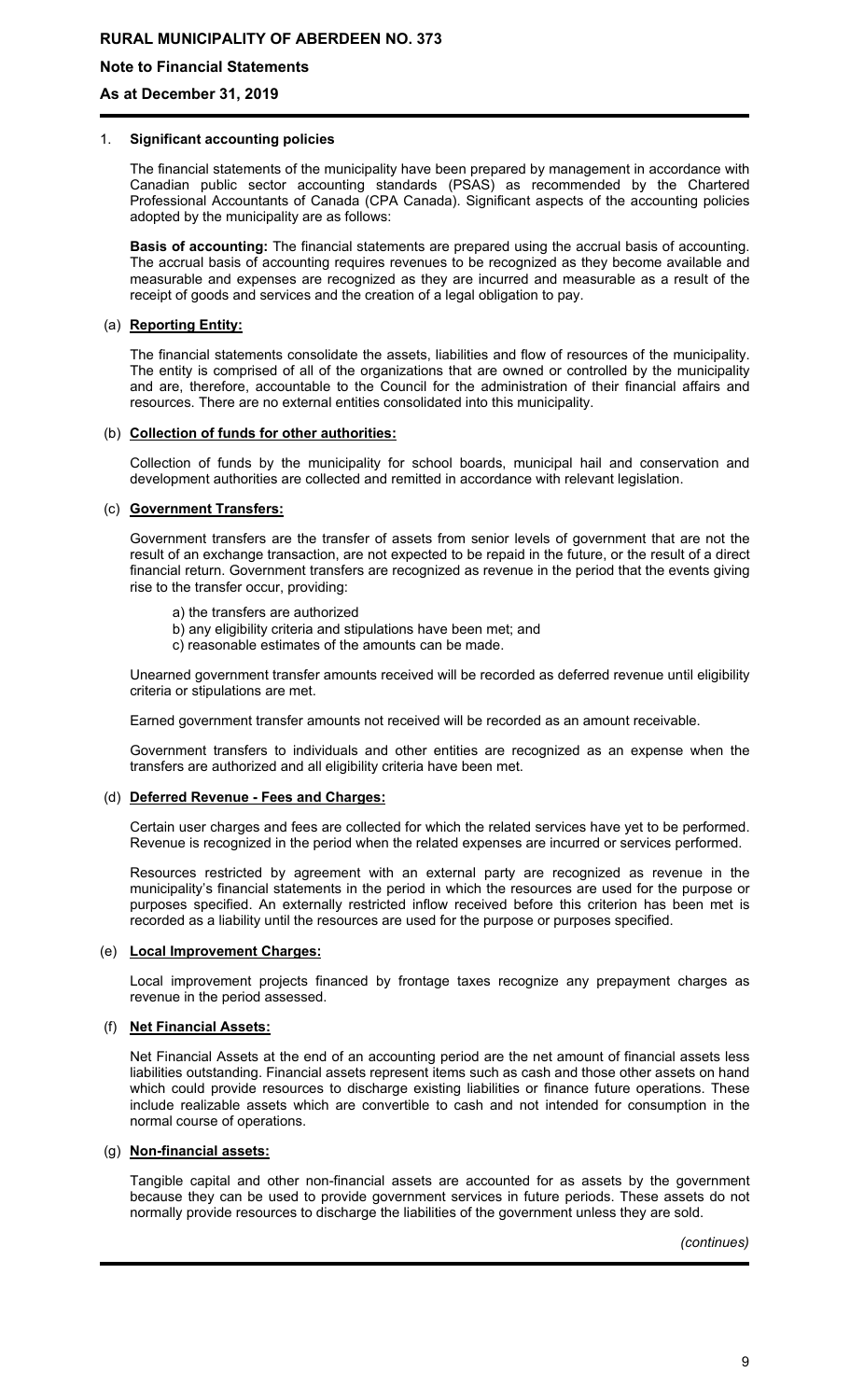### **Note to Financial Statements**

**As at December 31, 2019**

### 1. **Significant accounting policies** *(continued)*

### (h) **Appropriated Reserves:**

Reserves are established at the discretion of Council to designate surplus for future operating and capital transactions. Amounts so designated are described on Schedule 8.

#### (i) **Property Tax Revenue:**

Property tax revenue is based on assessments determined in accordance with Saskatchewan Legislation and the formulas, principles, and rules in the Saskatchewan Assessment Manual. Tax mill rates are established annually by council following the guidance of the Government of Saskatchewan. Tax revenues are recognized when the tax has been authorized by bylaw and the taxable event has occurred, provided the revenues are expected to be collected. Requisitions operate as a flow through and are excluded from municipal revenue.

### (j) **Investments:**

Portfolio investments are valued at the lower of cost, less any provisions for other than temporary impairment. Investments with terms of 91 days to one year have been classified as other short-term investments and investments with terms longer than one year have been classified as other longterm investments concurrent with the nature of the investment.

The long term investments in the Saskatchewan Association of Rural Municipalities - Self insurance fund are accounted for on the equity basis. The balance represents the balances receivable should the municipality decide to leave the self-insurance program and includes upfront contributions to the plan, additional premium payments, allocations of investment income on the funds on deposit, selfinsurance claims paid and other claims administration costs. The municipality has the ability to withdraw from the plan with notice. Beyond the return of the municipality's fund balance, it has no further claim to the residual net assets of SARM.

### (k) **Inventories:**

Inventories of materials and supplies expected to be used by the municipality are valued at the lower of cost or replacement cost. Inventories of land, materials and supplies held for resale are valued at the lower of cost or net realizable value. Cost is determined by the average cost method. Net realizable value is the estimated selling price in the ordinary course of business.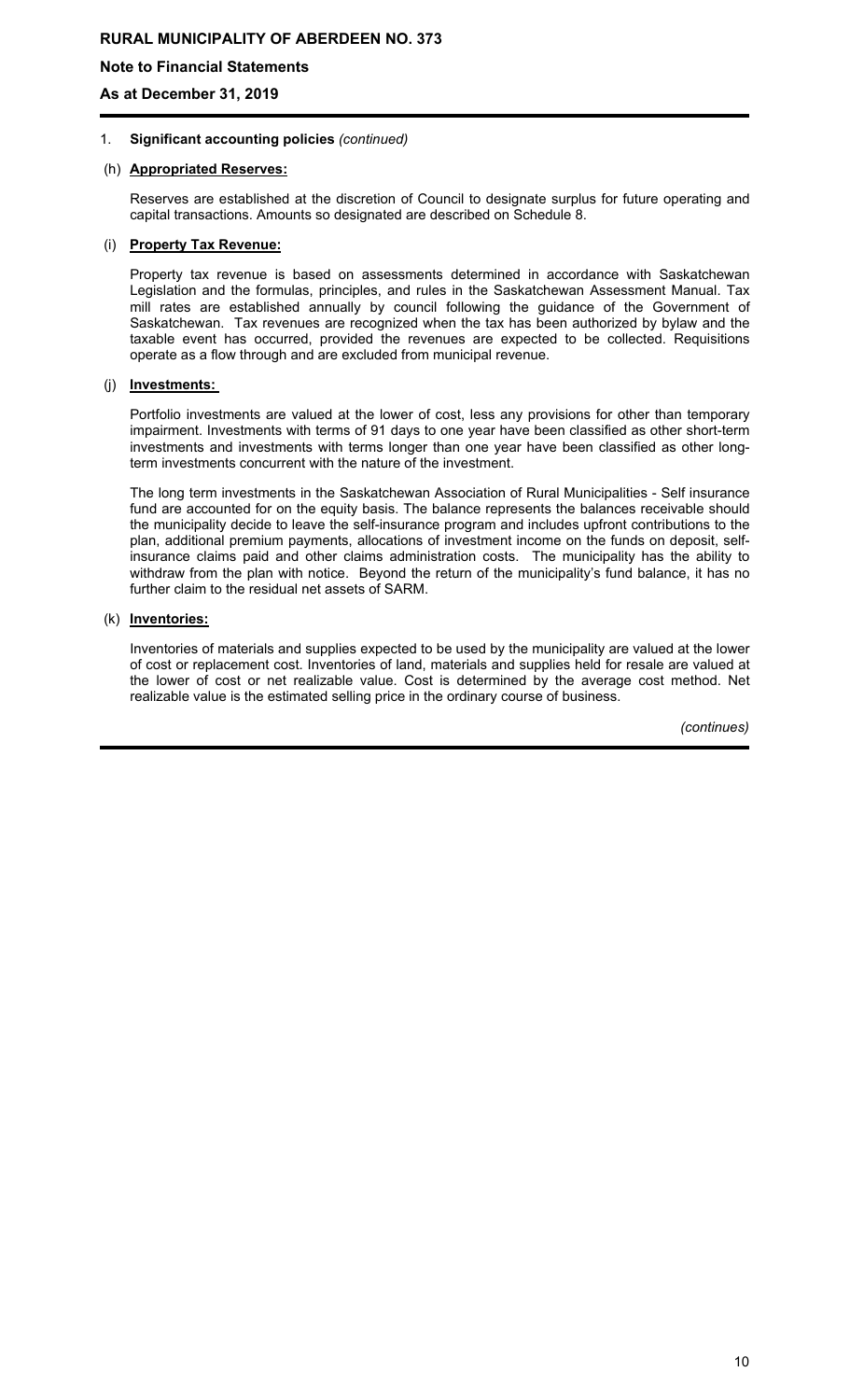### **Note to Financial Statements**

**As at December 31, 2019**

#### 1. **Significant accounting policies** *(continued)*

### (l) **Tangible Capital Assets:**

All tangible capital asset acquisitions or betterments made throughout the year are recorded at their acquisition cost. Initial costs for tangible capital assets that were acquired and developed prior to 2009 were obtained via historical cost information or using current fair market values discounted by a relevant inflation factor back to the point of acquisition. Donated tangible capital assets received are recorded at their fair market value at the date of contribution. The cost of these tangible capital assets less any residual value are amortized over the asset's useful life using the straight-line method of amortization. Tangible capital assets that are recognized at a nominal value are disclosed on Schedule 6. The municipality's tangible capital asset useful lives are estimated as follows: **Asset Useful Life**

#### *General Assets*

| Land                            | Indefinite     |
|---------------------------------|----------------|
| <b>Land Improvements</b>        | 5 to 20 Years  |
| <b>Buildings</b>                | 10 to 50 Years |
| <b>Vehicles &amp; Equipment</b> |                |
| <b>Vehicles</b>                 | 5 to 10 Years  |
| Machinery and Equipment         | 5 to 10 Years  |

#### *Infrastructure Assets*

| <b>Infrastructure Assets</b> | 30 to 75 Years |
|------------------------------|----------------|
| <b>Water &amp; Sewer</b>     | 30 to 75 Years |
| <b>Road Network Assets</b>   | 30 to 75 Years |

**Government contributions**: Government contributions for the acquisition of capital assets are reported as capital revenue and do not reduce the cost of the related asset.

**Works of Art and Other Unrecognized Assets:** Assets that have a historical or cultural significance, which include works of art, monuments and other cultural artifacts are not recognized as tangible capital assets because a reasonable estimate of future benefits associated with this property cannot be made.

**Capitalization of Interest:** The municipality does not capitalize interest incurred while a tangible capital asset is under construction.

**Leases:** All leases are recorded on the financial statements as either a capital or operating lease. Any lease that transfers substantially all of the benefits and risk associated with the leased asset is classified as a capital lease and recorded as a tangible capital asset. At the inception of a capital lease, an asset and a payment obligation are recorded at an amount equal to the lesser of the present value of the minimum lease payments and the asset's fair market value. Assets under capital lease are amortized on a straight line basis, over their estimated useful lives [lease term]. Any other lease not meeting the before mentioned criteria is classified as an operating lease and rental payments are expensed as incurred.

#### (m) **Landfill liability:**

The municipality does not maintain a waste disposal site.

#### (n) **Trust Funds:**

Funds held in trust for others, under a trust agreement or statute, are not included in the financial statements as they are not controlled by the municipality. Trust fund activities administered by the municipality are disclosed in Note 18.

### (o) **Employee benefit plans:**

Contributions to the municipality's multi employer defined benefit plans are expensed when contributions are made. Under the defined benefit plan, the municipality's obligations are limited to their contributions.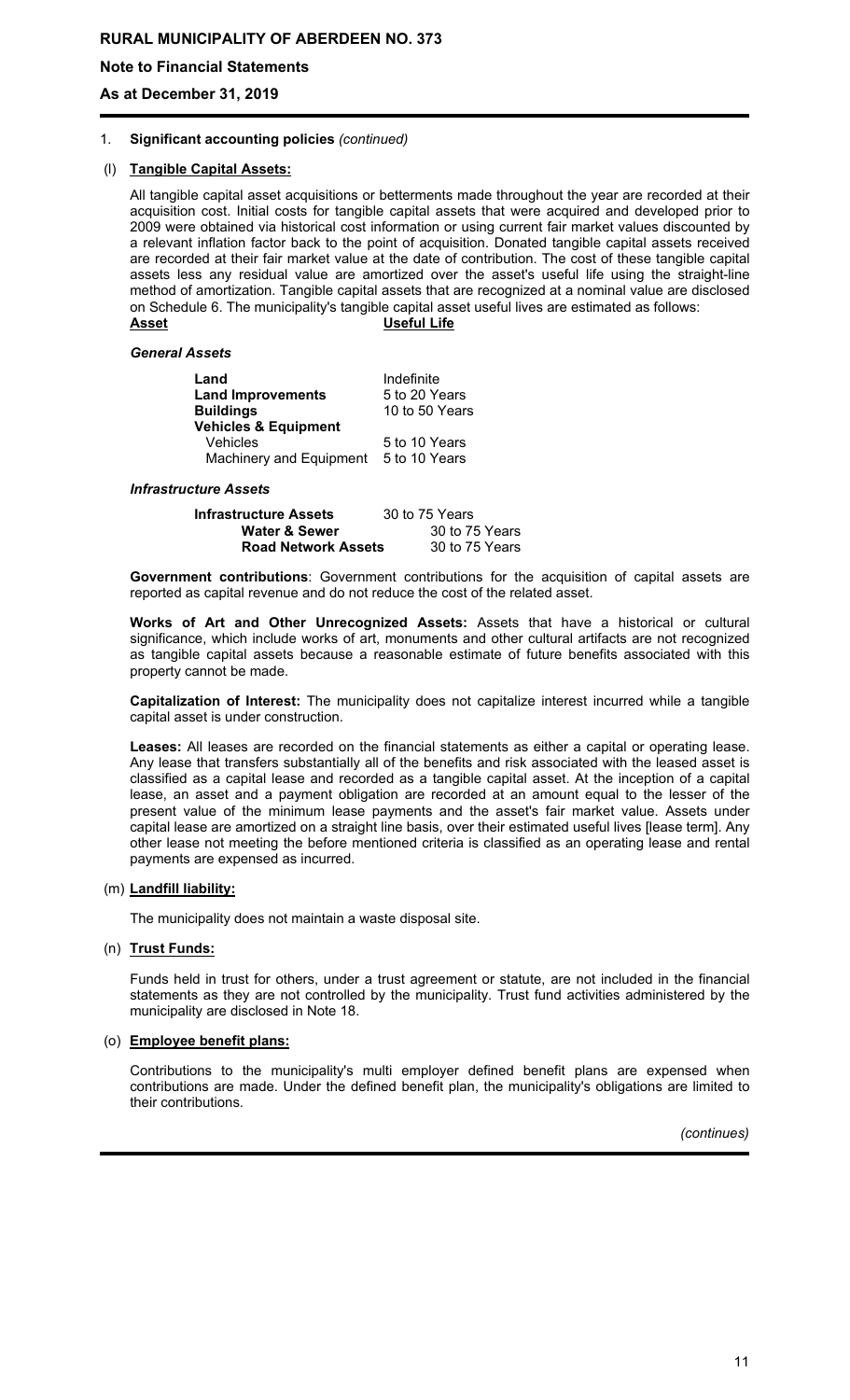### **Note to Financial Statements**

**As at December 31, 2019**

#### 1. **Significant accounting policies** *(continued)*

### (p) **Liability for Contaminated Sites:**

Contaminated sites are a result of contamination being introduced into air, soil, water or sediment of a chemical, organic or radioactive material or live organism that exceeds an environmental standard. The liability is recorded net of any expected recoveries. A liability for remediation of contaminated sites is recognized when all the following criteria are met:

- a) an environmental standard exists;
- b) contamination exceeds the environmental standard;
- c) The municipality:
	- i. is directly responsible; or
	- ii. accepts responsibility;
- d) it is expected that future economic benefits will be given up; and
- e) a reasonable estimate of the amount can be made.

Any revisions to the amount previously recognized are accounted for in the period in which the revisions are made.

### (q) **Measurement Uncertainty:**

The preparation of financial statements in conformity with Canadian public sector accounting standards requires management to make estimates and assumptions that affect the reported amount of assets and liabilities and disclosure of contingent assets and liabilities at the date of the financial statements, and the reported amounts of revenue and expenditures during the period. Accounts receivable are stated after evaluation as to their collectability and an appropriate allowance for doubtful accounts is provided where considered necessary.

The measurement of materials and supplies are based on estimates of volume and quality. The 'Opening Asset costs' of tangible capital assets have been estimated where actual costs were not available. Amortization is based on the estimated useful lives of tangible capital assets.

These estimates and assumptions are reviewed periodically and, as adjustments become necessary they are reported in earnings in the periods in which they become known.

#### (r) **Basis of segmentation/Segment report:**

The municipality follows the Public Sector Accounting Board's recommendations requiring financial information to be provided on a segmented basis. Municipal services have been segmented by grouping activities that have similar service objectives (by function). Revenues that are directly related to the costs of the function have been attributed to each segment. Interest is allocated to functions based on the purpose of specific borrowings.

The segments (functions) are as follows:

**General Government:** Provides for the administration of the municipality.

**Protective Services:** Comprised of expenses for Police and Fire protection.

**Transportation Services:** Responsible for the delivery of public works services related to the development and maintenance of roadway systems and street lighting.

**Environmental and Public Health:** The environmental segment provides waste disposal and other environmental services. The public health segment provides for expenses related to public health services in the municipality.

**Planning and Development:** Provides for neighbourhood development and sustainability.

**Recreation and Culture:** Provides for community services through the provision of recreation and leisure services.

**Utility Services:** Provides for delivery of water, collecting and treating of wastewater and providing collection and disposal of solid waste.

### (s) **Budget Information:**

Budget information is presented on a basis consistent with that used for actual results. The budget was approved by Council on June 10, 2019.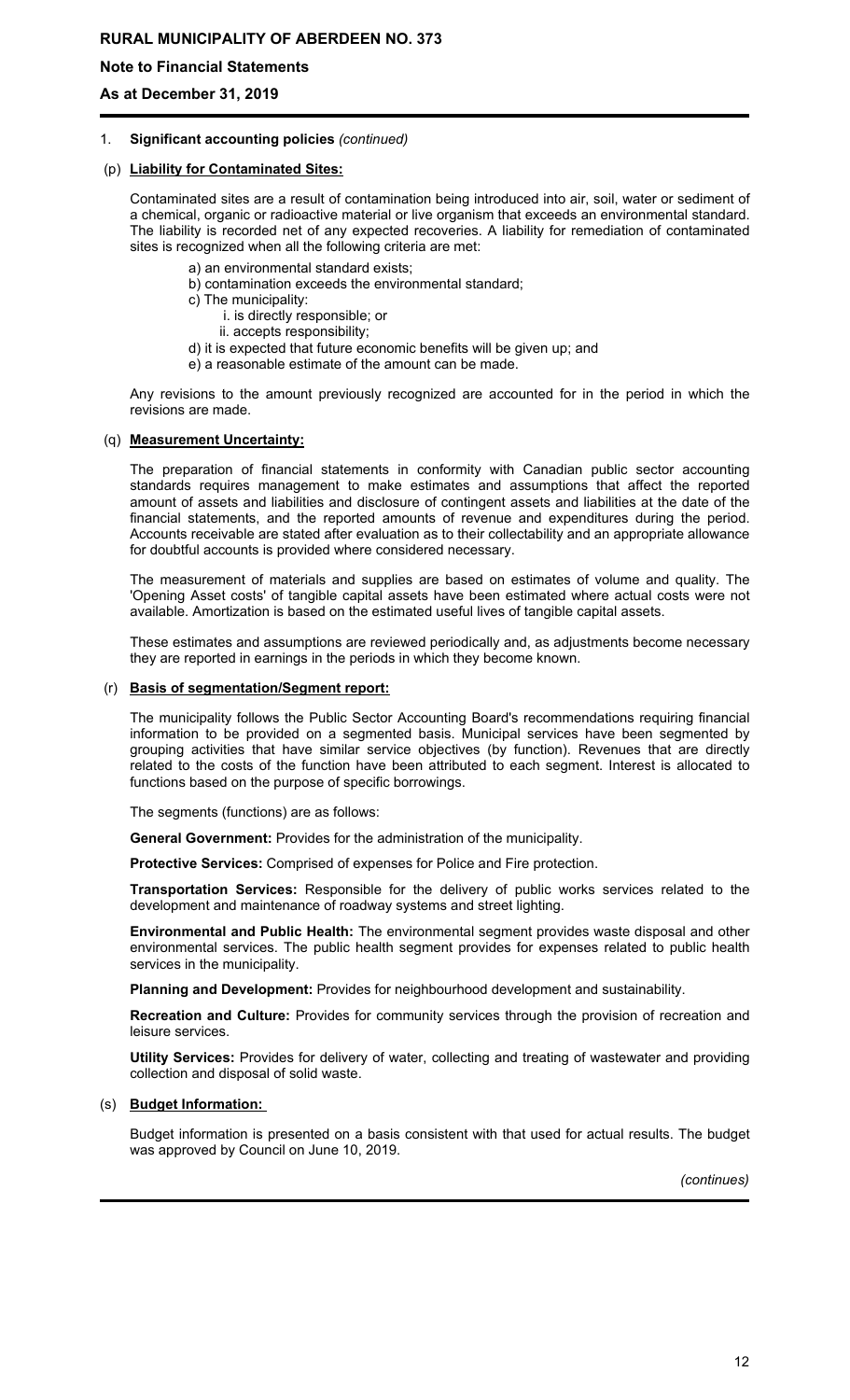### **Note to Financial Statements**

**As at December 31, 2019**

#### 1. **Significant accounting policies** *(continued)*

### (t) **New Accounting Standards:**

Effective January 1, 2019, the municipality adopted the following standard to comply with Canadian public sector accounting standards (PSAS). This standard applies to all public sector entities for years beginning on or after April 1, 2018. Adoption of this standard requires all public sector entities to assess information using definitions, criteria and exceptions provided in the standards and apply professional judgment to comply with the disclosure requirements of each standard.

**PS 3430 Restructuring Transactions** provides guidance on how to account for and report restructuring transactions by transferors and recipients of assets and/or liabilities. The new standard has been adopted on a prospective basis.

#### **Future Accounting Standards, Effective on or after April 1, 2022:**

**PS 1201 Financial Statement Presentation**, replaces PS 1200 with revised general reporting principles and standards of presentation and disclosure in government financial statements. Effective in the period PS 3450 and PS 2601 are adopted.

**PS 2601 Foreign Currency Translation**, replaces PS 2600 with revised guidance on the recognition, presentation and disclosure of transactions that are denominated in a foreign currency.

**PS 3041 Portfolio Investments**, replaces PS 3040 with revised guidance on accounting for, and presentation and disclosure of, portfolio investments. Effective in the period PS 3450, PS 2601 and PS 1201 are adopted.

**PS 3450 Financial Instruments**, a new standard establishing guidance on the recognition, measurement, presentation and disclosure of financial instruments, including derivatives.

**PS 3280 Asset Retirement Obligations**, a new standard establishing guidance on the recognition, measurement, presentation and disclosure of a liability for retirement of a tangible capital asset. As this standard includes solid waste landfill sites active and post-closing obligations upon adoption of this new standard, existing Solid Waste Landfill Closure and Post-Closure Liability section PS 3270 will be withdrawn.

#### **Effective On or After April 1, 2023:**

**PS 3400, Revenue**, a new standard establishing guidance on the recognition, measurement, presentation and disclosure of revenue.

The extent of the impact on adoption of these future standards is not known at this time.

#### 2. **Cash and Temporary Investments**

|                                                         | 2019 |              |    | 2018         |  |  |
|---------------------------------------------------------|------|--------------|----|--------------|--|--|
| Cash<br>Temporary Investments<br><b>Restricted Cash</b> |      | 364.659<br>۰ | \$ | 794.337<br>۰ |  |  |
| <b>Total Cash and Temporary Investments</b>             |      | 364.659      | \$ | 794,337      |  |  |

Cash and temporary investments include balances with banks, term deposits, marketable securities and short-term investments with maturities of three months or less. Cash subject to restrictions that prevent its use for other then specific current purposes is included in restricted cash.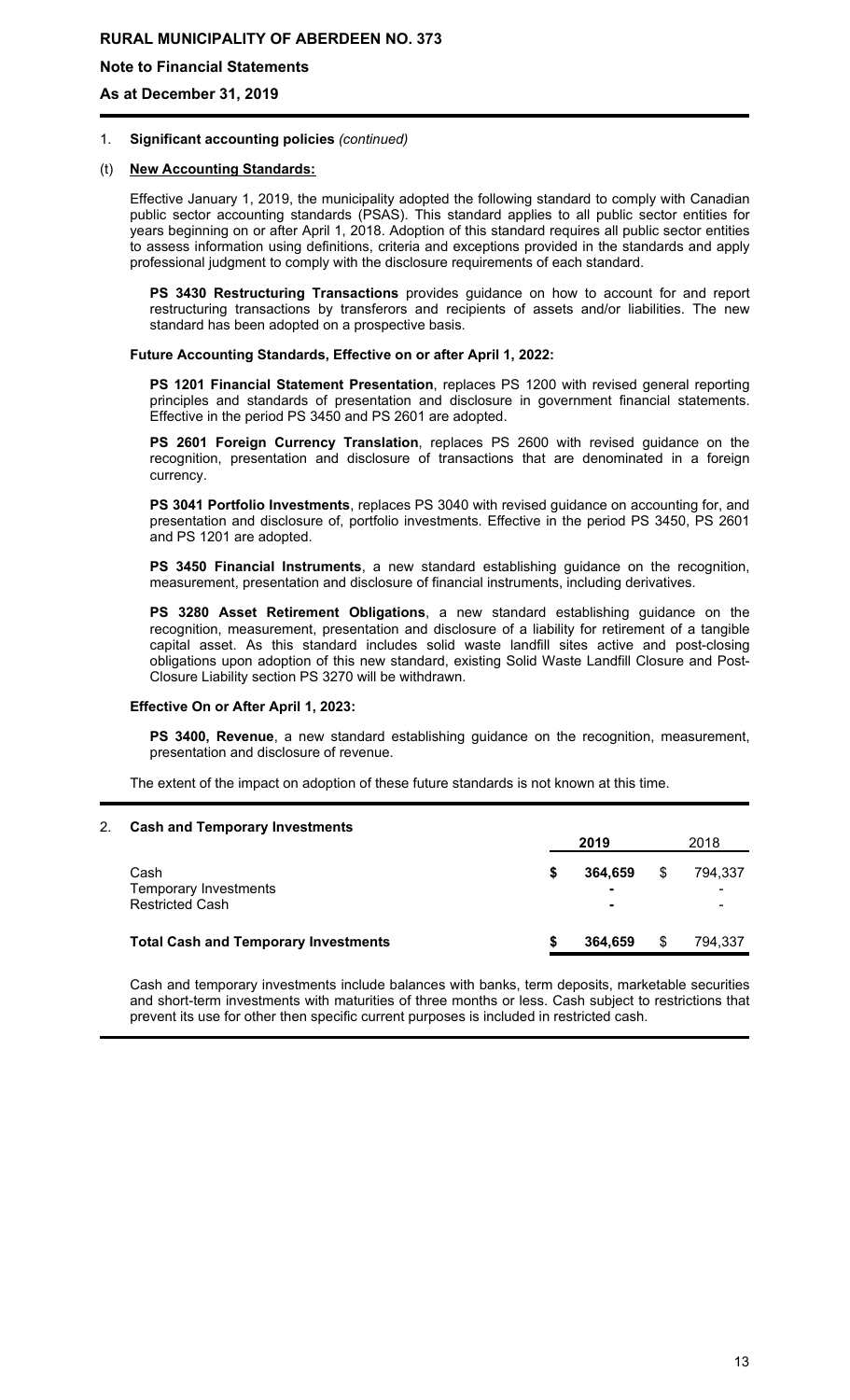## **Note to Financial Statements**

## **As at December 31, 2019**

## 3. **Taxes Receivable - Municipal**

|    |                                                            |    | 2019      | 2018 |            |  |
|----|------------------------------------------------------------|----|-----------|------|------------|--|
|    | Municipal                                                  |    |           |      |            |  |
|    | - current                                                  | \$ | 161,189   | \$   | 156,057    |  |
|    | - arrears                                                  |    | 59,548    |      | 76,525     |  |
|    |                                                            |    | 220,738   |      | 232,582    |  |
|    | Less - allowance for uncollectibles                        |    | (12,070)  |      | (3, 354)   |  |
|    | Total municipal taxes receivable                           |    | 208,667   |      | 229,228    |  |
|    | School                                                     |    |           |      |            |  |
|    | - current                                                  |    | 101,149   |      | 113,149    |  |
|    | - arrears                                                  |    | 22,410    |      | 31,868     |  |
|    | Total school taxes receivable                              |    | 123,559   |      | 145,017    |  |
|    | Other (Hail)                                               |    | 5,836     |      | 6,012      |  |
|    | Total taxes and grants in lieu receivable                  |    | 338,062   |      | 380,257    |  |
|    | Deduct taxes receivable to be collected on behalf of other |    |           |      |            |  |
|    | organizations                                              |    | (129,396) |      | (151, 029) |  |
|    | <b>Total Taxes Receivable - Municipal</b>                  | \$ | 208,666   | \$   | 229,228    |  |
| 4. | <b>Other Accounts Receivable</b>                           |    |           |      |            |  |
|    |                                                            |    | 2019      |      | 2018       |  |
|    | <b>Federal Government</b>                                  | \$ | 47,821    | \$   | 42,880     |  |
|    | <b>Provincial Government</b>                               |    | 143,895   |      | 835        |  |
|    | <b>Local Government</b>                                    |    | 30,576    |      | 30,339     |  |
|    | Utility                                                    |    |           |      |            |  |
|    | Trade<br>Other                                             |    | 38,374    |      | 20,185     |  |
|    |                                                            |    |           |      |            |  |
|    | <b>Total Other Accounts Receivable</b>                     |    | 260,666   |      | 94,239     |  |
|    | Less: allowance for uncollectibles                         |    |           |      |            |  |
|    | <b>Net Other Accounts Receivable</b>                       |    | 260,666   | \$   | 94,239     |  |
| 5. | <b>Land for Resale</b>                                     |    |           |      |            |  |
|    |                                                            |    | 2019      |      | 2018       |  |
|    | <b>Tax Title Property</b>                                  | S  |           | \$   |            |  |
|    | Allowance for market value adjustment                      |    |           |      |            |  |
|    | Net Tax Title Property                                     |    |           |      |            |  |
|    |                                                            |    |           |      |            |  |
|    | Land for Resale                                            |    |           |      |            |  |
|    | Allowance for market value adjustment<br>Net Other Land    |    |           |      |            |  |
|    |                                                            |    |           |      |            |  |
|    | <b>Total Land for Resale</b>                               |    |           | \$   |            |  |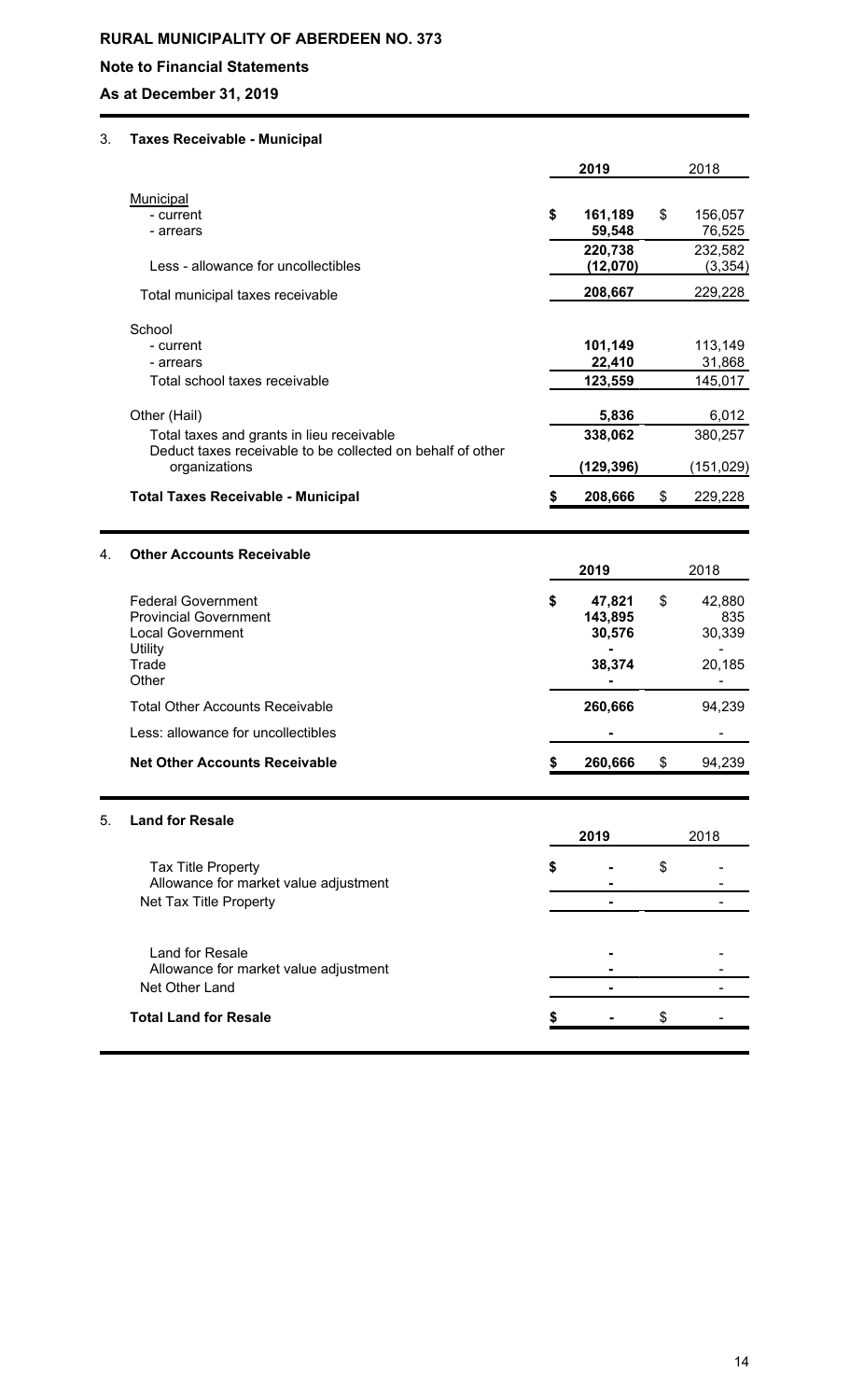### **Note to Financial Statements**

**As at December 31, 2019**

| 6. | <b>Investments</b>                                            |              |              |
|----|---------------------------------------------------------------|--------------|--------------|
|    |                                                               | 2019         | 2018         |
|    | <b>Short-term Investments</b>                                 |              |              |
|    | <b>Long-term Investments</b>                                  |              |              |
|    | Sask. Assoc. of Rural Municipalities - Self Insurance<br>Fund | \$<br>44,174 | \$<br>41,910 |
|    | <b>Total Investments</b>                                      | \$<br>44.174 | \$<br>41,910 |

The long term investments in the Saskatchewan Association of Rural Municipalities - Self Insurance Fund are accounted for on the equity basis. The balance represents the balances receivable should the municipality decide to leave the self-insurance program and includes upfront contributions to the plan, additional premium payments, allocations of investment income on the funds on deposit, selfinsurance claims paid and other claims administration costs. The municipality has the ability to withdraw from the plan with notice. Beyond the return of the municipality's fund balance, it has no further claim to the residual net assets of SARM.

### 7. **Debt Charges Recoverable**

|                                                                          | 2019                | 2018 |  |
|--------------------------------------------------------------------------|---------------------|------|--|
| Current debt charges recoverable<br>Non-current debt charges recoverable | $\blacksquare$<br>- |      |  |
| <b>Total Debt Charges Recoverable</b>                                    | $\blacksquare$      |      |  |
|                                                                          |                     |      |  |

This note does not pertain to this municipality.

### 8. **Bank Indebtedness**

#### **Credit Arrangements**

At December 31, 2019, the municipality had lines of credit totaling \$1,000,000, none of which were drawn. The following has been collateralized in connection with this line of credit: -- General security agreement;

### 9. **Deferred Revenue**

This note does not pertain to this municipality.

### 10. **Accrued Landfill Costs**

The municipality maintains a transfer stations and as such has no accrued landfill costs.

### 11. **Liability for Contaminated Sites**

The municipality does not currently have a liability for any contaminated sites in the community. All properties that have environmentally risky histories are still under the ownership of the corporation or individual that operated on the property and all property tax and/or other liabilities to the municipality are current. There is currently no risk that any of these properties will become the responsibility of the municipality.

### 12. **Long-term Debt**

The debt limit of the municipality is \$1,935,578. The debt limit for a municipality is the total amount of the municipality's own source revenues for the preceding year (The Municipalities Act Section 161(1)).

#### 13. **Lease Obligations**

This note does not pertain to this municipality.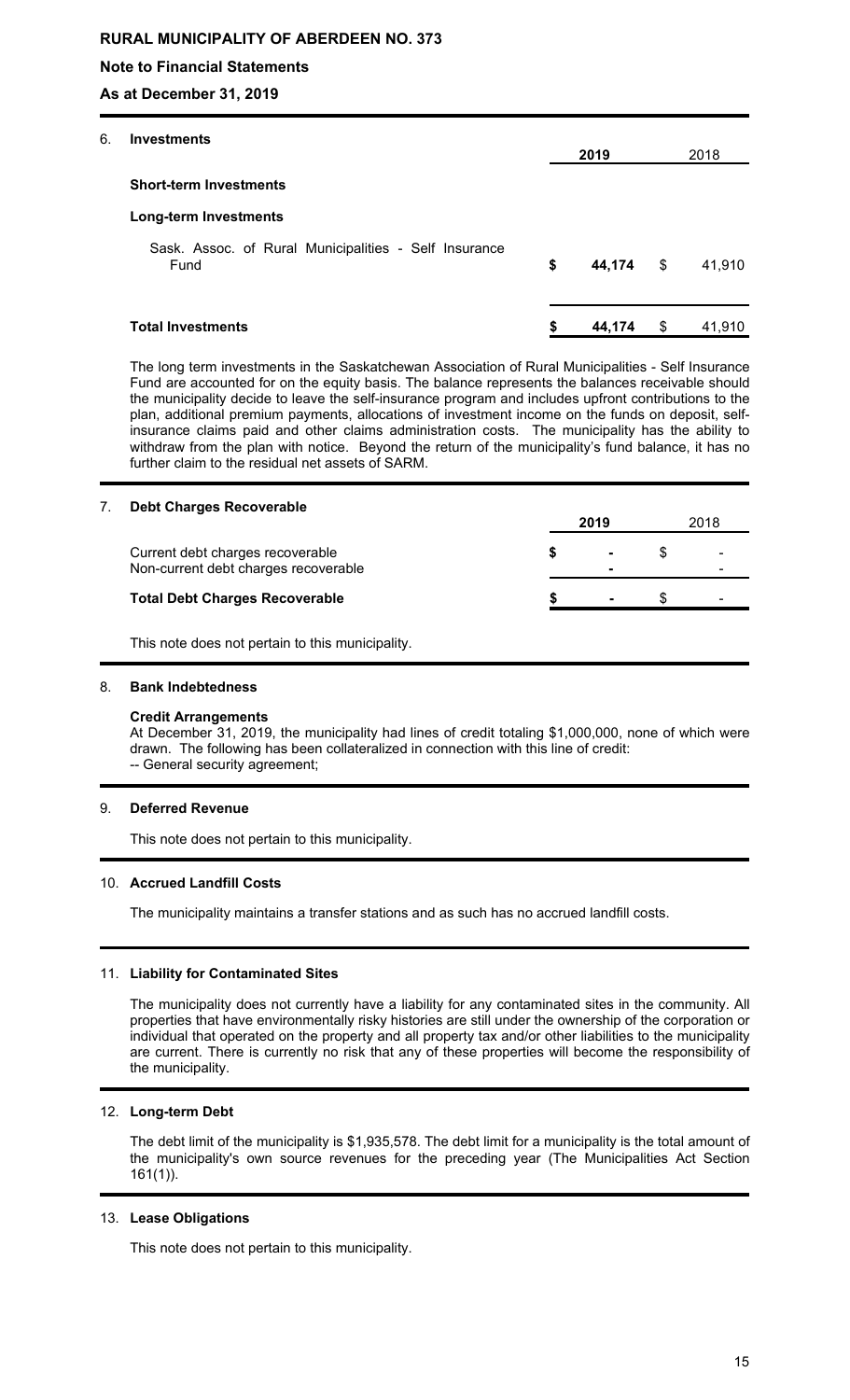**Note to Financial Statements**

**As at December 31, 2019**

### 14. **Other Non-financial Assets**

This note does not pertain to this municipality.

#### 15. **Contingent Liabilities**

The municipality is contingently liable under terms of the Saskatchewan Association of Rural Municipalities Self-Insurance Plan for its proportionate share of claims and future claims in excess of the Plan's reserve fund.

#### 16. **Pension Plan**

The municipality is an employer member of the Municipal Employee Pension Plan (MEPP), which is a multi-employer defined benefit pension plan. The Commission of MEPP, representing plan member employers, is responsible for overseeing the management of the pension plan, including investment of assets and administration of benefits. The municipality pension expense in 2019 was \$50,212. The benefits accrued to the municipality's employees from MEPP are calculated using the following: pensionable years of service, highest average salary, and the plan accrual rate.

### 17. **Comparative Figures / Subsequent Events**

Since December 31, 2019, the spread of COVID-19 has severely impacted many local economies around the globe. In many countries, including Canada, businesses are being forced to cease or limit operations for long or indefinite periods of time. Measures taken to contain the spread of the virus, including travel bans, quarantines, social distancing, and closures of non-essential services have triggered significant disruptions to businesses worldwide, resulting in an economic slowdown. Global stock markets have also experienced great volatility and a significant weakening. Governments and central banks have responded with monetary and fiscal interventions to stabilize economic conditions.

It is unknown to what extent these factors will impact the municipality, however they could play a significant factor on the community in their ability to pay and service their taxes, as well as the utilization of taxes held by the municipality. The municipality has determined that these events are non-adjusting subsequent events. Accordingly, the financial position and results of operations as of and for the year ended December 31, 2019 have not been adjusted to reflect their impact. The duration and impact of the COVID-19 pandemic, as well as the effectiveness of government and central bank responses, remains unclear at this time. It is not possible to reliably estimate the duration and severity of these consequences, as well as their impact on the financial position and results of the municipality for future periods.

Certain of the prior year comparative figures may have been restated to conform to the current year's presentation.

#### 18. **Trusts Administered by the Municipality**

This note does not pertain to this municipality.

#### 19. **Related Parties**

The financial statements include transactions with related parties. The municipality is related to the Highway 41 Water Utility under the common control of the Council, but Council has chosen not to consolidate its proportionate share of the Utility.

### 20. **Contingent Assets**

This note does not pertain to this municipality.

#### 21. **Restructuring Transactions**

This note does not pertain to this municipality.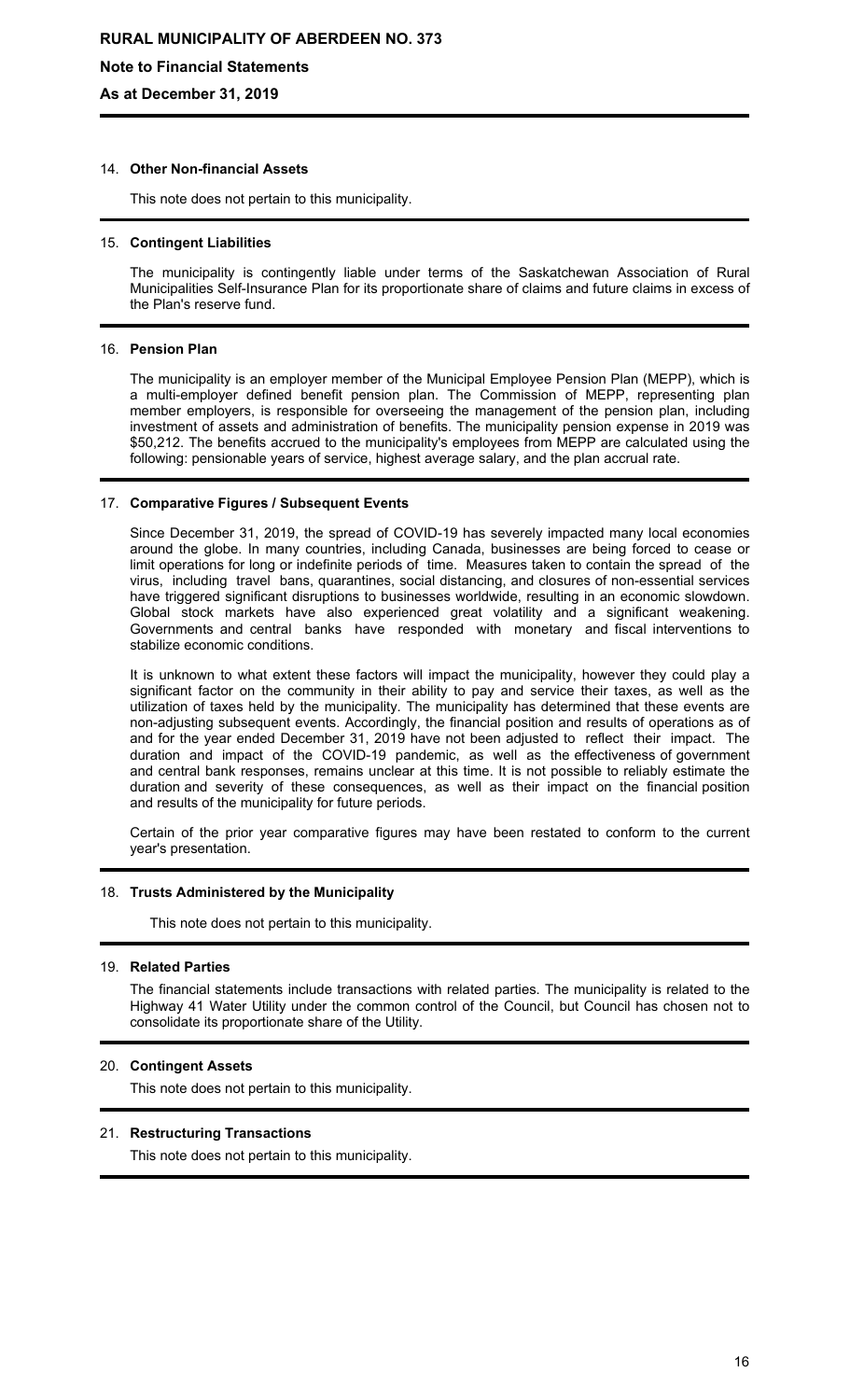### **Note to Financial Statements**

### **As at December 31, 2019**

### 22. **Budget Data**

The reconciliation of the approved budget for the current year to the budget figures reported in these financial statements is as follows:

|                                                              | 2019                     |
|--------------------------------------------------------------|--------------------------|
| Budget surplus per Statement of Operations                   | 181,780<br>S             |
| Less: Capital expenditures<br>Add: Transfer from other funds | (1, 114, 430)<br>940,000 |
|                                                              | 7,350                    |

### 23. **Highway 41 Water Utility**

The Rural Municipality of Aberdeen No. 373, the Rural Municipality of Blucher No. 343 and the Rural Municipality of Grant No. 372 (the "members") jointly share control of the Highway 41 Water Utility (the "Utility"), a public utility board created under the authority of The Municipalities Act of the Province of Saskatchewan by bylaw of the members. The Utility constitutes a government partnership under Canadian Public Sector Accounting Standards and as such the municipality is required to include in its financial statements its proportionate share of the financial position and results of operations of the Utility. The municipality has not recorded its proportionate share of the Utility in its financial statement which constitutes a departure from Canadian Public Sector Accounting Standards.

The following demonstrates the municipalities 33.33% of share of the financial position and results of operations of the Utility, a non-business government partnership, and the financial position and results of operations of the municipality had council consolidated its reporting entity.

|                                  |    | 2019       | 2018 |                     |            |            |                 |
|----------------------------------|----|------------|------|---------------------|------------|------------|-----------------|
|                                  |    | 33.33%     |      | 2019                |            | 33.33%     | 2018            |
|                                  |    | of Utility |      | <b>Consolidated</b> | of Utility |            | Consolidated    |
| <b>Financial Position:</b>       |    |            |      |                     |            |            |                 |
| <b>Financial Assets</b>          |    |            |      |                     |            |            |                 |
| Cash                             | \$ | 360,465    | \$   | 725,124             | \$         | 325,660    | \$<br>1,119,997 |
| Taxes Receivable - Municipal     |    |            |      | 208,666             |            |            | 229,228         |
| <b>Other Accounts Receivable</b> |    | 26,789     |      | 287,455             |            | 23,450     | 117,689         |
| Long-term investments            |    | 86,483     |      | 130,657             |            | 86,492     | 128,402         |
| Subscriber Loans receivable      |    | 56,745     |      | 56,745              |            | 104,788    | 104,788         |
|                                  |    | 530,482    |      | 1,408,647           |            | 540,390    | 1,700,104       |
| Liabilities                      |    |            |      |                     |            |            |                 |
| Accounts payable                 |    | 18,856     |      | 123,664             |            | 14,986     | 75,053          |
| Deposits                         |    | 1,165      |      | 1,165               |            | 1,165      | 44,205          |
| Long-term debt                   |    |            |      |                     |            | 9,658      | 9,658           |
|                                  |    | 20,021     |      | 124,829             |            | 25,809     | 128,916         |
| <b>Net Financial Assets</b>      |    | 510,462    |      | 1,283,818           |            | 514,584    | 1,571,188       |
| <b>Non-financial Assets</b>      |    |            |      |                     |            |            |                 |
| <b>Tangible Capital Assets</b>   |    | 3,446,057  |      | 9,098,847           |            | 3,524,279  | 8,356,650       |
| Prepayments                      |    |            |      | 542                 |            |            | 5,542           |
| <b>Accumulated Surplus</b>       |    | 3,956,519  |      | 10,383,207          |            | 4,038,863  | 9,933,380       |
|                                  |    |            |      |                     |            |            |                 |
| <b>Operations:</b>               |    |            |      |                     |            |            |                 |
| Revenues                         |    | 252,188    |      | 2,863,358           |            | 289,781    | 2,578,744       |
| <b>Expenses</b>                  |    | (334, 128) |      | (2, 413, 129)       |            | (341, 674) | (2,948,439)     |
| <b>Annual Deficit</b>            |    | (81,940)   |      | 450,229             |            | (51, 893)  | (369, 695)      |
| Accumulated Surplus, opening     |    | 4,038,459  |      | 9,932,978           |            | 4,090,756  | 10,303,075      |
| Accumulated Surplus, ending      |    | 3,956,519  |      | 10,383,207          |            | 4,038,863  | 9,933,380       |
|                                  |    |            |      |                     |            |            |                 |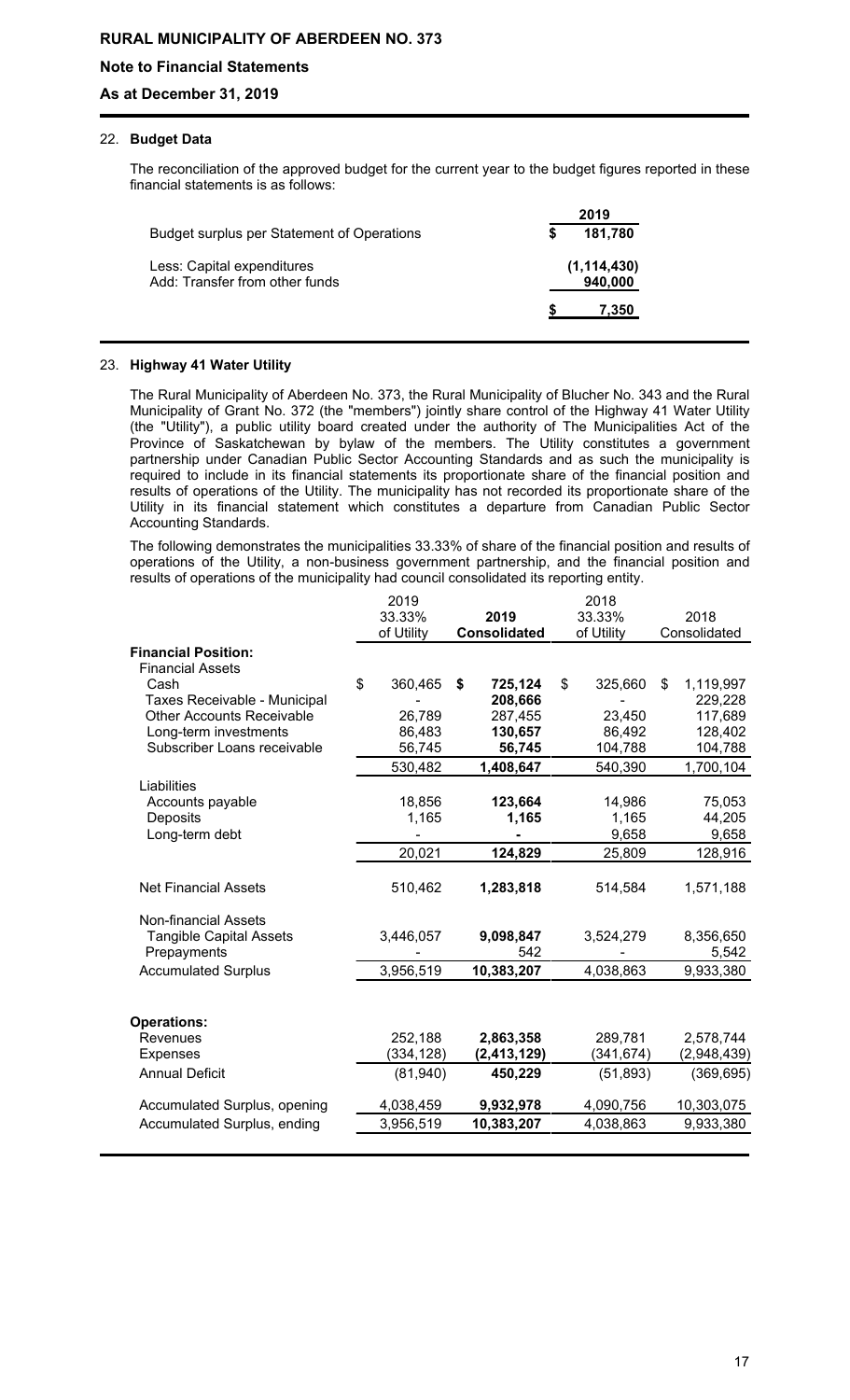#### 24. **Contractual Rights**

This note does not pertain to this municipality.

Contractual rights are rights to economic resources arising from contracts or agreements that will result in an asset and revenue in the future. Significant contractual rights of the municipality are as follows: (all lease shown are net of GST)

|                                                                                                                                                                                                                                                                                                                                             | 2019 | 2020 | 2021 | 2022 | 2023 | Thereafter | <b>Maturity Date</b> | <b>Current Year</b><br><b>Total</b> | <b>Prior Year</b><br>Total |
|---------------------------------------------------------------------------------------------------------------------------------------------------------------------------------------------------------------------------------------------------------------------------------------------------------------------------------------------|------|------|------|------|------|------------|----------------------|-------------------------------------|----------------------------|
| Type, Nature, Time & Extent                                                                                                                                                                                                                                                                                                                 |      |      |      |      |      |            |                      |                                     |                            |
| 25. Contractual Obligations and Commitments                                                                                                                                                                                                                                                                                                 |      |      |      |      |      |            |                      |                                     |                            |
| The municipality has entered into multiple-year contracts for the delivery of services and the construction of tangible capital assets. These contractual<br>obligations will become liabilities in the future when the terms of the contracts are met. Significant contractual obligations and commitments of the<br>municipality include: |      |      |      |      |      |            |                      |                                     |                            |
| Time, Nature, Time & Extent                                                                                                                                                                                                                                                                                                                 | 2020 | 2021 | 2022 | 2023 | 2024 | Thereafter | <b>Maturity Date</b> | <b>Current Year</b><br>Total        | <b>Prior Year</b><br>Total |
| This note does not pertain to this municipality.                                                                                                                                                                                                                                                                                            |      |      |      |      |      |            |                      |                                     |                            |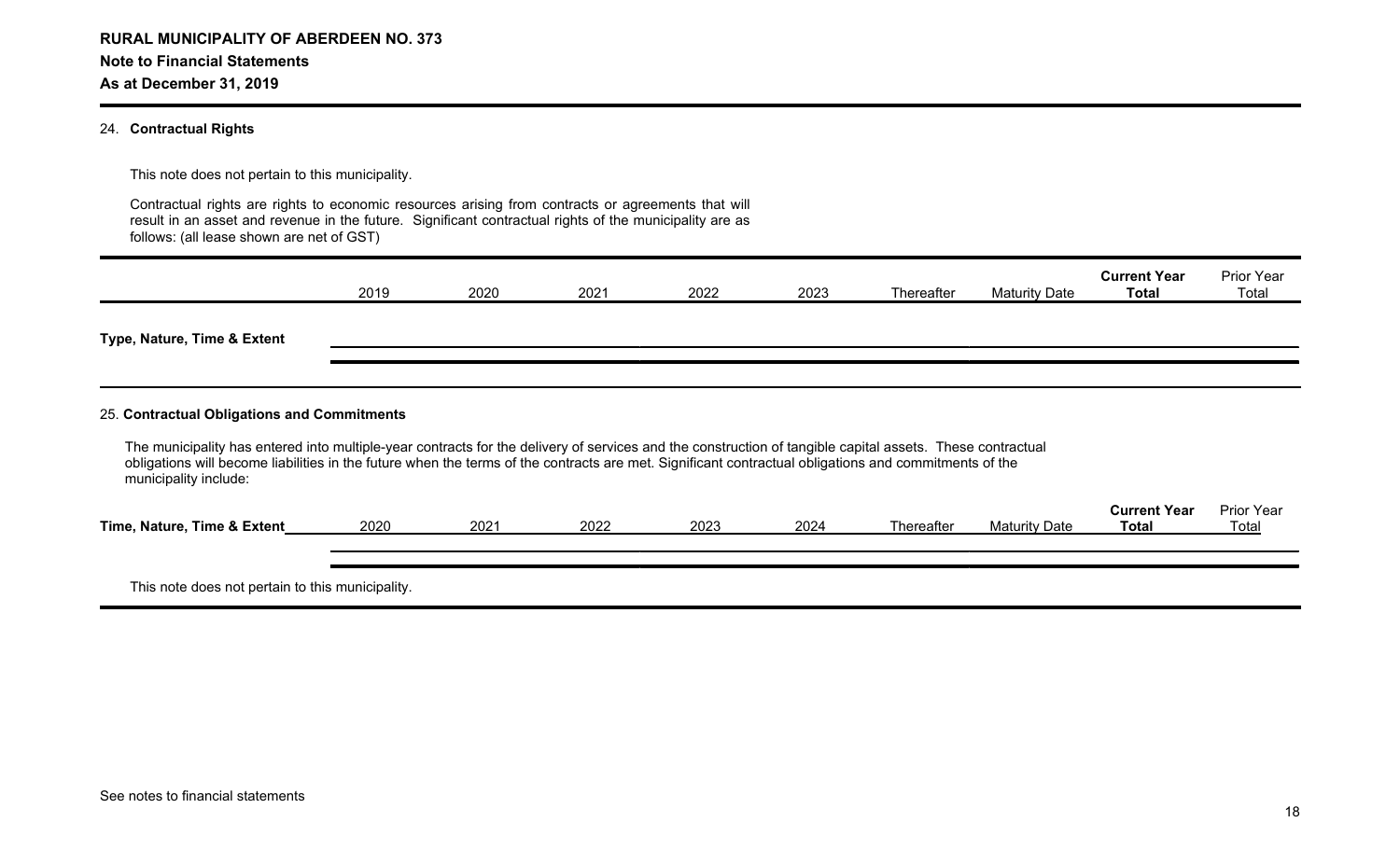## **Schedule ofTaxes and Other Unconditional Revenue**

|                                                                                                                                        | <b>Budget</b><br>2019                | 2019                               | 2018                                  |
|----------------------------------------------------------------------------------------------------------------------------------------|--------------------------------------|------------------------------------|---------------------------------------|
|                                                                                                                                        |                                      |                                    |                                       |
| <b>TAXES</b><br>General municipal tax levy<br>Abatements and adjustments<br>Discount on current year taxes                             | \$<br>1,658,190<br>(100)<br>(65,000) | \$<br>1,656,576<br>66<br>(69, 254) | \$<br>1,606,193<br>(178)<br>(68, 418) |
| <b>Net Municipal Taxes</b><br>Potash tax share<br><b>Trailer license fees</b><br>Penalties on tax arrears<br>Special tax levy<br>Other | 1,593,090<br>336,260<br>18,000       | 1,587,388<br>336,266<br>10,645     | 1,537,597<br>312,181<br>17,962        |
| <b>Total Taxes</b>                                                                                                                     | 1,947,350                            | 1,934,299                          | 1,867,740                             |
| <b>UNCONDITIONAL GRANTS</b><br>Revenue Sharing<br><b>Organized Hamlet</b>                                                              | 212,770                              | 212,769                            | 203,649                               |
| <b>Total Unconditional Grants</b>                                                                                                      | 212,770                              | 212,769                            | 203,649                               |
| <b>GRANTS IN LIEU OF TAXES</b><br>Federal                                                                                              | 1,580                                |                                    | 3,987                                 |
| Provincial<br>S.P.C. Electrical<br>SaskEnergy Gas<br>Transgas<br><b>Central Services</b><br>SaskTel<br>Other                           | 250                                  | 250                                | 250                                   |
| Local/Other<br><b>Housing Authority</b><br>C.P.R. Mainline<br><b>Treaty Land Entitlement</b><br>Other                                  |                                      |                                    |                                       |
| <b>Other Government Transfers</b><br>S.P.C. Surcharge<br>Sask Energy Surcharge<br>Other                                                |                                      |                                    |                                       |
| <b>Total Grants in Lieu of Taxes</b>                                                                                                   | 1,830                                | 250                                | 4,237                                 |
| TOTAL TAXES AND OTHER UNCONDITIONAL<br><b>REVENUE</b>                                                                                  | \$2,161,950                          | \$2,147,318                        | \$<br>2,075,626                       |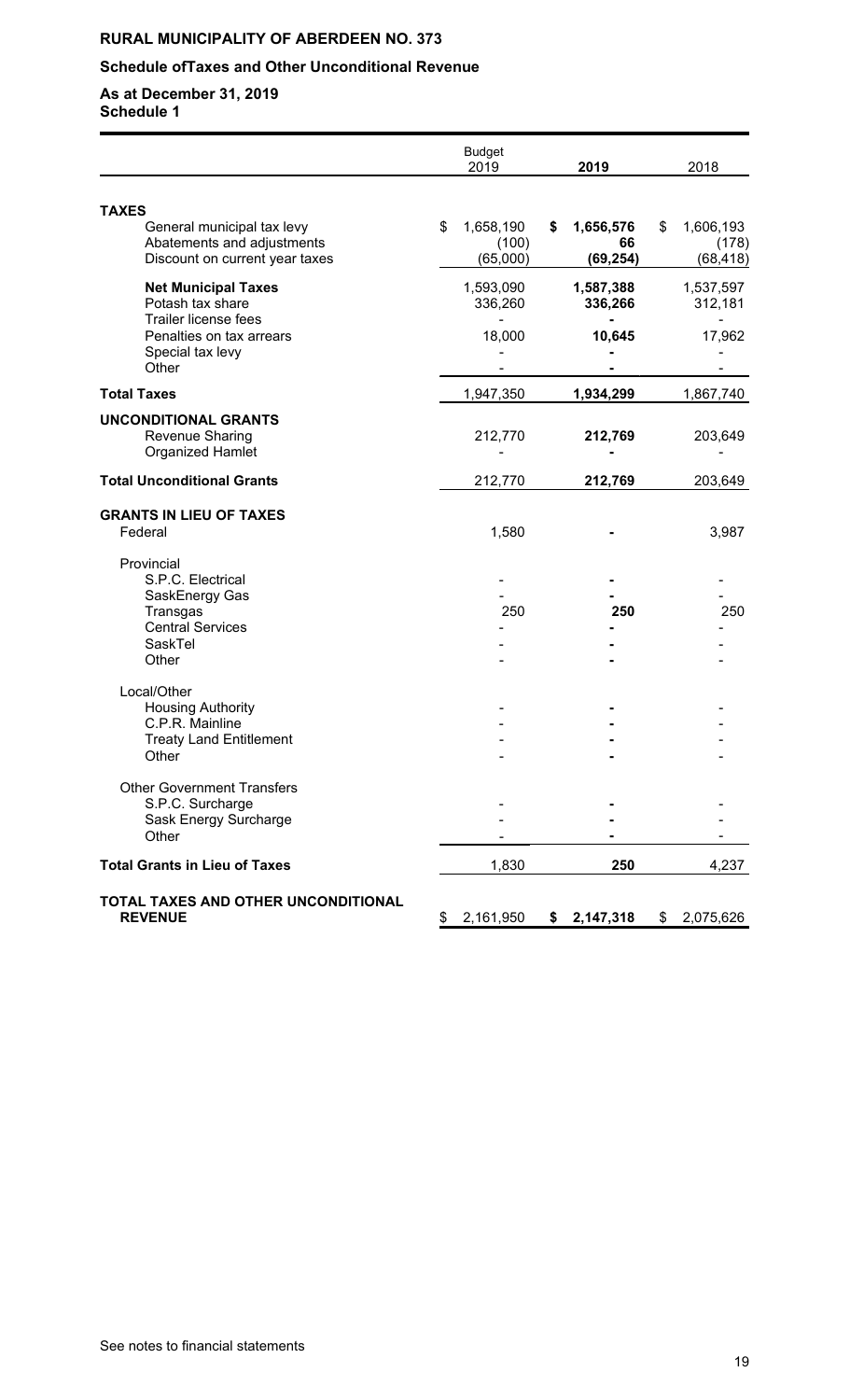## **Schedule of Operating and Capital Revenue by Function**

|                                                                                                     | <b>Budget</b><br>2019 | 2019             | 2018             |
|-----------------------------------------------------------------------------------------------------|-----------------------|------------------|------------------|
| <b>GENERAL GOVERNMENT SERVICES</b>                                                                  |                       |                  |                  |
| <b>Operating</b><br><b>Other Segmented Revenue</b><br>Fees and charges                              | \$<br>150             | \$<br>28         | \$<br>125        |
| - Custom work<br>- Sales of supplies<br>- Other (Rentals, licenses and permits)                     | 24,510<br>51,300      | 29,423<br>48,902 | 27,459<br>58,197 |
| <b>Total Fees and Charges</b><br>- Tangible capital asset sales - gain (loss)                       | 75,960                | 78,353           | 85,781           |
| - Land sales - gain (loss)<br>- Investment income and commissions<br>- Other (Donations/ Insurance) | 6,100                 | 6,453<br>5,769   | 6,184            |
| <b>Total Other Segmented Revenue</b><br><b>Conditional Grants</b>                                   | 82,060                | 90,575           | 91,965           |
| - Student Employment<br>- Other (PFRA)                                                              | 9,000                 |                  |                  |
| <b>Total Conditional Grants</b>                                                                     | 9,000                 |                  |                  |
| <b>Total Operating</b>                                                                              | 91,060                | 90,575           | 91,965           |
| <b>Capital</b><br><b>Conditional Grants</b><br>- Federal Gas Tax                                    |                       |                  |                  |
| - Canada/Sask Municipal Rural<br>Infrastructure Fund                                                |                       |                  |                  |
| - Provincial Disaster Assistance<br>- Other                                                         |                       |                  |                  |
| <b>Total Capital</b>                                                                                |                       |                  |                  |
|                                                                                                     |                       |                  |                  |
| <b>Total General Government Services</b>                                                            | 91,060                | 90,575           | 91,965           |
| <b>PROTECTIVE SERVICES</b><br><b>Operating</b>                                                      |                       |                  |                  |
| <b>Other Segmented Revenue</b><br>Fees and charges                                                  | 4,000                 | 8,000            | 5,000            |
| - Other (Fire calls)                                                                                | 2,000                 | 21,160           | 3,283            |
| <b>Total Fees and Charges</b><br>- Tangible capital asset sales - gain (loss)                       | 6,000                 | 29,160           | 8,283            |
| - Other                                                                                             |                       |                  | ۰                |
| <b>Total Other Segmented Revenue</b><br><b>Conditional Grants</b>                                   | 6,000                 | 29,160           | 8,283            |
| - Student Employment<br>- Local government<br>- Other                                               |                       |                  |                  |
| <b>Total Conditional Grants</b>                                                                     |                       |                  |                  |
|                                                                                                     | 6,000                 | 29,160           | 8,283            |
| <b>Total Operating</b><br><b>Capital</b>                                                            |                       |                  |                  |
| <b>Conditional Grants</b>                                                                           |                       |                  |                  |
| - Federal Gas Tax<br>- Provincial Disaster Assistance                                               |                       |                  |                  |
| - Local government<br>- Other                                                                       |                       |                  |                  |
|                                                                                                     |                       |                  |                  |
| <b>Total Capital</b>                                                                                |                       |                  |                  |
|                                                                                                     |                       |                  |                  |
| <b>Total Protective Services</b>                                                                    | \$<br>6,000           | \$<br>29,160     | \$<br>8,283      |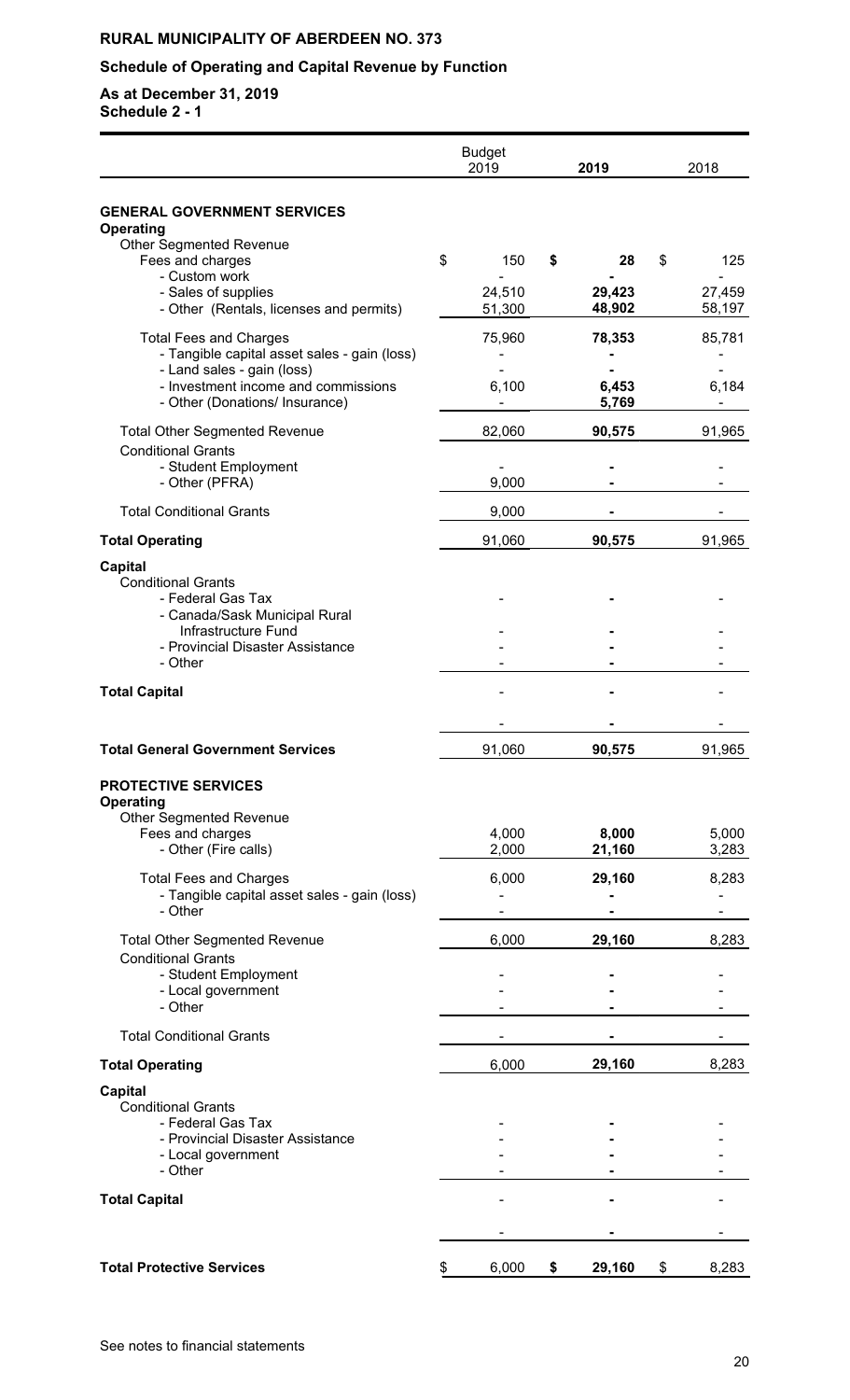## **Schedule of Operating and Capital Revenue by Function**

|                                                                                 | <b>Budget</b><br>2019              | 2019         | 2018 |                          |
|---------------------------------------------------------------------------------|------------------------------------|--------------|------|--------------------------|
| <b>TRANSPORTATION SERVICES</b><br>Operating                                     |                                    |              |      |                          |
| Other Segmented Revenue                                                         |                                    |              |      |                          |
| Fees and Charges                                                                | \$                                 | \$           | \$   |                          |
| - Custom work                                                                   | 21,000                             | 29,796       |      | 21,525                   |
| - Sales of supplies                                                             | 1,100                              | 8,595        |      | 68                       |
| - Road Maintenance and Restoration<br>Agreements                                | 50,000                             | 40,816       |      | 17,294                   |
| - Frontage                                                                      |                                    |              |      |                          |
| - Other                                                                         |                                    |              |      | -                        |
|                                                                                 |                                    |              |      |                          |
| <b>Total Fees and Charges</b><br>- Tangible capital asset sales - gain (loss)   | 72,100<br>$\overline{\phantom{a}}$ | 79,207       |      | 38,887                   |
| - Other                                                                         |                                    |              |      |                          |
|                                                                                 |                                    |              |      |                          |
| <b>Total Other Segmented Revenue</b>                                            | 72,100                             | 79,207       |      | 38,887                   |
| <b>Conditional Grants</b>                                                       |                                    |              |      |                          |
| - MREP (CTP)                                                                    |                                    |              |      |                          |
| - Student Employment                                                            |                                    |              |      |                          |
| - Other                                                                         |                                    |              |      |                          |
| <b>Total Conditional Grants</b>                                                 |                                    |              |      |                          |
|                                                                                 |                                    |              |      |                          |
| <b>Total Operating</b>                                                          | 72,100                             | 79,207       |      | 38,887                   |
|                                                                                 |                                    |              |      |                          |
| <b>Capital</b><br><b>Conditional Grants</b>                                     |                                    |              |      |                          |
| - Federal Gas Tax                                                               | 71,720                             | 137,099      |      | 62,078                   |
| - Canada/Sask Municipal Rural                                                   |                                    |              |      |                          |
| Infrastructure Fund                                                             |                                    |              |      |                          |
| - Heavy Haul                                                                    |                                    |              |      |                          |
| - MREP (Heavy Haul, CTP, Municipal Bridges)<br>- Provincial Disaster Assistance |                                    | 112,767      |      |                          |
| - Other                                                                         |                                    |              |      |                          |
|                                                                                 |                                    |              |      |                          |
| <b>Total Capital</b>                                                            | 71,720                             | 249,866      |      | 62,078                   |
|                                                                                 |                                    |              |      |                          |
| <b>Total Transportation Services</b>                                            | 143,820                            | 329,073      |      | 100,965                  |
| <b>ENVIRONMENTAL AND PUBLIC HEALTH SERVICES</b>                                 |                                    |              |      |                          |
| Operating                                                                       |                                    |              |      |                          |
| Other Segmented Revenue                                                         |                                    |              |      |                          |
| Fees and Charges                                                                |                                    |              |      |                          |
| - Waste and Disposal Fees                                                       | 100                                | 4,164        |      | 2,350                    |
| - Other (Cemetery fees, pest control sales)                                     | 900                                | 2,783        |      | 1,239                    |
| <b>Total Fees and Charges</b>                                                   | 1,000                              | 6,947        |      | 3,589                    |
| - Tangible capital asset sales - gain (loss)                                    |                                    |              |      |                          |
| - Other                                                                         |                                    | ۰            |      | $\overline{\phantom{0}}$ |
| <b>Total Other Segmented Revenue</b>                                            | 1,000                              | 6,947        |      | 3,589                    |
| <b>Conditional Grants</b>                                                       |                                    |              |      |                          |
| - Student Employment                                                            |                                    |              |      |                          |
| - Local government                                                              |                                    |              |      |                          |
| - Other (Pest control)                                                          | 1,400                              | 4,097        |      | 1,370                    |
| <b>Total Conditional Grants</b>                                                 | 1,400                              |              |      | 1,370                    |
|                                                                                 |                                    | 4,097        |      |                          |
| <b>Total Operating</b>                                                          | 2,400                              | 11,044       |      | 4,959                    |
| <b>Capital</b>                                                                  |                                    |              |      |                          |
| Conditional Grants                                                              |                                    |              |      |                          |
| - Federal Gas Tax                                                               |                                    |              |      |                          |
| - TAPD                                                                          |                                    |              |      |                          |
| - Transit for Disabled                                                          |                                    |              |      |                          |
| - Provincial Disaster Assistance<br>- Other                                     |                                    |              |      |                          |
|                                                                                 |                                    |              |      |                          |
| <b>Total Capital</b>                                                            |                                    |              |      |                          |
|                                                                                 |                                    |              |      |                          |
|                                                                                 |                                    |              |      |                          |
| <b>Total Environmental and Public Health Services</b>                           | 2,400<br>\$                        | \$<br>11,044 | \$   | 4,959                    |
|                                                                                 |                                    |              |      |                          |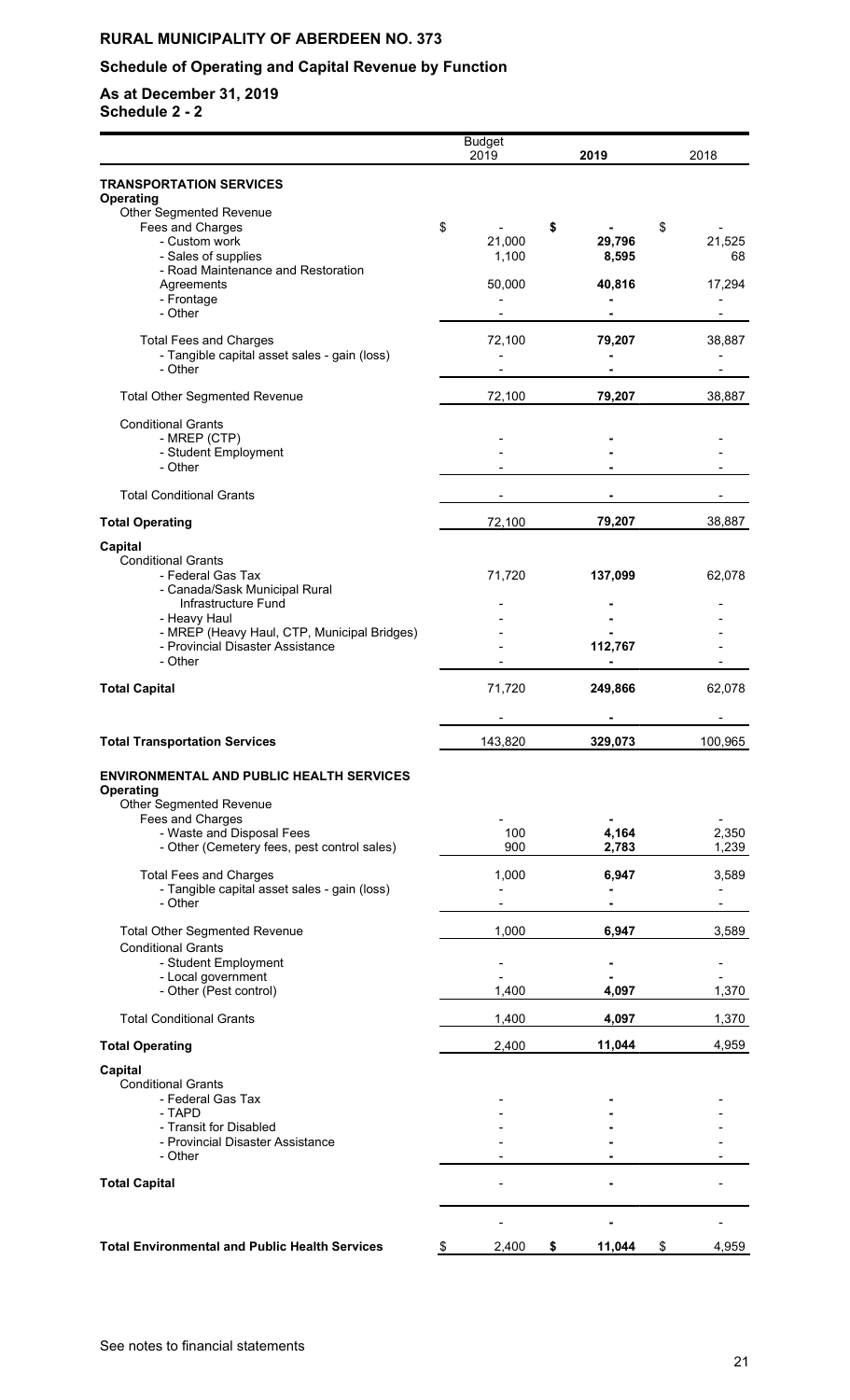## **Schedule of Operating and Capital Revenue by Function**

|                                                                                                                                           | <b>Budget</b><br>2019 | 2019        | 2018        |
|-------------------------------------------------------------------------------------------------------------------------------------------|-----------------------|-------------|-------------|
| PLANNING AND DEVELOPMENT SERVICES                                                                                                         |                       |             |             |
| Operating<br>Other Segmented Revenue<br>Fees and Charges<br>- Maintenance and Development Charges<br>- Other                              | \$<br>1,000           | \$          | \$<br>4,815 |
| <b>Total Fees and Charges</b><br>- Tangible capital asset sales - gain (loss)<br>- Other                                                  | 1,000                 |             | 4,815       |
| <b>Total Other Segmented Revenue</b><br><b>Conditional Grants</b><br>- Student Employment<br>- Other                                      | 1,000                 |             | 4,815       |
| <b>Total Conditional Grants</b>                                                                                                           |                       |             |             |
| <b>Total Operating</b>                                                                                                                    | 1,000                 |             | 4,815       |
| <b>Capital</b><br><b>Conditional Grants</b><br>- Federal Gas Tax<br>- Provincial Disaster Assistance<br>- Other                           |                       |             |             |
| <b>Total Capital</b>                                                                                                                      |                       |             |             |
|                                                                                                                                           |                       |             |             |
| <b>Total Planning and Development Services</b>                                                                                            | 1,000                 |             | 4,815       |
| <b>RECREATION AND CULTURAL SERVICES</b><br><b>Operating</b><br><b>Other Segmented Revenues</b><br>Fees and Charges<br>- Other             | 3,000                 | 4,000       | 2,350<br>-  |
| <b>Total Fees and Charges</b><br>- Tangible capital asset sales - gain (loss)<br>- Other                                                  | 3,000                 | 4,000       | 2,350       |
| <b>Total Other Segmented Revenue</b><br><b>Conditional Grants</b><br>- Student Employment<br>- Local Government<br>- Donations<br>- Other | 3,000                 | 4,000       | 2,350       |
| <b>Total Conditional Grants</b>                                                                                                           |                       |             |             |
| <b>Total Operating</b>                                                                                                                    | 3,000                 | 4,000       | 2,350       |
| <b>Capital</b><br><b>Conditional Grants</b><br>- Federal Gas Tax<br>- Local government<br>- Provincial Disaster Assistance<br>- Other     |                       |             |             |
| <b>Total Capital</b>                                                                                                                      |                       |             |             |
|                                                                                                                                           |                       |             |             |
| <b>Total Recreation and Cultural Services</b>                                                                                             | \$<br>3,000           | \$<br>4,000 | \$<br>2,350 |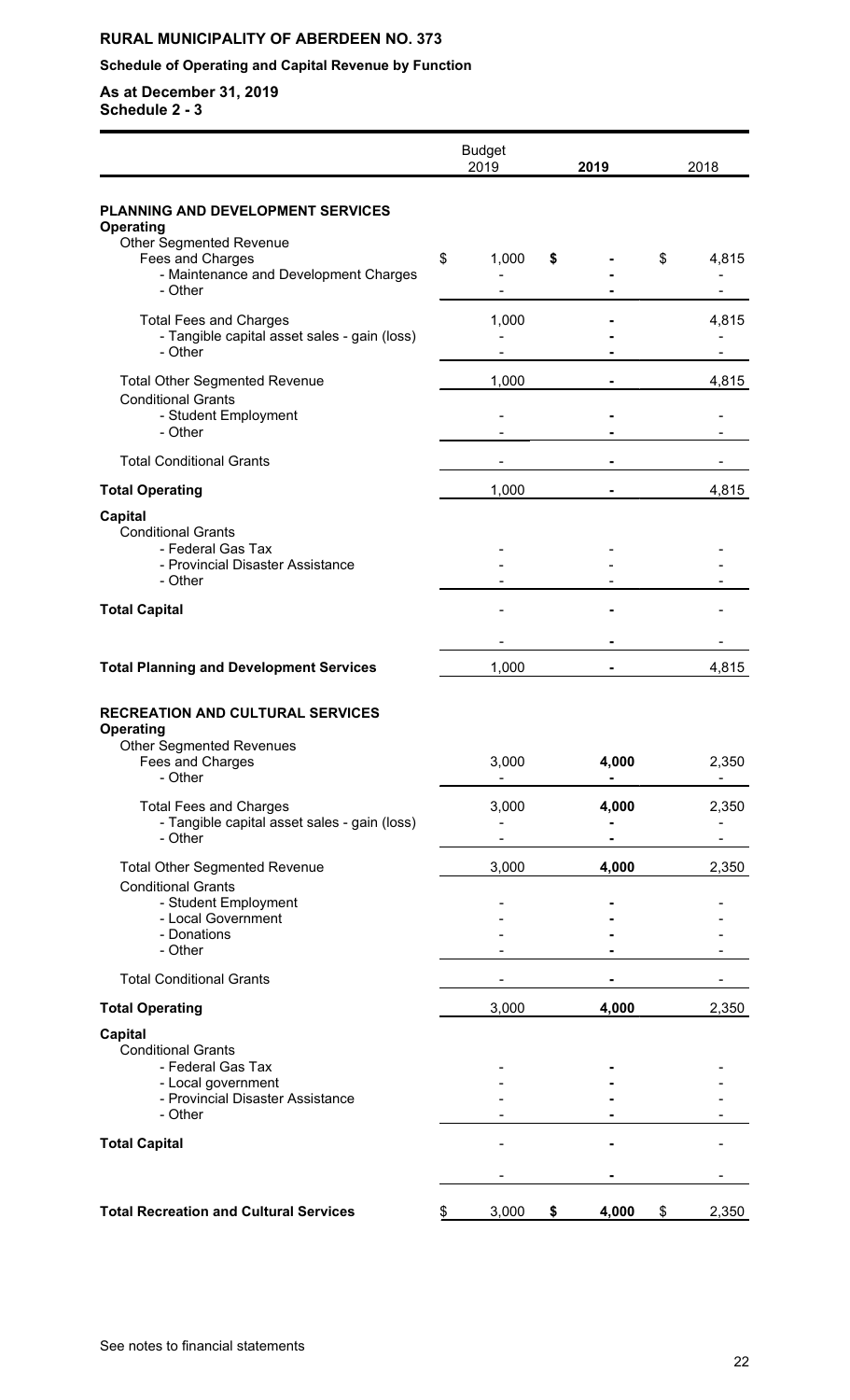## **Schedule of Operating and Capital Revenue by Function**

|                                                                                                                                                      |                            | <b>Budget</b><br>2019 | 2019          | 2018          |
|------------------------------------------------------------------------------------------------------------------------------------------------------|----------------------------|-----------------------|---------------|---------------|
| <b>UTILITY SERVICES</b>                                                                                                                              |                            |                       |               |               |
| Operating<br><b>Other Segmented Revenue</b><br>Fees and Charges<br>- Water                                                                           | \$                         |                       | \$            | \$            |
| - Sewer<br>- Other (share of Highway 41 Water<br>Utility)                                                                                            |                            |                       |               |               |
| <b>Total Fees and Charges</b><br>- Tangible capital asset sales - gain (loss)<br>- Other                                                             |                            |                       |               |               |
| <b>Total Other Segmented Revenue</b><br><b>Conditional Grants</b><br>- Student Employment<br>- Other - SIGI Interest                                 |                            |                       |               |               |
| <b>Total Conditional Grants</b>                                                                                                                      |                            |                       |               |               |
| <b>Total Operating</b>                                                                                                                               |                            |                       |               |               |
| <b>Capital</b><br><b>Conditional Grants</b><br>- Federal Gas Tax<br>- Clean Water and Wastewater Fund<br>- Provincial Disaster Assistance<br>- Other |                            |                       |               |               |
| <b>Total Capital</b>                                                                                                                                 |                            |                       |               |               |
| <b>Total Utility Services</b>                                                                                                                        |                            |                       |               |               |
| TOTAL OPERATING AND CAPITAL REVENUE<br><b>BY FUNCTION</b>                                                                                            | \$                         | 247,280               | \$<br>463,852 | \$<br>213,337 |
| <b>SUMMARY</b>                                                                                                                                       |                            |                       |               |               |
| <b>Total Other Segmented Revenue</b>                                                                                                                 |                            |                       | \$<br>209,889 | \$<br>149,889 |
| <b>Total Conditional Grants</b>                                                                                                                      |                            |                       | 4,097         | 1,370         |
| <b>Total Capital Grants and Contributions</b>                                                                                                        |                            |                       | 249,866       | 62,078        |
| <b>Restructuring Revenue</b>                                                                                                                         |                            |                       |               |               |
| TOTAL OPERATING AND CAPITAL                                                                                                                          | <b>REVENUE BY FUNCTION</b> |                       | \$<br>463,852 | \$<br>213,337 |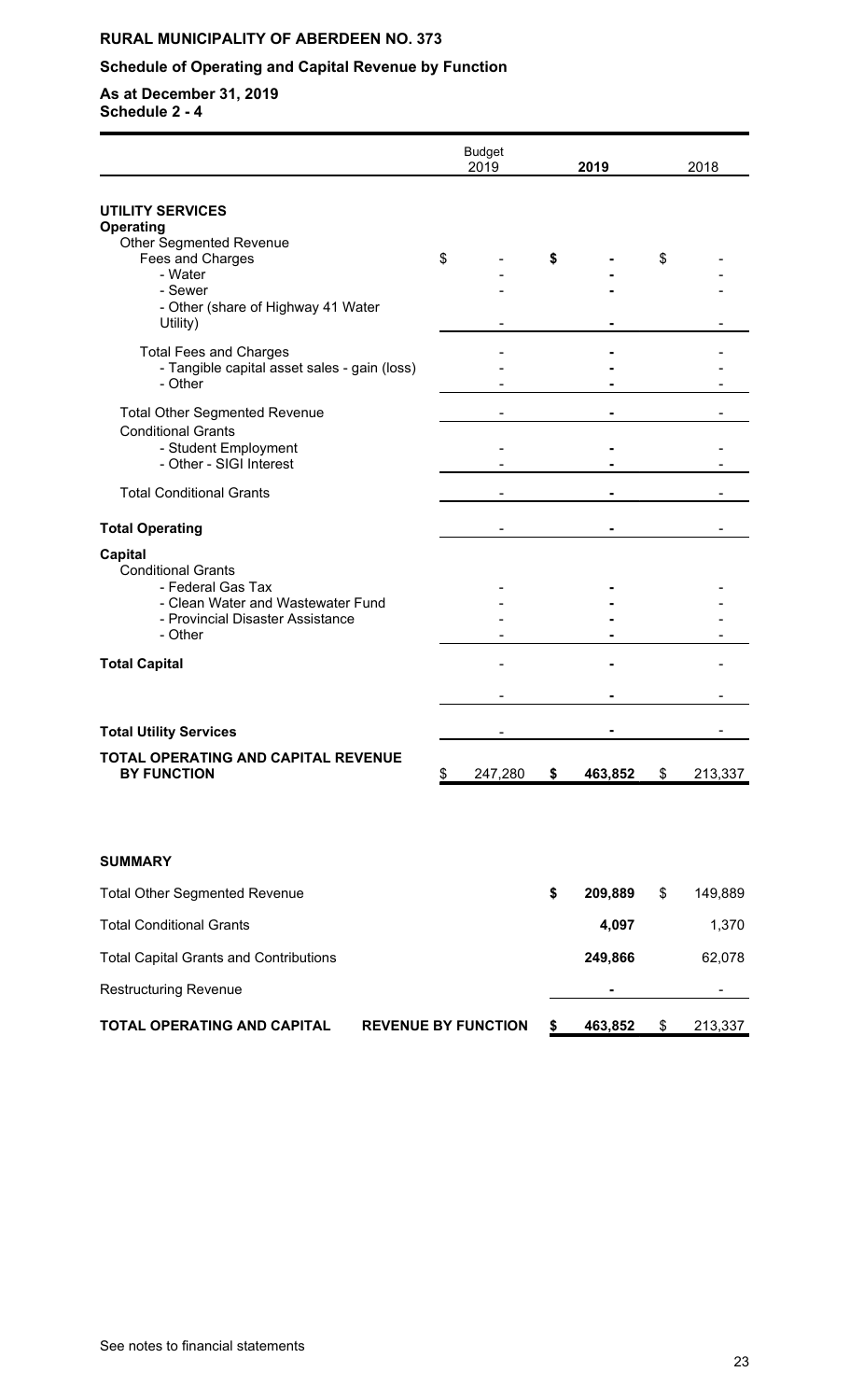## **Total Expenses by Function**

|                                                                  |     | <b>Budget</b><br>2019 | 2019            | 2018            |
|------------------------------------------------------------------|-----|-----------------------|-----------------|-----------------|
|                                                                  |     |                       |                 |                 |
| <b>GENERAL GOVERNMENT SERVICES</b>                               |     |                       |                 |                 |
| Council remuneration and travel                                  | \$  | 81,270                | \$<br>92,226    | \$<br>86,629    |
| Wages and benefits                                               |     | 227,990               | 230,014         | 177,396         |
| Professional/Contractual services                                |     | 103,600               | 101,682         | 97,814          |
| <b>Utilities</b>                                                 |     | 9,580                 | 11,154          | 9,520           |
| Maintenance, materials and supplies                              |     | 36,400                | 26,994          | 14,029          |
| Grants and contributions                                         |     |                       |                 |                 |
| Grants and contributions - operating                             |     | 13,460                | 9,869           | 9,050           |
| - capital<br>Amortization                                        |     | 11,910                | 12,236          | 12,236          |
| Interest                                                         |     | 22,000                | 619             |                 |
| <b>Allowance For Uncollectibles</b>                              |     |                       |                 |                 |
| Other                                                            |     |                       |                 |                 |
|                                                                  |     |                       |                 |                 |
| <b>General Government Services</b>                               |     | 506,210               | 484,794         | 406,674         |
| <b>Total General Government Services</b>                         |     | 506,210               | 484,794         | 406,674         |
| <b>PROTECTIVE SERVICES</b>                                       |     |                       |                 |                 |
| <b>Police Protection</b>                                         |     |                       |                 |                 |
| Wages and benefits                                               |     |                       |                 |                 |
| Professional/Contractual Services                                |     | 64,200                | 65,150          | 63,977          |
| <b>Utilities</b>                                                 |     |                       |                 |                 |
| Maintenance, Materials and Supplies                              |     |                       |                 |                 |
| Grants and contributions                                         |     |                       |                 |                 |
| Grants and Contributions - operating<br>- capital                |     |                       |                 |                 |
| Other                                                            |     |                       |                 |                 |
|                                                                  |     |                       |                 |                 |
| <b>Fire Protection</b>                                           |     |                       |                 |                 |
| Wages and benefits                                               |     |                       |                 |                 |
| Professional/Contractual Services                                |     | 57,070                | 37,308          | 59,617          |
| <b>Utilities</b>                                                 |     | 10,360                | 7,919           | 514             |
| Maintenance, Materials and Supplies                              |     | 200                   | 7,618           | 5,792           |
| Grants and contributions<br>Grants and Contributions - operating |     |                       |                 |                 |
| - capital                                                        |     |                       |                 |                 |
| Amortization                                                     |     | 3,200                 | 12,388          | 2,838           |
| Interest                                                         |     |                       |                 |                 |
| Other                                                            |     | 200                   | 480             | 3,063           |
|                                                                  |     |                       |                 |                 |
| <b>Protective Services</b>                                       |     | 135,230               | 130,863         | 135,801         |
| <b>Total Protective Services</b>                                 |     | 135,230               | 130,863         | 135,801         |
|                                                                  |     |                       |                 |                 |
| <b>TRANSPORTATION SERVICES</b>                                   |     |                       |                 |                 |
| <b>Wages and Benefits</b>                                        |     | 451,430               | 451,210         | 487,183         |
| Professional/Contractual Services                                |     | 42,990                | 48,727          | 125,615         |
| <b>Utilities</b>                                                 |     | 14,800                | 11,756          | 14,709          |
| Maintenance, Materials and Supplies                              |     | 421,600               | 346,015         | 483,831         |
| Gravel                                                           |     | 110,000               | 52,880          | 396,901         |
| Grants and contributions                                         |     |                       |                 |                 |
| Grants and Contributions - operating<br>- capital                |     |                       |                 |                 |
| Amortization                                                     |     | 253,690               | 321,482         | 307,794         |
| Interest                                                         |     |                       |                 |                 |
| Other                                                            |     |                       |                 | 22,321          |
|                                                                  |     |                       |                 |                 |
| <b>Transportation Services</b>                                   |     | 1,294,510             | 1,232,070       | 1,838,354       |
|                                                                  |     |                       |                 |                 |
| <b>Total Transportation Services</b>                             | SS. | 1,294,510             | \$<br>1,232,070 | \$<br>1,838,354 |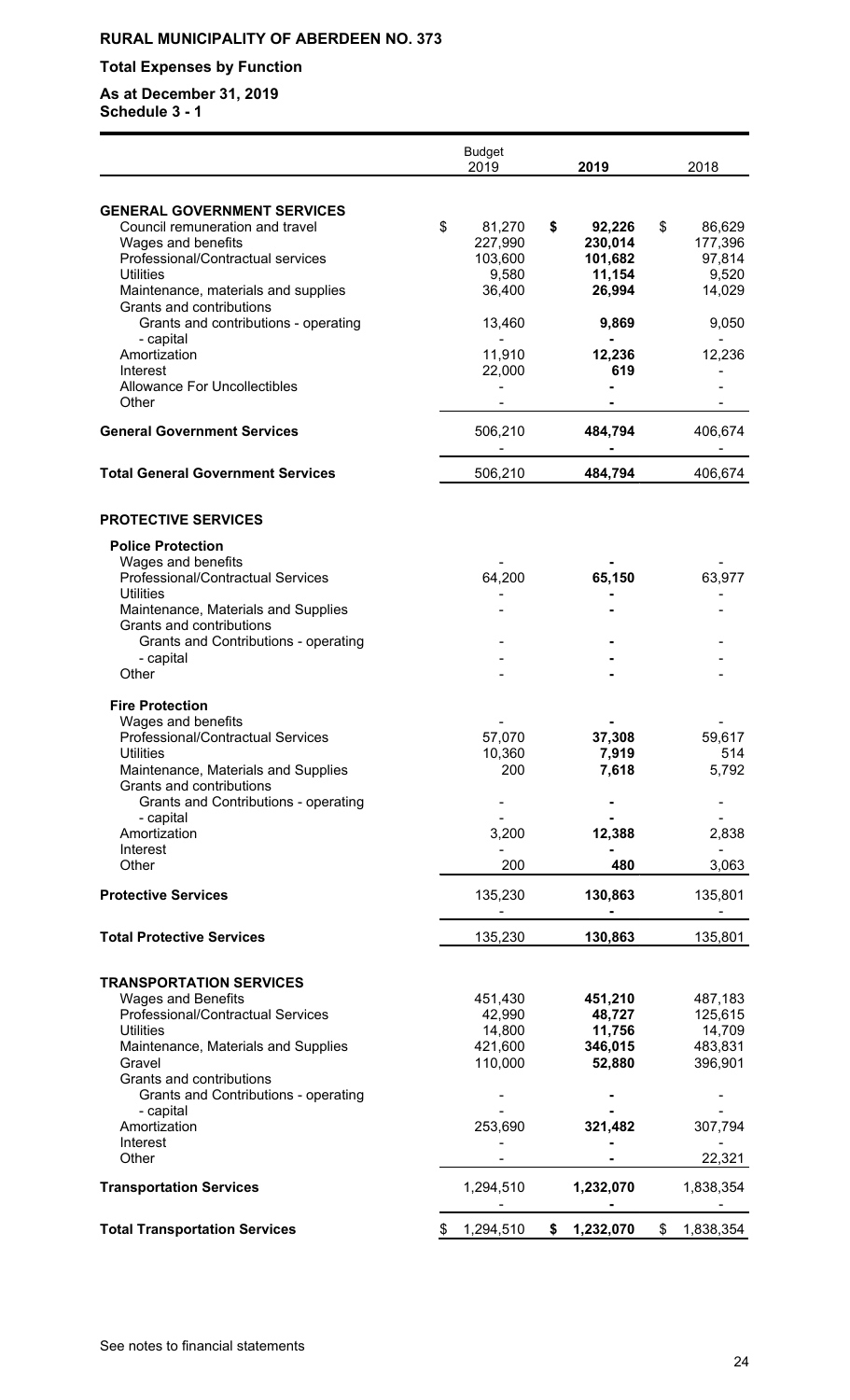## **Total Expenses by Function**

|                                                                                                                                | <b>Budget</b><br>2019 | 2019                   | 2018 |                  |
|--------------------------------------------------------------------------------------------------------------------------------|-----------------------|------------------------|------|------------------|
|                                                                                                                                |                       |                        |      |                  |
| <b>ENVIRONMENTAL AND PUBLIC HEALTH SERVICES</b><br><b>Wages and Benefits</b><br>£.<br><b>Professional/Contractual Services</b> | 17,090<br>53,500      | \$<br>16,626<br>21,627 | \$   | 18,025<br>23,631 |
| <b>Utilities</b><br>Maintenance, Materials and Supplies                                                                        | 4,500                 | 4,119                  |      | 4,425            |
| Grants and contributions<br>Grants and contributions - operating<br>[] Waste disposal                                          | 7,100                 | 7,027                  |      | 9,142            |
| [] Public Health<br>- capital                                                                                                  |                       |                        |      |                  |
| [] Waste disposal<br>[] Public Health                                                                                          |                       |                        |      |                  |
| Amortization<br>Interest                                                                                                       |                       |                        |      |                  |
| Other                                                                                                                          |                       |                        |      |                  |
| <b>Environmental and Public Health Services</b>                                                                                | 82,190                | 49,399                 |      | 55,223           |
| <b>Total Environmental and Public Health Services</b>                                                                          | 82,190                | 49,399                 |      | 55,223           |
| PLANNING AND DEVELOPMENT SERVICES                                                                                              |                       |                        |      |                  |
| <b>Wages and Benefits</b><br>Professional/Contractual Services<br>Grants and contributions                                     | 29,140                | 30,766                 |      | 30,722           |
| Grants and Contributions - operating<br>- capital                                                                              |                       |                        |      |                  |
| Amortization<br>Interest                                                                                                       |                       |                        |      |                  |
| Other                                                                                                                          |                       |                        |      |                  |
| <b>Planning and Development Services</b>                                                                                       | 29,140                | 30,766                 |      | 30,722           |
| <b>Total Planning and Development Services</b>                                                                                 | 29,140                | 30,766                 |      | 30,722           |
| <b>RECREATION AND CULTURAL SERVICES</b>                                                                                        |                       |                        |      |                  |
| <b>Wages and Benefits</b><br>Professional/Contractual Services<br><b>Utilities</b>                                             | 43,200                | 37,941                 |      | 42,857           |
| Maintenance, Materials, and Supplies<br>Grants and contributions                                                               |                       |                        |      |                  |
| Grants and Contributions - operating<br>- capital                                                                              | 97,000                | 102,300                |      | 93,164           |
| Amortization<br>Interest                                                                                                       |                       |                        |      |                  |
| <b>Allowance For Uncollectibles</b><br>Other                                                                                   | 28,000                | 2,553                  |      |                  |
| <b>Recreation and Cultural Services</b>                                                                                        | 168,200               | 142,794                |      | 136,021          |
| <b>Total Recreation and Cultural Services</b><br>\$                                                                            | 168,200               | \$<br>142,794          | \$   | 136,021          |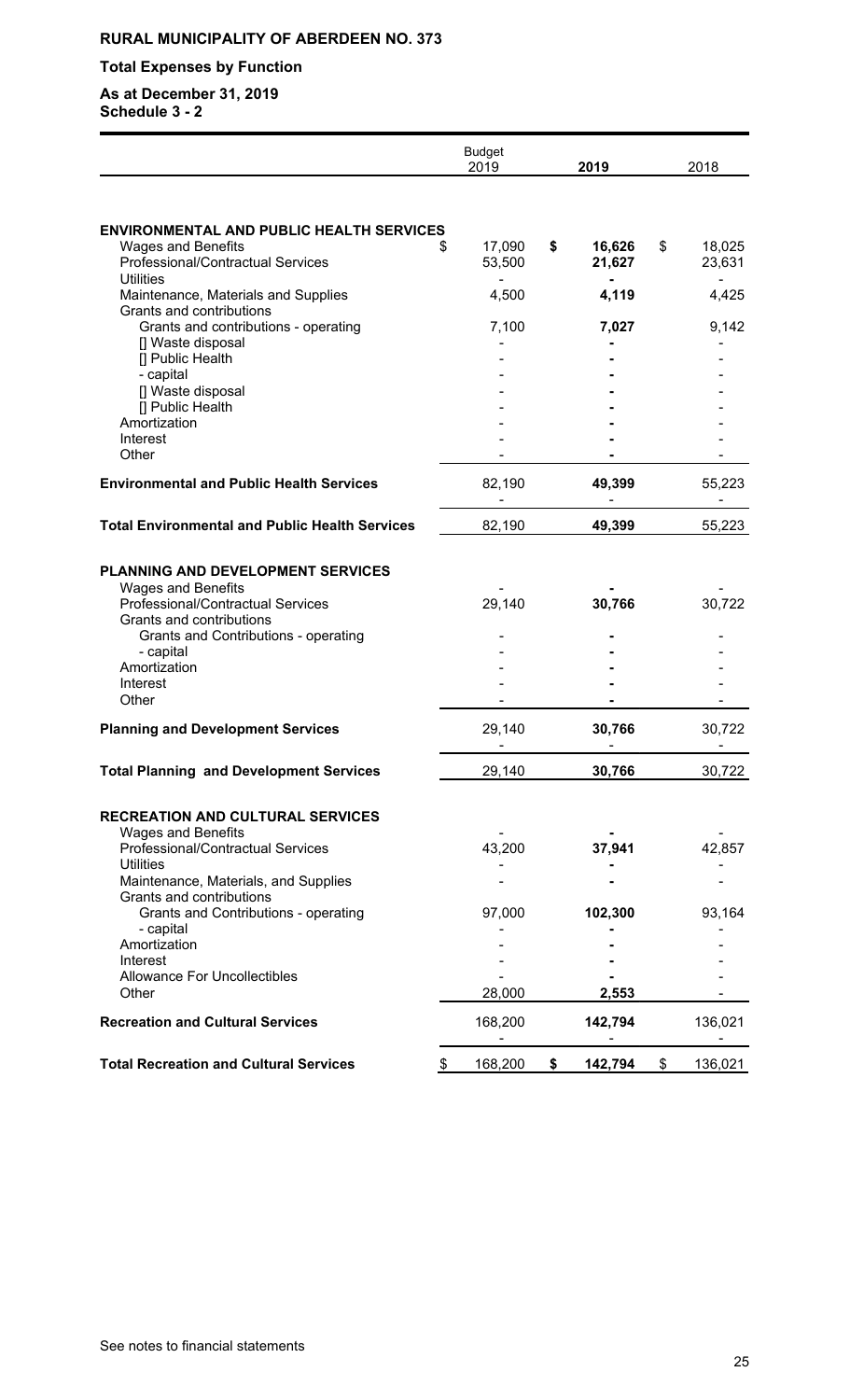## **Total Expenses by Function**

|                                           | <b>Budget</b><br>2019 | 2019            | 2018            |
|-------------------------------------------|-----------------------|-----------------|-----------------|
|                                           |                       |                 |                 |
| <b>UTILITY SERVICES</b>                   |                       |                 |                 |
| <b>Wages and Benefits</b>                 | \$                    | \$              | \$              |
| Professional/Contractual Services         |                       |                 |                 |
| Utilities                                 | 1,970                 | 1,879           | 1,906           |
| Maintenance, Materials and Supplies       | 10,000                | 6,436           | 2,064           |
| Grants and contributions                  |                       |                 |                 |
| Grants and Contributions - operating      |                       |                 |                 |
| - capital                                 |                       |                 |                 |
| Amortization                              |                       |                 |                 |
| Interest                                  |                       |                 |                 |
| Allowance For Uncollectibles              |                       |                 |                 |
| Other (share of Highway 41 Water Utility) |                       |                 |                 |
| <b>Utility Services</b>                   | 11,970                | 8,315           | 3,970           |
|                                           |                       |                 |                 |
| <b>Total Utility Services</b>             | 11,970                | 8,315           | 3,970           |
| <b>TOTAL EXPENSES BY FUNCTION</b>         | \$<br>2,227,450       | \$<br>2,079,001 | \$<br>2,606,765 |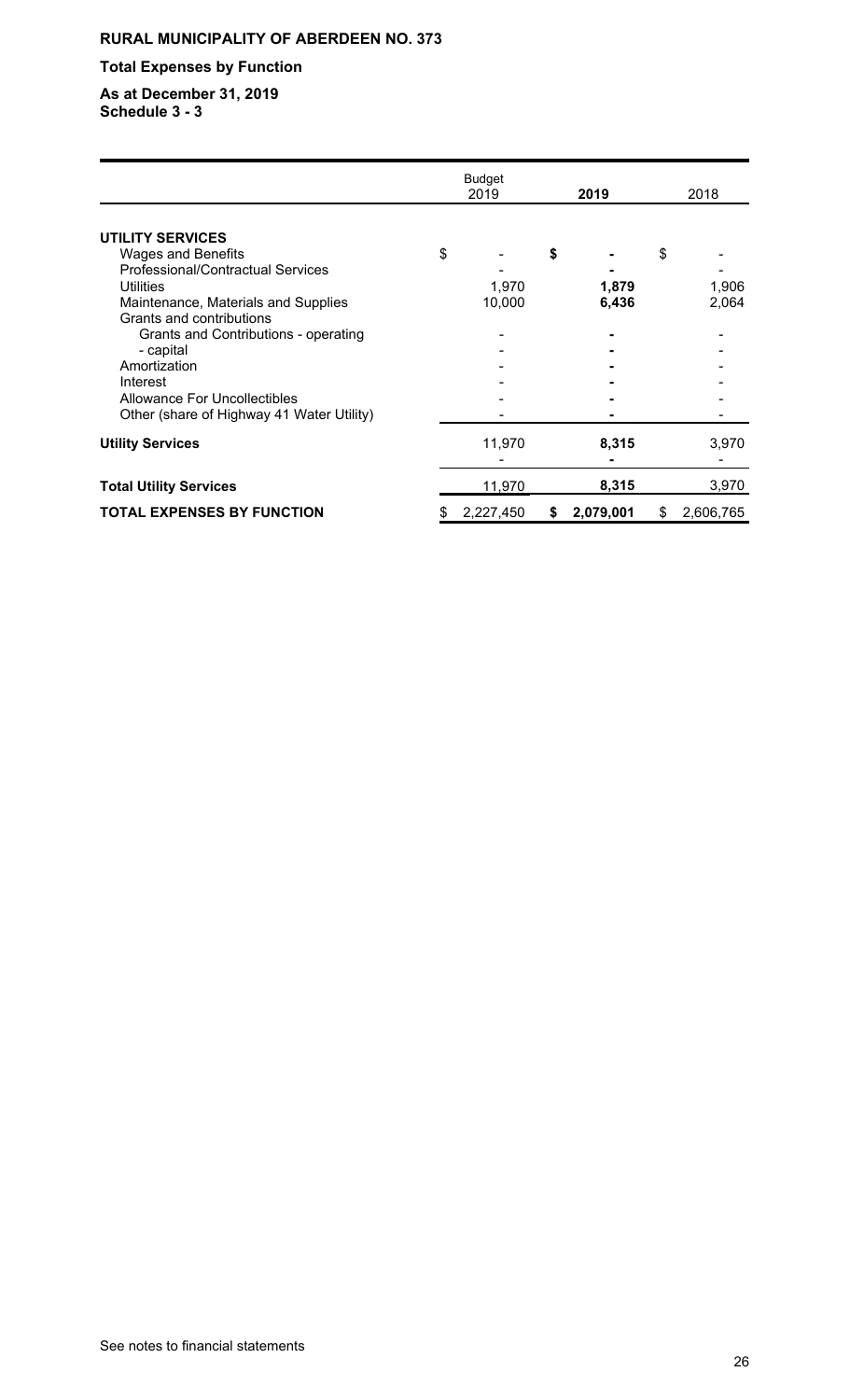**Schedule of Segment Disclosure by Function**

|                                                               | General<br>Government | <b>Protective</b><br><b>Services</b> | Transportation<br><b>Services</b> | Environmental<br>& Public Health | <b>Development</b> | <b>Planning and Recreation and</b><br><b>Culture</b> | <b>Utility</b><br><b>Services</b> | <b>Total</b>   |
|---------------------------------------------------------------|-----------------------|--------------------------------------|-----------------------------------|----------------------------------|--------------------|------------------------------------------------------|-----------------------------------|----------------|
|                                                               |                       |                                      |                                   |                                  |                    |                                                      |                                   |                |
| <b>Revenues (Schedule 2)</b>                                  |                       |                                      |                                   |                                  |                    |                                                      |                                   |                |
| Fees and Charges                                              | \$<br>78,353          | $\sqrt[6]{\frac{1}{2}}$<br>29,160    | \$<br>79,207                      | \$<br>6,947                      | \$                 | $\sqrt[6]{\frac{1}{2}}$<br>4,000                     | \$                                | 197,667        |
| Tangible Capital Asset Sales - Gain (Loss)                    |                       |                                      |                                   |                                  |                    |                                                      |                                   |                |
| Land Sales - Gain (Loss)<br>Investment Income and Commissions |                       |                                      |                                   |                                  |                    |                                                      |                                   |                |
| <b>Other Revenues</b>                                         | 6,453                 |                                      |                                   |                                  |                    |                                                      |                                   | 6,453          |
| <b>Grants - Conditional</b>                                   | 5,769                 |                                      |                                   | 4,097                            |                    |                                                      |                                   | 5,769<br>4,097 |
|                                                               |                       |                                      |                                   |                                  |                    |                                                      |                                   |                |
| - Capital                                                     |                       |                                      | 249,866                           |                                  |                    |                                                      |                                   | 249,866        |
| Restructurings                                                |                       |                                      |                                   | $\overline{\phantom{a}}$         |                    |                                                      |                                   |                |
| <b>Total Revenues</b>                                         | 90,575                | 29,160                               | 329,073                           | 11,044                           |                    | 4,000                                                | ٠                                 | 463,852        |
| <b>Expenses (Schedule 3)</b>                                  |                       |                                      |                                   |                                  |                    |                                                      |                                   |                |
| <b>Wages and Benefits</b>                                     | 322,240               |                                      | 451,210                           | 16,626                           |                    |                                                      |                                   | 790,076        |
| Professional/Contractual Services                             | 101,682               | 102,458                              | 48,727                            | 21,627                           | 30,766             | 37,941                                               |                                   | 343,201        |
| <b>Utilities</b>                                              | 11,154                | 7,919                                | 11,756                            | $\sim$                           | $\blacksquare$     |                                                      | 1,879                             | 32,708         |
| Maintenance Material and Supplies                             | 26,994                | 7,618                                | 398,895                           | 4,119                            |                    |                                                      | 6,436                             | 444,062        |
| <b>Grants and Contributions</b>                               | 9,869                 |                                      |                                   | 7,027                            |                    | 102,300                                              |                                   | 119,196        |
| Amortization                                                  | 12,236                | 12,388                               | 321,482                           |                                  |                    |                                                      |                                   | 346,106        |
| Interest                                                      | 619                   |                                      |                                   | $\blacksquare$                   |                    |                                                      |                                   | 619            |
| Allowance for Uncollectibles                                  |                       |                                      |                                   |                                  |                    |                                                      |                                   |                |
| Restructurings                                                |                       |                                      |                                   |                                  |                    |                                                      |                                   |                |
| Other                                                         |                       | 480                                  |                                   |                                  |                    | 2,553                                                |                                   | 3,033          |
| <b>Total Expenses</b>                                         | 484,794               | 130,863                              | 1,232,070                         | 49,399                           | 30,766             | 142,794                                              | 8,315                             | 2,079,001      |
| <b>Surplus (Deficit) by Function</b>                          | (394, 219)            | (101, 703)                           | (902, 997)                        | (38, 355)                        | (30, 766)          | (138, 794)                                           | (8, 315)                          | (1,615,149)    |
| Taxes and other unconditional revenue (Schedule 1)            |                       |                                      |                                   |                                  |                    |                                                      |                                   | 2,147,318      |
| <b>Net Surplus (Deficit)</b>                                  |                       |                                      |                                   |                                  |                    |                                                      |                                   | 532.169        |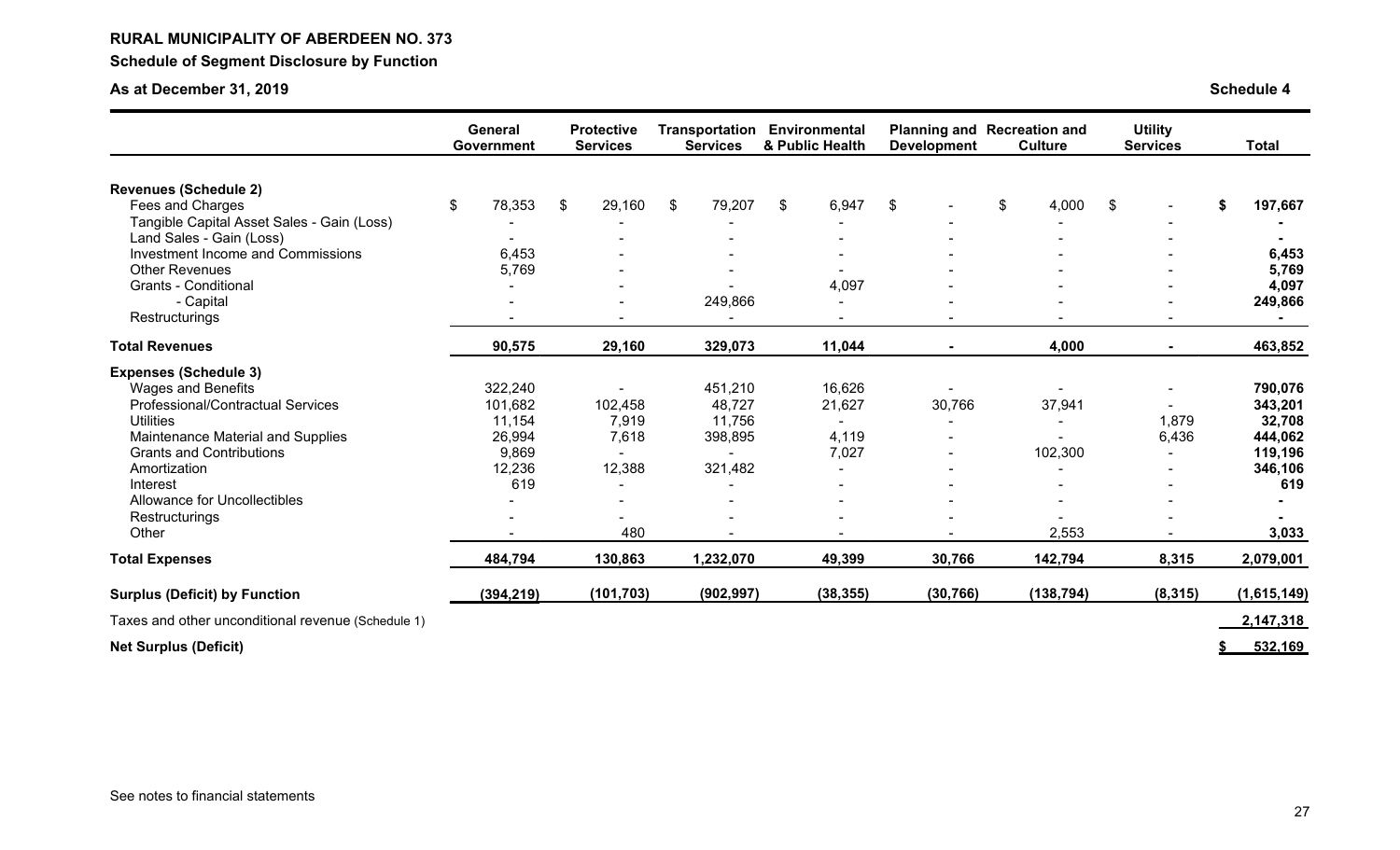## **RURAL MUNICIPALITY OF ABERDEEN NO. 373 Schedule of Segment Disclosure by Function**

## **As at December 31, 2018 Schedule 5**

|                                                    | General<br><b>Government</b> | <b>Protective</b><br><b>Services</b> | <b>Services</b> | <b>Transportation Environmental</b><br>& Public | <b>Development</b> | Planning and Recreation and<br><b>Culture</b> | <b>Utility</b><br><b>Services</b> | <b>Total</b>  |
|----------------------------------------------------|------------------------------|--------------------------------------|-----------------|-------------------------------------------------|--------------------|-----------------------------------------------|-----------------------------------|---------------|
|                                                    |                              |                                      |                 |                                                 |                    |                                               |                                   |               |
| <b>Revenues (Schedule 2)</b><br>Fees and Charges   | \$<br>85,781                 | 8,283<br>\$                          | \$<br>38,887    | \$<br>3,589                                     | \$<br>4,815        | 2,350<br>\$                                   | \$                                |               |
| Tangible Capital Asset Sales - Gain (Loss)         |                              |                                      |                 |                                                 |                    |                                               |                                   | 143,705       |
| Land Sales - Gain (Loss)                           |                              |                                      |                 |                                                 |                    |                                               |                                   |               |
| Investment Income and Commissions                  | 6,184                        |                                      |                 |                                                 |                    |                                               |                                   | 6,184         |
| <b>Other Revenues</b>                              |                              |                                      |                 |                                                 |                    |                                               |                                   |               |
| <b>Grants - Conditional</b>                        |                              |                                      |                 | 1,370                                           |                    |                                               |                                   | 1,370         |
| - Capital                                          |                              |                                      | 62,078          |                                                 |                    |                                               |                                   | 62,078        |
| Restructurings                                     |                              |                                      |                 |                                                 |                    |                                               |                                   | $\sim$        |
| <b>Total Revenues</b>                              | 91,965                       | 8,283                                | 100,965         | 4,959                                           | 4,815              | 2,350                                         |                                   | 213,337       |
| <b>Expenses (Schedule 3)</b>                       |                              |                                      |                 |                                                 |                    |                                               |                                   |               |
| <b>Wages and Benefits</b>                          | 264,025                      |                                      | 487,183         | 18,025                                          |                    |                                               |                                   | 769,233       |
| <b>Professional/ Contractual Services</b>          | 97,814                       | 123,594                              | 125,615         | 23,631                                          | 30,722             | 42,857                                        |                                   | 444,233       |
| <b>Utilities</b>                                   | 9,520                        | 514                                  | 14,709          | $\sim$                                          |                    |                                               | 1,906                             | 26,649        |
| Maintenance Material and Supplies                  | 14,029                       | 5,792                                | 880,732         | 4,425                                           |                    |                                               | 2,064                             | 907,042       |
| <b>Grants and Contributions</b>                    | 9,050                        |                                      |                 | 9,142                                           |                    | 93,164                                        |                                   | 111,356       |
| Amortization                                       | 12,236                       | 2,838                                | 307,794         |                                                 |                    |                                               |                                   | 322,868       |
| Interest                                           |                              |                                      |                 |                                                 |                    |                                               |                                   |               |
| Allowance for Uncollectibles                       |                              |                                      |                 |                                                 |                    |                                               |                                   |               |
| Restructurings                                     |                              |                                      |                 |                                                 |                    |                                               |                                   |               |
| Other                                              |                              | 3,063                                | 22,321          |                                                 |                    |                                               |                                   | 25,384        |
| <b>Total Expenses</b>                              | 406,674                      | 135,801                              | 1,838,354       | 55,223                                          | 30,722             | 136,021                                       | 3,970                             | 2,606,765     |
| <b>Surplus (Deficit) by Function</b>               | (314, 709)                   | (127, 518)                           | (1,737,389)     | (50, 264)                                       | (25, 907)          | (133, 671)                                    | (3,970)                           | (2, 393, 428) |
| Taxes and other unconditional revenue (Schedule 1) |                              |                                      |                 |                                                 |                    |                                               |                                   | 2,075,626     |
| <b>Net Surplus (Deficit)</b>                       |                              |                                      |                 |                                                 |                    |                                               |                                   | (317.802)     |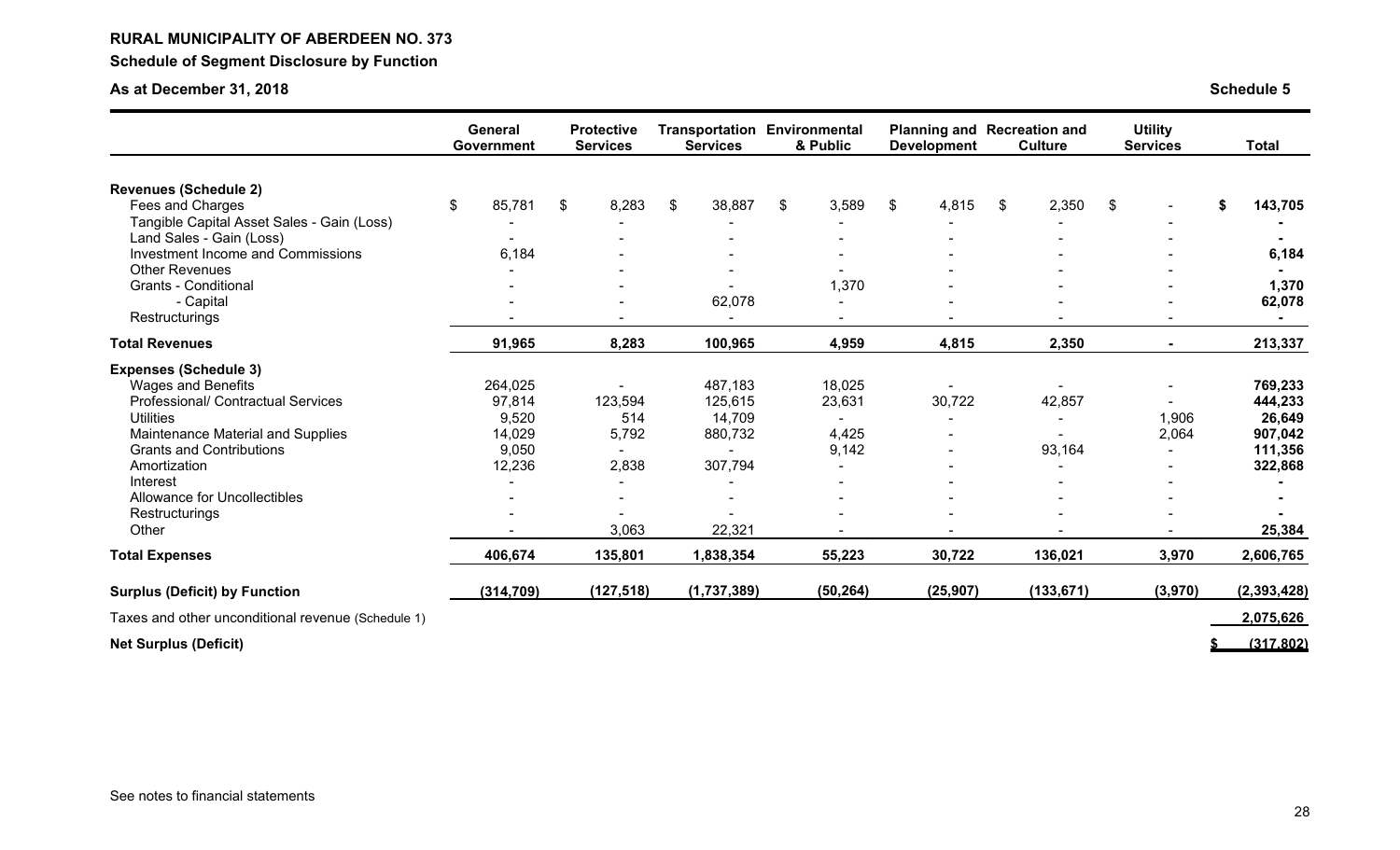## **Consolidated Schedule of Tangible Capital Assets by Object**

|                                                                                                                     |               |               |                             |                                                                                                                                                 |    | 2019                                       |                      |                      |    |                |                      |                      |
|---------------------------------------------------------------------------------------------------------------------|---------------|---------------|-----------------------------|-------------------------------------------------------------------------------------------------------------------------------------------------|----|--------------------------------------------|----------------------|----------------------|----|----------------|----------------------|----------------------|
|                                                                                                                     |               |               |                             | <b>General Assets</b>                                                                                                                           |    |                                            |                      | Infrastructure       |    | General/       |                      |                      |
|                                                                                                                     | Land          |               | Land<br><b>Improvements</b> | Infrastructure<br><b>Assets</b><br><b>Machinery &amp;</b><br>Linear<br><b>Buildings</b><br><b>Vehicles</b><br><b>Equipment</b><br><b>Assets</b> |    | <b>Assets Under</b><br><b>Construction</b> | <b>Total</b>         | 2018<br>Total        |    |                |                      |                      |
| <b>Asset cost</b><br><b>Opening Asset costs</b>                                                                     | \$<br>144,060 | $\frac{1}{2}$ |                             | 1,345,678<br>\$                                                                                                                                 | \$ |                                            | \$<br>2,383,297      | \$<br>4,825,998      | \$ |                | 8,699,033            | \$<br>8,196,594      |
| Additions during the year<br>Disposals and write-downs during                                                       |               |               |                             | 418,497                                                                                                                                         |    |                                            | 11,157               |                      |    | 736,871        | 1,166,525            | 502,439              |
| the year<br>Transfers (from) assets under                                                                           |               |               |                             |                                                                                                                                                 |    |                                            |                      |                      |    |                |                      |                      |
| construction<br>Transfer of Capital Assets related<br>to restructuring (Schedule 11)                                |               |               |                             |                                                                                                                                                 |    |                                            |                      |                      |    |                |                      |                      |
| <b>Closing Asset Costs</b>                                                                                          | 144,060       |               |                             | 1,764,175                                                                                                                                       |    |                                            | 2,394,454            | 4,825,998            |    | 736,871        | 9,865,558            | 8,699,033            |
| <b>Accumulated Amortization Cost</b>                                                                                |               |               |                             |                                                                                                                                                 |    |                                            |                      |                      |    |                |                      |                      |
| <b>Opening Accumulated</b><br><b>Amortization Costs</b><br>Add: Amortization taken                                  |               |               |                             | 386,896<br>27,755                                                                                                                               |    |                                            | 1,020,103<br>173,683 | 2,459,663<br>144,668 |    |                | 3,866,662<br>346,106 | 3,543,794<br>322,868 |
| Less: Accumulated amortization<br>on disposals<br>Transfer of Capital Assets related                                |               |               |                             |                                                                                                                                                 |    |                                            |                      |                      |    |                |                      | $\blacksquare$       |
| to restructuring (Schedule 11)                                                                                      |               |               |                             |                                                                                                                                                 |    |                                            |                      |                      |    | $\blacksquare$ |                      |                      |
| <b>Closing Accumulated</b><br><b>Amortization Costs</b>                                                             |               |               |                             | 414,651                                                                                                                                         |    |                                            | 1,193,786            | 2,604,331            |    |                | 4,212,768            | 3,866,662            |
| <b>Net Book Value</b>                                                                                               | 144,060       | \$            |                             | 1,349,524<br>\$                                                                                                                                 | \$ |                                            | \$<br>1,200,668      | \$2,221,667          | \$ | 736,871        | \$<br>5,652,790      | \$4,832,371          |
| 1. Total contributed donated assets received in 2019:<br>2. List of assets recognized at nominal value in 2019 are: |               |               |                             | $\frac{1}{2}$                                                                                                                                   |    |                                            |                      |                      |    |                |                      |                      |
| a) Infrastructure Assets<br>b) Vehicles<br>c) Machinery and Equipment                                               |               |               |                             | $$ -$<br>\$ -<br>$\frac{1}{2}$                                                                                                                  |    |                                            |                      |                      |    |                |                      |                      |
| 3. Amount of interest capitalized in 2019:                                                                          |               |               |                             | $$ -$                                                                                                                                           |    |                                            |                      |                      |    |                |                      |                      |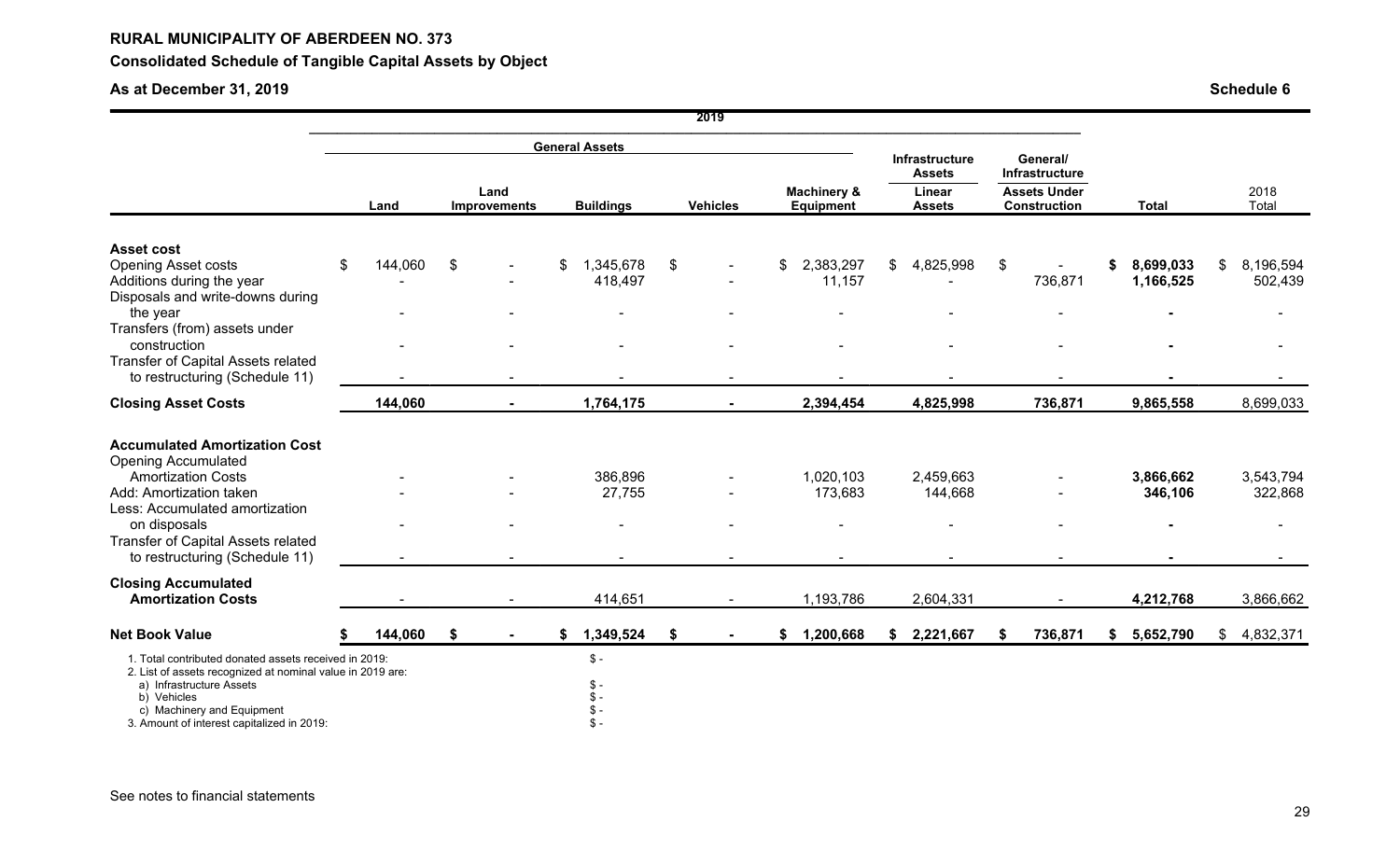## **Consolidated Schedule of Tangible Capital Assets by Function**

|                                                                                                                                                                                                                                                      |                                                                       |                                                      |               |                                   |    | 2019                                              |                                             |                                           |                                |    |                        |                            |
|------------------------------------------------------------------------------------------------------------------------------------------------------------------------------------------------------------------------------------------------------|-----------------------------------------------------------------------|------------------------------------------------------|---------------|-----------------------------------|----|---------------------------------------------------|---------------------------------------------|-------------------------------------------|--------------------------------|----|------------------------|----------------------------|
|                                                                                                                                                                                                                                                      | General<br>Government                                                 | <b>Protective</b><br><b>Services</b>                 |               | Transportation<br><b>Services</b> |    | <b>Environmental</b><br>& Public<br><b>Health</b> | <b>Planning &amp;</b><br><b>Development</b> | <b>Recreation &amp;</b><br><b>Culture</b> | Water &<br><b>Sewer</b>        |    | <b>Total</b>           | 2018<br>Total              |
| <b>Asset cost</b><br><b>Opening Asset costs</b><br>Additions during the year<br>Disposals and write-downs during<br>the year<br>Transfer of Capital Assets related<br>to restructuring (Schedule 11)                                                 | \$<br>473,379<br>$\overline{\phantom{0}}$<br>$\overline{\phantom{a}}$ | \$<br>561,957<br>424,587<br>$\overline{\phantom{a}}$ | $\mathcal{S}$ | 7,663,697<br>736,871              | \$ |                                                   | \$                                          | \$<br>5,067<br>۰<br>$\blacksquare$        | \$<br>$\overline{\phantom{a}}$ | S  | 8,699,033<br>1,166,525 | \$<br>8,196,594<br>502,439 |
| <b>Closing Asset Costs</b>                                                                                                                                                                                                                           | 473,379                                                               | 986,544                                              |               | 8,400,568                         |    | $\blacksquare$                                    | $\blacksquare$                              | 5,067                                     | $\blacksquare$                 |    | 9,865,558              | 8,699,033                  |
| <b>Accumulated Amortization Cost</b><br><b>Opening Accumulated</b><br><b>Amortization Costs</b><br>Add: Amortization taken<br>Less: Accumulated amortization<br>on disposals<br>Transfer of Capital Assets related<br>to restructuring (Schedule 11) | 51,644<br>12,236<br>$\overline{\phantom{0}}$                          | 107,653<br>12,388                                    |               | 3,707,365<br>321,482              |    |                                                   |                                             |                                           | $\overline{\phantom{0}}$       |    | 3,866,662<br>346,106   | 3,543,794<br>322,868       |
| <b>Closing Accumulated</b><br><b>Amortization Costs</b>                                                                                                                                                                                              | 63,880                                                                | 120,041                                              |               | 4,028,847                         |    |                                                   |                                             | $\blacksquare$                            |                                |    | 4,212,768              | 3,866,662                  |
| <b>Net Book Value</b>                                                                                                                                                                                                                                | 409,499                                                               | 866,503                                              | S.            | 4,371,721                         | 5  |                                                   |                                             | 5,067                                     |                                | \$ | 5,652,790              | \$<br>4,832,371            |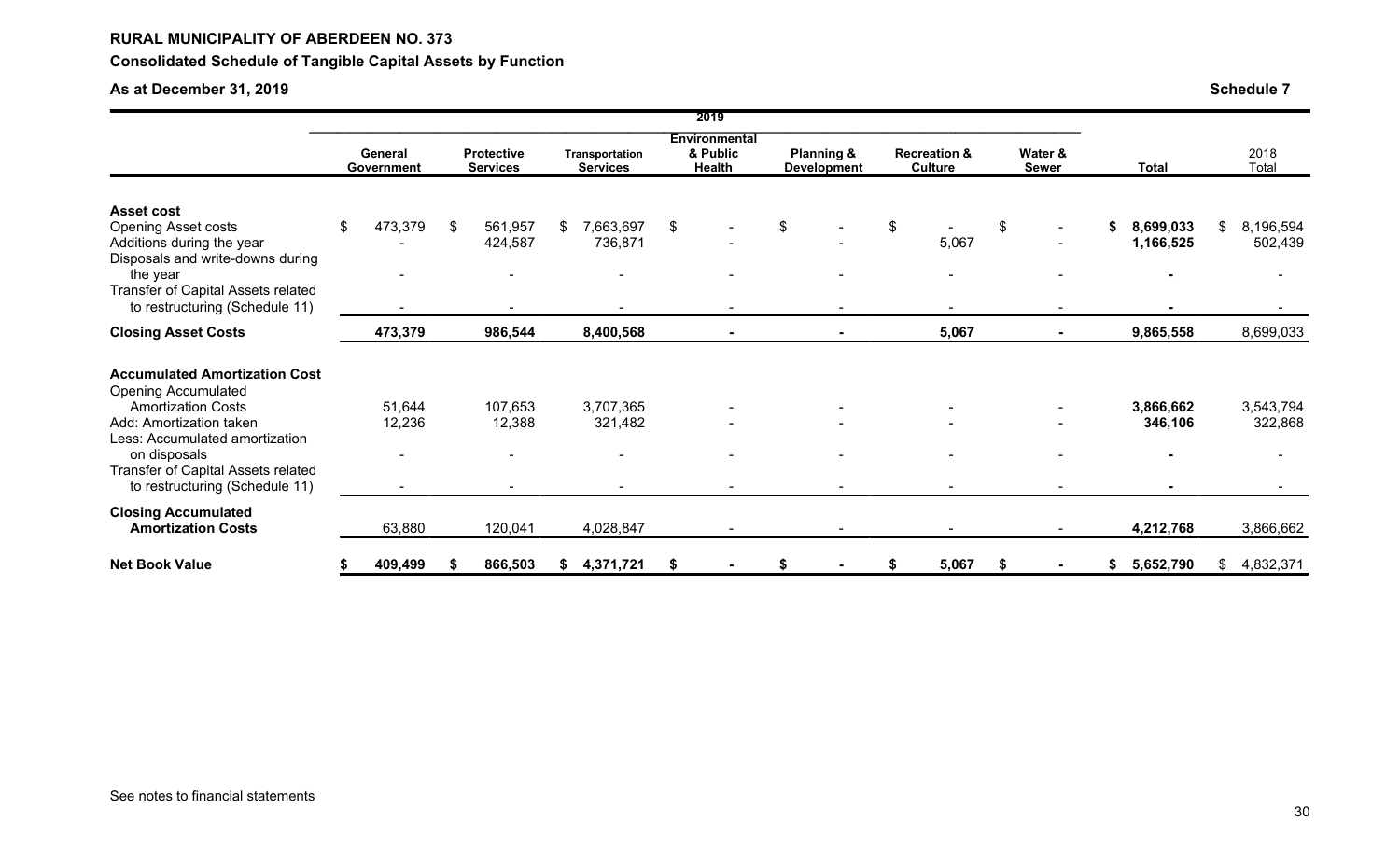## **Consolidated Schedule of Accumulated Surplus**

|                                                                                                                   |    | 2018      | Changes       | 2019            |
|-------------------------------------------------------------------------------------------------------------------|----|-----------|---------------|-----------------|
| UNAPPROPRIATED SURPLUS                                                                                            | \$ | 515,627   | \$<br>152,272 | \$<br>667,899   |
| <b>APPROPRIATED RESERVES</b>                                                                                      |    |           |               |                 |
| Machinery and Equipment<br><b>Public Reserve</b>                                                                  |    |           |               |                 |
| <b>Capital Trust</b>                                                                                              |    |           |               |                 |
| Utility                                                                                                           |    |           |               |                 |
| Other (general reserve)                                                                                           |    | 546,522   | (546, 522)    |                 |
| Other (Infrastructure fees)                                                                                       |    |           | 106,000       | 106,000         |
| <b>Total Appropriated</b>                                                                                         |    | 546,522   | (440, 522)    | 106,000         |
| <b>ORGANIZED HAMLETS</b><br>Organized Hamlet of                                                                   |    |           |               |                 |
| <b>Total Organized Hamlets</b>                                                                                    |    |           |               |                 |
| <b>NET INVESTMENT IN TANGIBLE CAPITAL ASSETS</b><br>Tangible capital assets (Schedule 6, 7)<br>Less: Related debt |    | 4,832,371 | 820,419       | 5,652,790       |
| <b>Net Investment in Tangible Capital Assets</b>                                                                  |    | 4,832,371 | 820,419       | 5,652,790       |
| <b>Total Accumulated Surplus</b>                                                                                  | S  | 5,894,520 | \$<br>532,169 | \$<br>6,426,689 |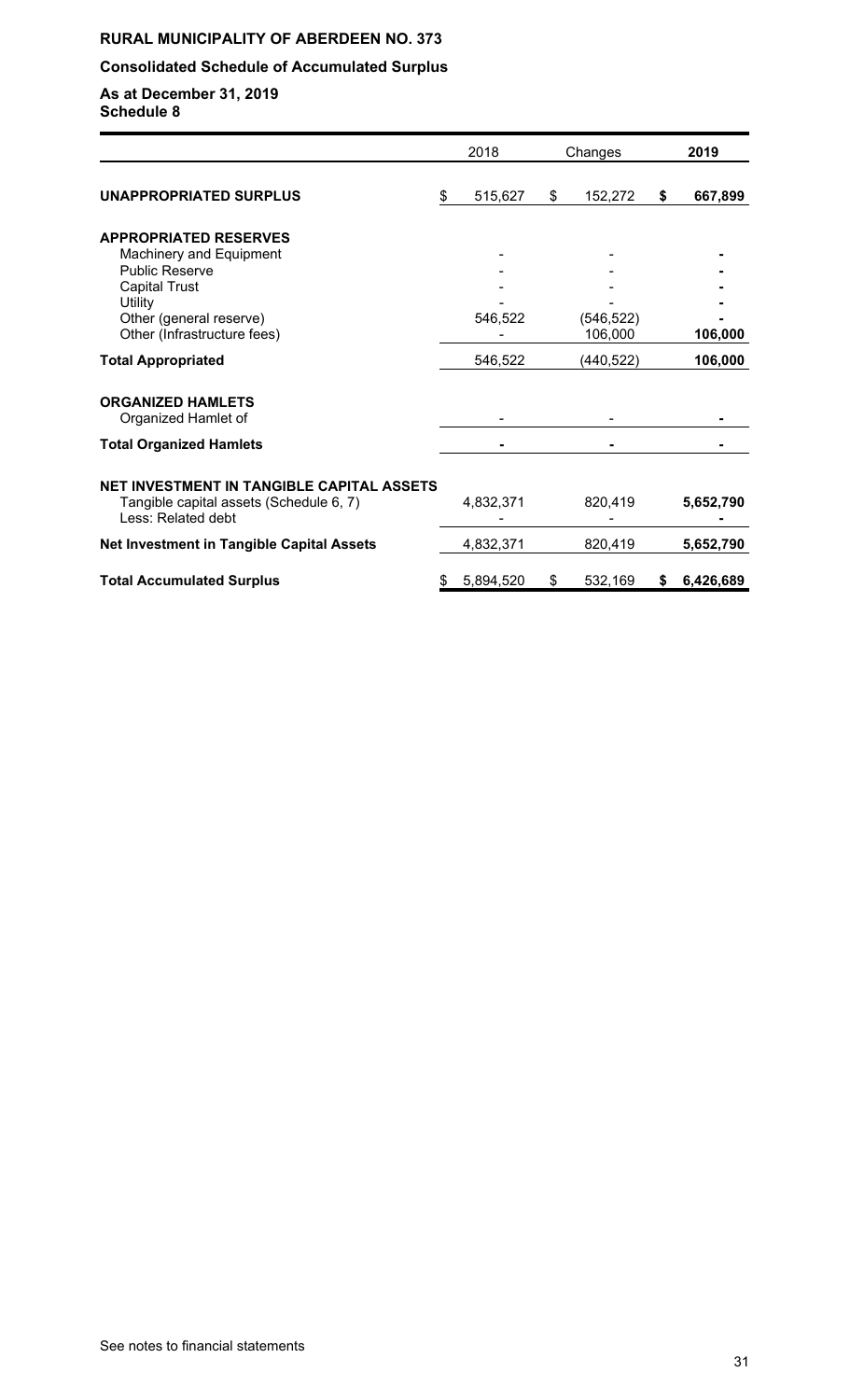## **RURAL MUNICIPALITY OF ABERDEEN NO. 373 Schedule of Mill Rates and Assessments**

## **As at December 31, 2019 Schedule 9**

|                                                                                                                                            | <b>PROPERTY CLASS</b> |                                            |                    |               |                                   |                          |                                       |                          |                                   |              |                          |                          |                 |  |
|--------------------------------------------------------------------------------------------------------------------------------------------|-----------------------|--------------------------------------------|--------------------|---------------|-----------------------------------|--------------------------|---------------------------------------|--------------------------|-----------------------------------|--------------|--------------------------|--------------------------|-----------------|--|
|                                                                                                                                            | <b>Agriculture</b>    |                                            | <b>Residential</b> |               | <b>Residential</b><br>Condominium |                          | <b>Seasonal</b><br><b>Residential</b> |                          | <b>Commercial</b><br>& Industrial |              | <b>Potash</b><br>Mine(s) |                          | Total           |  |
| <b>Taxable Assessment</b><br><b>Regional Park Assessment</b>                                                                               |                       | \$96,686,600                               |                    | \$191,492,250 | \$                                | $\blacksquare$<br>۰      | \$                                    | $\sim$<br>$\blacksquare$ |                                   | \$18,320,000 | \$                       | $\sim$                   | \$306,498,850   |  |
| <b>Total Assessment</b>                                                                                                                    |                       | 96,686,600                                 |                    | 191,492,250   |                                   | $\overline{\phantom{a}}$ |                                       | $\,$ $\,$                |                                   | 18,320,000   |                          | $\overline{\phantom{a}}$ | 306,498,850     |  |
| <b>Mill Rate Factor(s)</b><br>Total Base/Minimum Tax (generated for each property class)                                                   |                       | 1.0000                                     |                    | 1.0000        |                                   | $\sim$<br>۰              |                                       |                          |                                   | 2.0000       |                          |                          |                 |  |
| Total Municipal Tax Levy (include base and/or minimum tax and special levies)                                                              |                       | 493,102                                    | æ.                 | 976,610       | - 35                              | $\blacksquare$           |                                       |                          | S.                                | 186,864      | - 55                     | $\sim$                   | 1,656,576<br>æ. |  |
| <b>MILL RATES:</b><br><b>Average Municipal *</b><br><b>Average School</b><br><b>Potash Mill Rate</b><br><b>Uniform Municipal Mill Rate</b> |                       | <b>MILLS</b><br>5.4048<br>3.3999<br>5.1000 |                    |               |                                   |                          |                                       |                          |                                   |              |                          |                          |                 |  |

\* Average Mill Rates (multiply the total tax levy for each taxing authority by 1000 and divide by the total assessment for the taxing authority)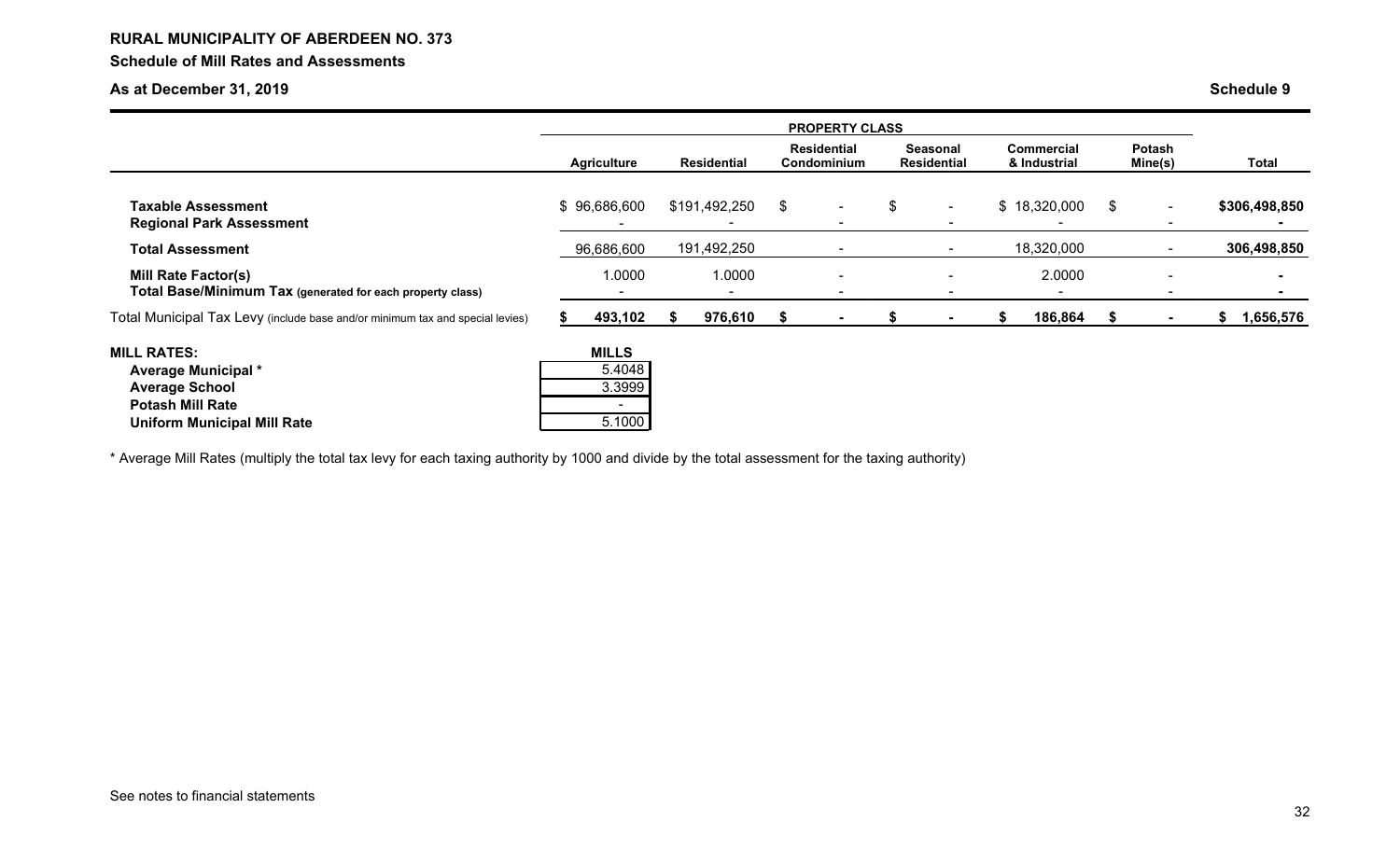### **Schedule of Council Remuneration**

|                 | <b>Name</b>           | <b>Remuneration</b> |      | <b>Reimbursed</b><br>Costs |      | <b>Total</b> |  |  |
|-----------------|-----------------------|---------------------|------|----------------------------|------|--------------|--|--|
| <b>Position</b> |                       |                     |      |                            |      |              |  |  |
| Reeve           | <b>Martin Bettker</b> | \$<br>13,500        | - \$ | 5,014                      | - \$ | 18,514       |  |  |
| Councillor      | <b>Graham White</b>   | 16,950              |      | 3,109                      |      | 20,059       |  |  |
| Councillor      | Mark Schaffel         | 10,230              |      | 1,694                      |      | 11,924       |  |  |
| Councillor      | <b>Kevin Kirk</b>     | 10,350              |      | 1,720                      |      | 12,070       |  |  |
| Councillor      | Real Hamoline         | 6,250               |      | 882                        |      | 7,132        |  |  |
| Councillor      | Paul Marten           | 10,425              |      | 1,666                      |      | 12,091       |  |  |
| Councillor      | Jim Korpan            | 8,400               |      | 2,036                      |      | 10,436       |  |  |
| <b>Total</b>    |                       | \$<br>76,105        | \$   | 16,121                     | \$   | 92,226       |  |  |